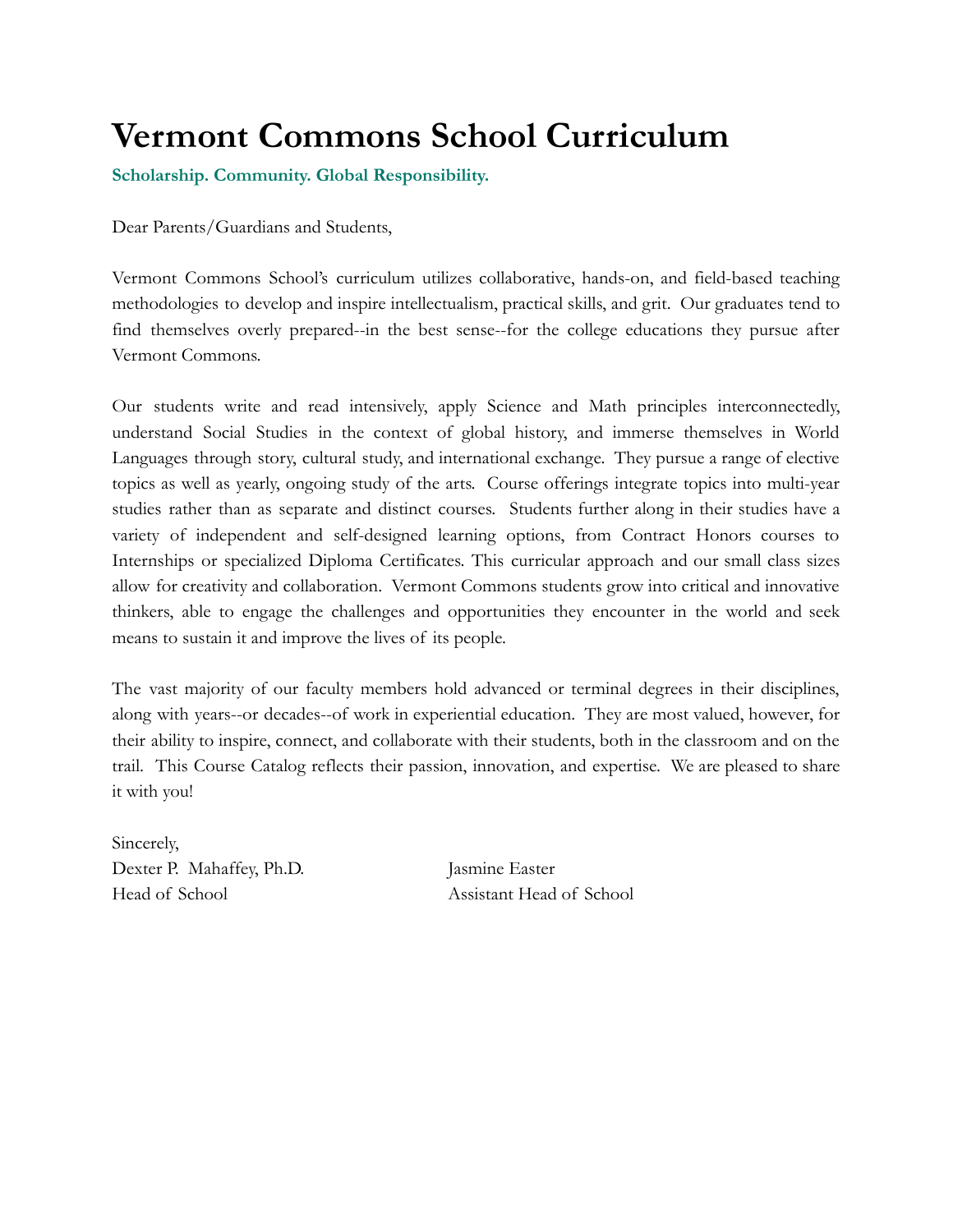# **TABLE OF CONTENTS**

# **[ACADEMIC INFORMATION](#page-2-0)**

[Courses and Programs](#page-2-1) [Coursework Requirements](#page-2-2) [Advanced Academic Opportunities](#page-2-3) [Academic Support](#page-3-0) [College Counseling Program](#page-3-1)

# **[COURSE DESCRIPTIONS](#page-4-0)**

[English Department](#page-4-1) [Mathematics Department](#page-7-0) [Science Department](#page-9-0) [Social Studies Department](#page-15-0) [Arts Department](#page-28-0) [Electives Department](#page-23-0) [World Languages Department](#page-28-0)

[Encounter Week Program](#page-32-0) [Senior Project Program](#page-34-0) [Wellness](#page-35-0) [Extracurricular Sports](#page-36-0)

[Faculty and Staff](#page-36-1)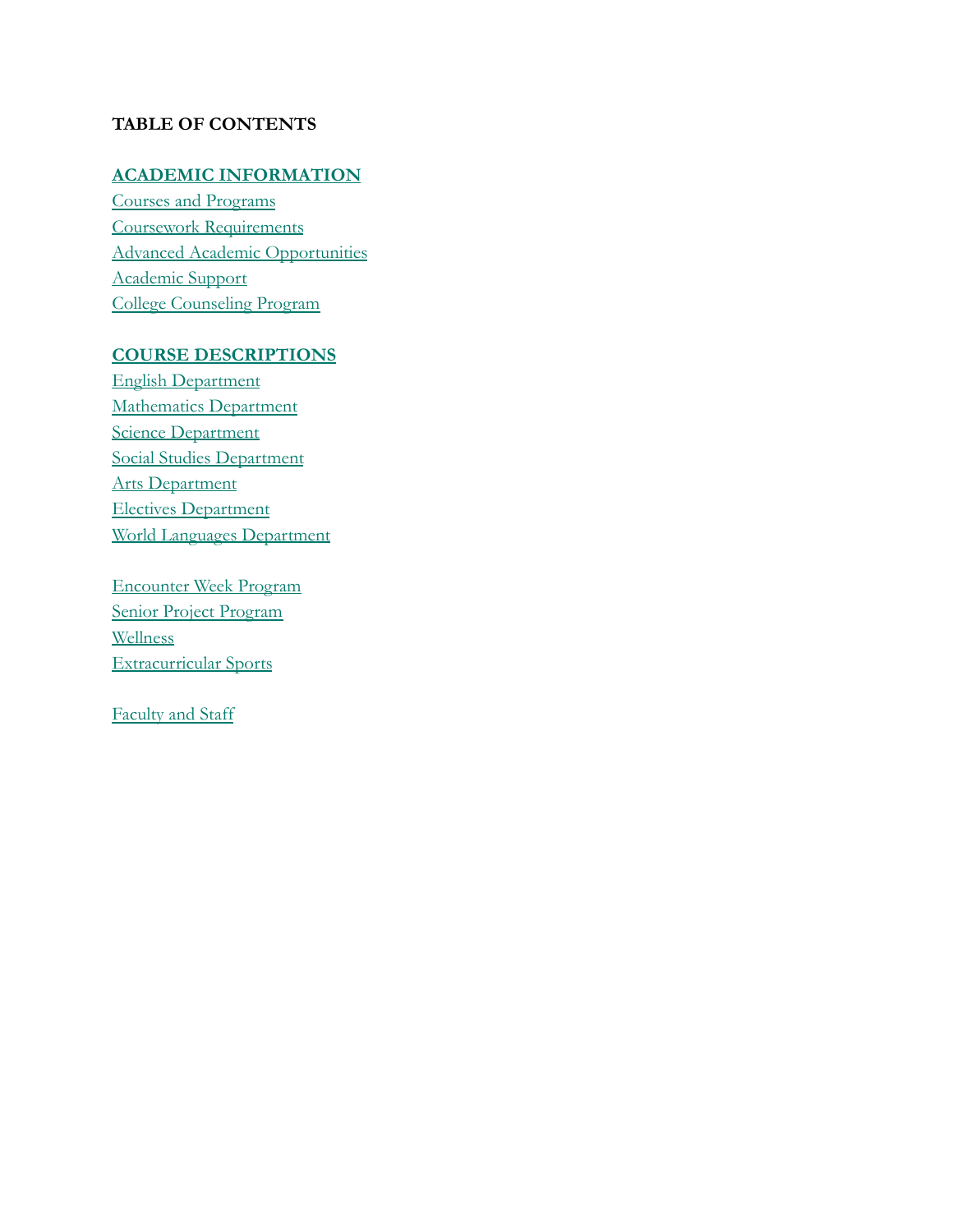# **VERMONT COMMONS SCHOOL**

# <span id="page-2-0"></span>**ACADEMIC INFORMATION**

# <span id="page-2-1"></span>**Courses and Programs**

The central purpose of all academic activities at Vermont Commons School is to provide students with the skills, knowledge, and experiences to understand the interconnection of their local and global ecosystems and communities, to recognize their own roles in these systems, and to formulate a personal investment in their natural and social worlds. The study of place affords the opportunity to discover and explore how one's environment, community, and actions are interconnected with the rest of the world. In order to accomplish this goal, each discipline provides students with the opportunity to develop the skills to describe, understand, analyze, communicate, and interact within their local and global communities. The course of study in Science, Art, English, Mathematics, Social Science, and World Languages allows students to form the base for observation, inquiry, analysis, creativity and communication.

Our field-based programs provide the opportunity to integrate academic skills with real-world experience. The Electives Program includes arts and integrates analysis, research, and communication skills to allow students to explore new topics in multi-age groups. The rigor of the Encounter Week Program comes from its ability to immerse each student in a longer, more intensive study based upon a strategically interwoven set of intellectual, cultural, interpersonal and physical challenges in an environment well beyond the confines of a traditional classroom's four walls.

# <span id="page-2-2"></span>**Coursework Requirements**

Vermont Commons School requires that students meet and exceed the Vermont state graduation requirements for study in English, Math, Science, History, World Languages and the Arts by enrolling in courses in every discipline every year. In the rare circumstance that a student has accelerated in Math by successfully completing Calculus 1 by the end of Junior year (or earlier), they are not required to be enrolled for credit in a math course thereafter in order to graduate. VCS also requires that high school students participate each year in at least three hours a week of Elective/Arts courses (averaged over two semesters) as well as three Encounter Weeks, and the Wellness Program. Middle school students participate in an Arts course each semester as well as three Encounter Weeks, the Wellness Program. and Physical Education.

# <span id="page-2-3"></span>**Advanced Academic Opportunities**

While coursework at Vermont Commons School is generally rigorous and intensive, several opportunities exist for students whose needs go beyond that established curriculum. *Contract Honors*,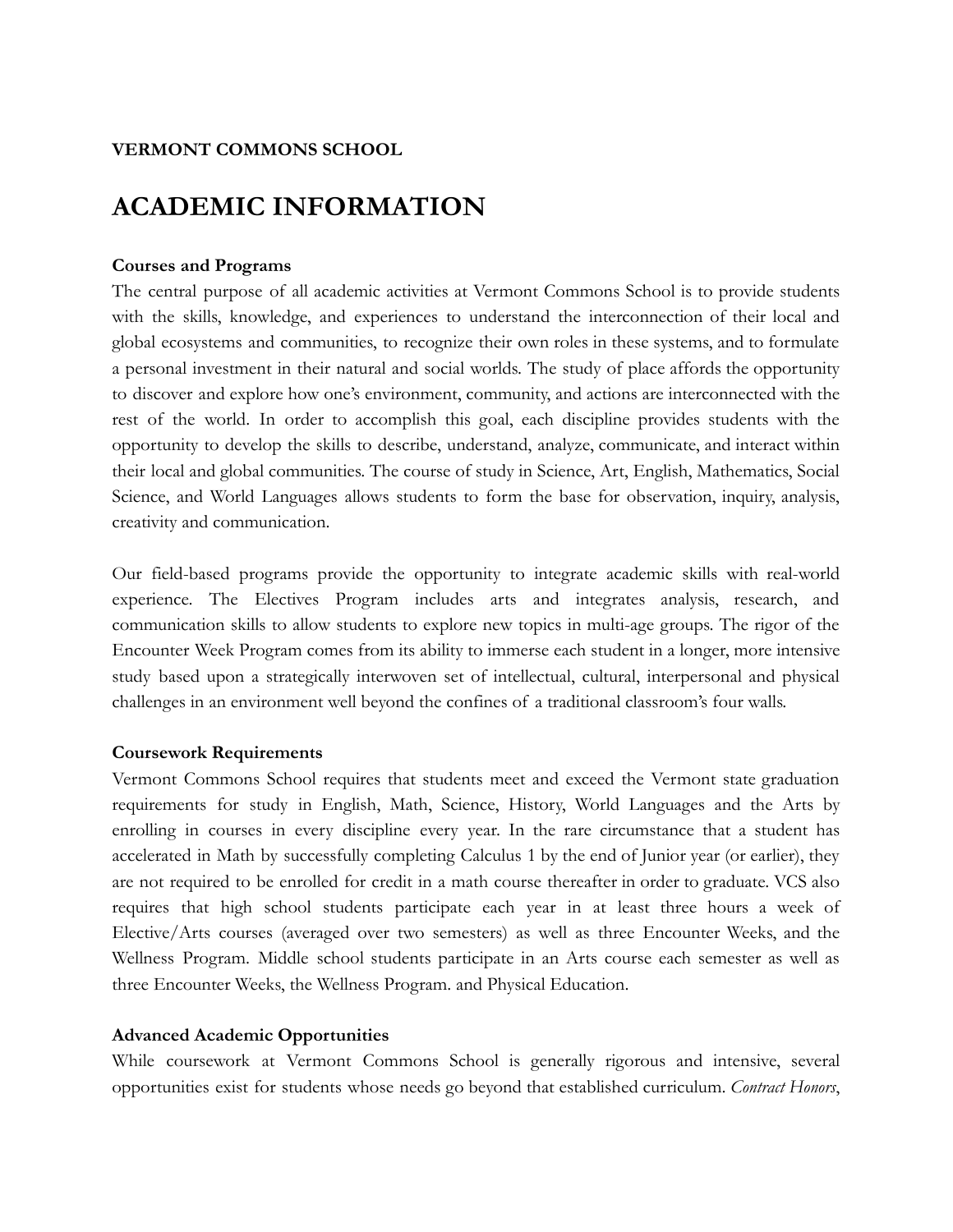an alternative to Advanced Placement courses, provides students with greater challenge, complexity, and coursework in grades 10-12. Teachers make the option to participate in Contract Honors available to students who meet the department's prerequisites, and students then "contract" for additional studies and earn an Honors designation for those courses on their transcripts. The *Flexible Curriculum Policy* allows juniors and seniors the opportunity to apply to the Department Chairs Committee to pursue limited off-campus study of a course in lieu of one of their academic courses per semester at Vermont Commons. For students of rare motivation and academic drive, the school offers three *Advanced Diploma Certification Programs*: the Visual Arts Certificate of Concentration, the Global Citizen Certificate of Concentration, and the Naturalist Certificate of Concentration. Begun prior to senior year, these special diploma certificate programs involve working with a faculty advisor on an advanced, long-term research or creative project, as well as review by and engagement with the broader community. On occasion, and at times linked with one of the Advanced Diploma Certificate Programs, exceptional older students may additionally enroll in course work at one of the local colleges or universities.

### <span id="page-3-0"></span>**Academic Support**

Students who need to shore up academic skills, improve background knowledge, or struggle with their learning profile often seek tutoring. The Vermont Commons Learning Specialist coordinates professional tutors from the local community to work with students with learning differences. These optional services are based on private pay and may fit into study halls, lunchtime or before- and after-school schedules.

## <span id="page-3-1"></span>**College Counseling Program**

Vermont Commons School is committed to providing individualized college counseling to each student and family through a four-year program of information, test preparation, college visits, admissions guidance, and application support. Beginning in the junior year, each student works one-on-one with the Director of Counseling to evaluate his or her strengths, personal growth, and academic profile. With this guidance, students find colleges and universities that best match their academic, social, extracurricular, and geographic needs. The school utilizes Naviance, an online program, to assist in the college search and application process.

Throughout the junior and senior years, the College Counseling Office keeps students and families informed of college admissions events. College admissions representatives regularly visit Vermont Commons, and students are encouraged to attend the information sessions. In addition, the College Counselor routinely visits campuses in order to promote Vermont Commons and gather information to share with families. A listing of colleges offering admission to our graduates can be found on the school's website.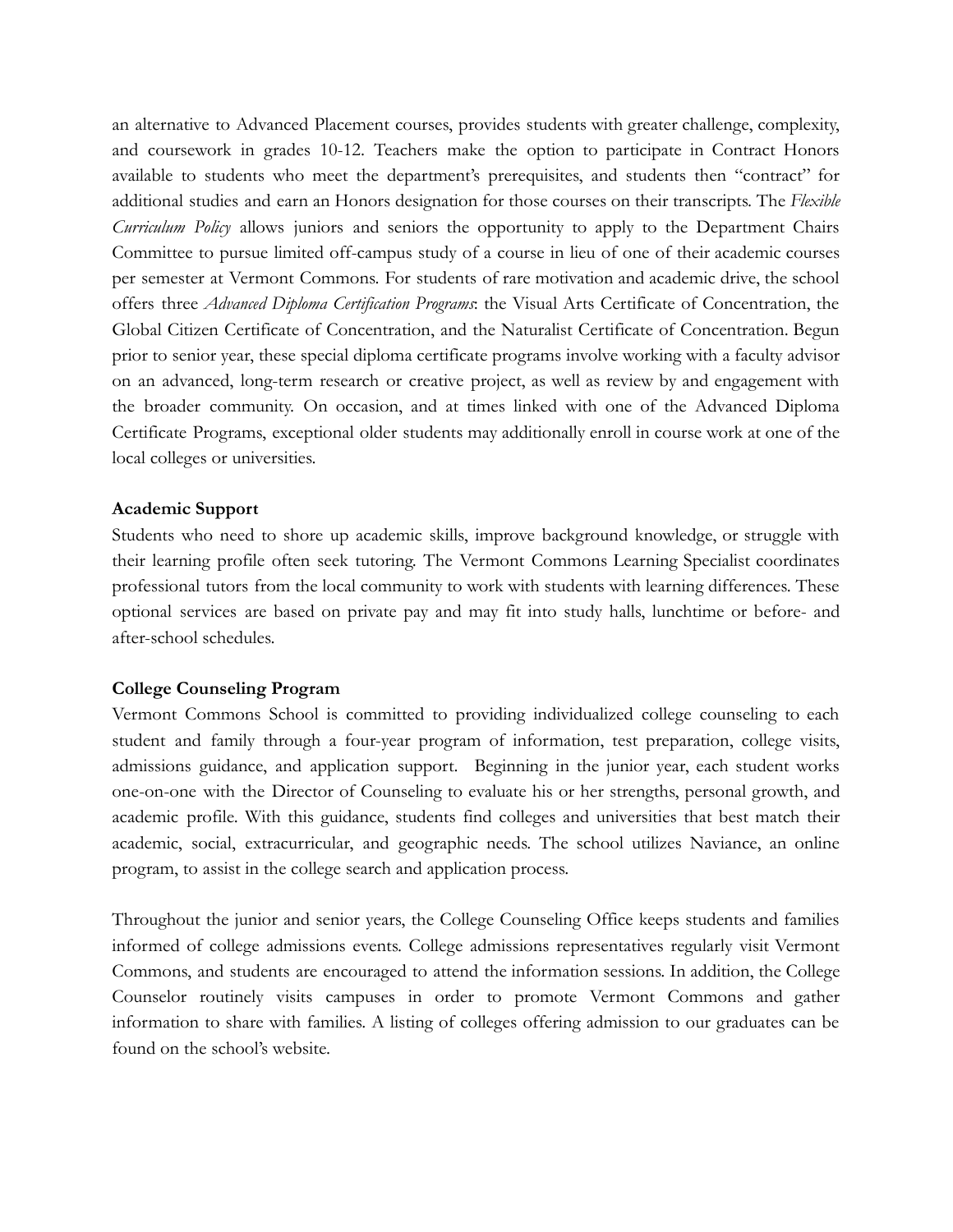# <span id="page-4-0"></span>**COURSE DESCRIPTIONS**

# <span id="page-4-1"></span>**ENGLISH DEPARTMENT**

The English curriculum at Vermont Commons School is integrated: students concurrently read literature, write creatively and analytically, and study grammar and the mechanics of writing. In addition to developing students' critical thinking and writing skills, our courses aim to improve their public speaking abilities.

The literature that students study is organized by themes that reflect and explore relationships between people and their environment. Students read canonical and contemporary texts from a variety of genres (novels, essays, plays, short stories, and poetry), cultures, and perspectives. While reading a text, students write journal entries and analytical responses, as well as craft a creative piece of writing that is similar in genre or theme. Several times during the semester, students receive feedback from their peers and their teachers in a guided workshop format. In the spring semester, students share an excerpt from their work at the Evening of Student Readings. With the guidance of student editors, the English department also publishes Uncommon, a literary magazine that showcases the students' best writing from throughout the year.

# **Introductory English Sampler: Reading, Creative Writing, and Critical Thinking**

# *6th grade*

This class is centered around cultivating a love for reading as well as an introduction to creative writing, analytical writing, and critical thinking. Our goal in this class is to read, read, read, and throw in a dash of writing and conversation. We start the year discussing the book that many of you read over the summer. Throughout the semester, we will collectively read and discuss several books, including *Harriet the Spy,* by Louise Fitzhugh, *Ghosts* by Raina Telgemeier, *Hurricane Child* by Kacen Callender, and *I Was Their American Dream,* Malaka Gharib. Throughout the year, students are also encouraged to choose their own books for independent reading. We keep reading logs, as well as physical notebooks in which everyone is encouraged to experiment and respond creatively to their readings, and these can include both doodles and text. During our classes together, we read individually, write, and talk. We also take time to develop our storytelling and creative writing skills, and work on a few basic grammar tools to help prepare 6th graders for their future English classes.

# **Place and Identity**

# *7th Grade*

Seventh Grade English focuses on helping students become highly competent and confident readers and writers. This year, students begin to look at the strategies authors use to construct meaning. They notice these strategies in poetry, short stories, essays, and novels, and they practice them in their own writing. Students write creatively, analytically, and persuasively, and are expected to keep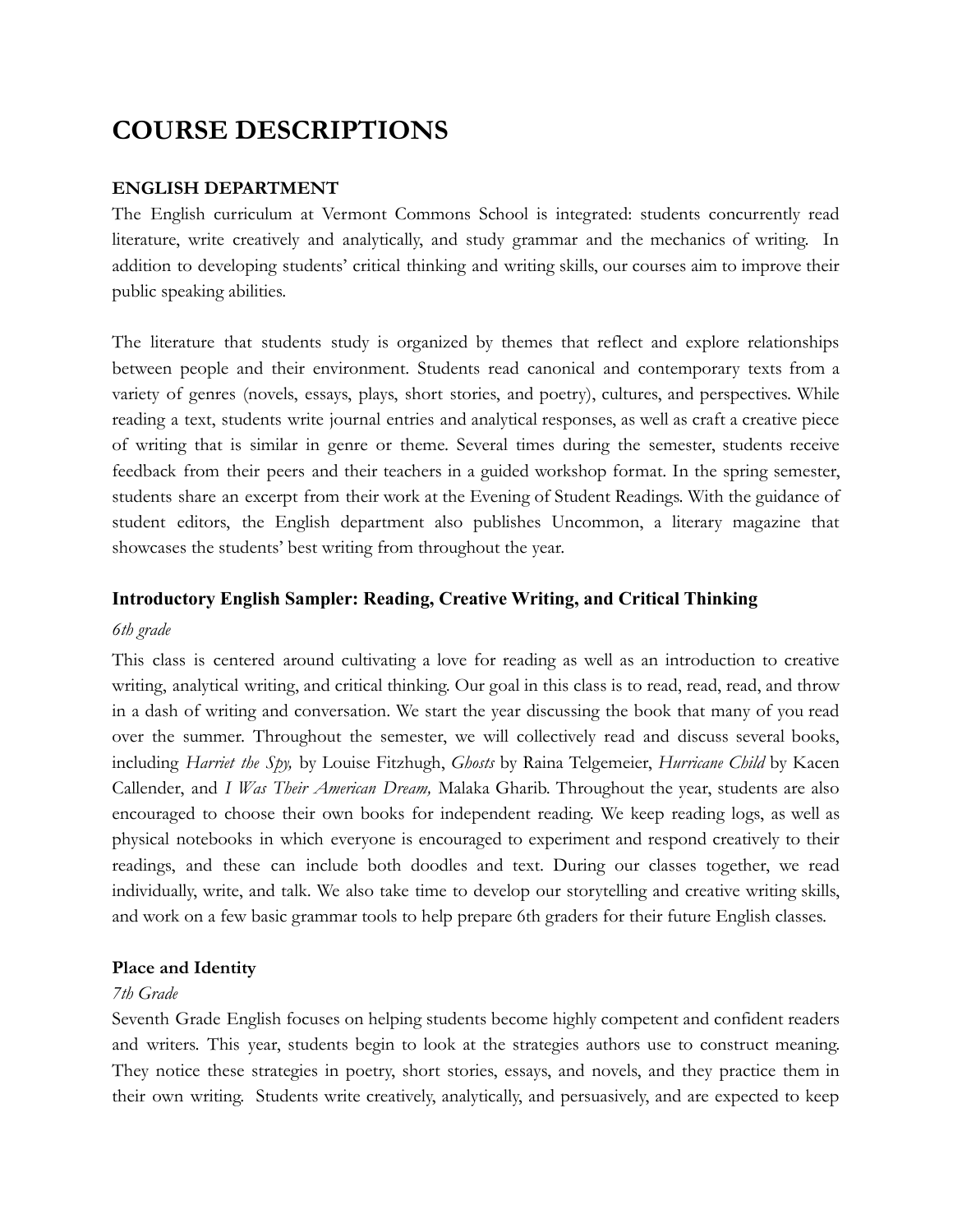up with their independent reading throughout the year. This is also the year when students master the 8 parts of speech, and start to see words and sentences as tools they can manipulate. Some of the themes for the year include how the environment affects identity and how writers use words to promote justice. Texts that have been read in this class include *The Outsiders, Before We Were Free, Call of the Wild, MARCH,*and *Ghost.*

# **Finding Myself in the World**

# *8th Grade*

In this course, students investigate various characters' adolescent struggles as they confront their own inner journeys toward adulthood. Typical texts for this class include *The 57 Bus, Romeo and Juliet*, and *The House on Mango Street*. To foster a love for reading, we also have free reading units. This class includes a unit on constructing an argument. After students learn the essential aspects of persuasive writing, they write their own text-based argument. Students also participate in Vermont's Poetry Out Loud to improve public speaking skills. With a focus on the use of poetic devices, they teach a poem to the class and compose their own poems. Over the course of the year, students write creatively and formally. This class advances students' vocabularies, improves their writing capacities, and helps them think critically and creatively about values and beliefs.

# **Global Journeys**

### *9th Grade*

If travel encourages us to better understand our own homes and ourselves, then so does this travel-themed class. Drawing from a variety of genres, the course explores travels into wilderness, travels into our memories, as well as journeys into other cultures and lands. A primary goal of the class is to reflect upon the importance of learning through encounters with difference. Typical texts include *Persepolis, Into the Wild*, and *Things Fall Apart.* Students also pursue independent reading. To practice presentation skills, students participate in Vermont's Poetry Out Loud competition. Students craft analytical essays, short stories, and poetry, as well as a research project on the journey of one of their immediate family members or ancestors. The course includes instruction in the basics of essay writing and MLA documentation, as well as a focus on vocabulary and grammar.

#### **Rhetorical Analysis and Social Commentary**

## *10th Grade*

English 10 focuses on rhetorical analysis and social commentary. We use a variety of texts to examine the strategies authors use to write persuasively and to effect change. Students read closely, identifying writers' tools; they analyze, synthesize, interpret, and evaluate poetry, drama, novels, and nonfiction. Each of our assignments is designed to help students develop their critical thinking, reading, writing, and presenting skills. This course aligns with an introductory college level rhetoric and writing course which teaches students to develop evidence based arguments and essays. Texts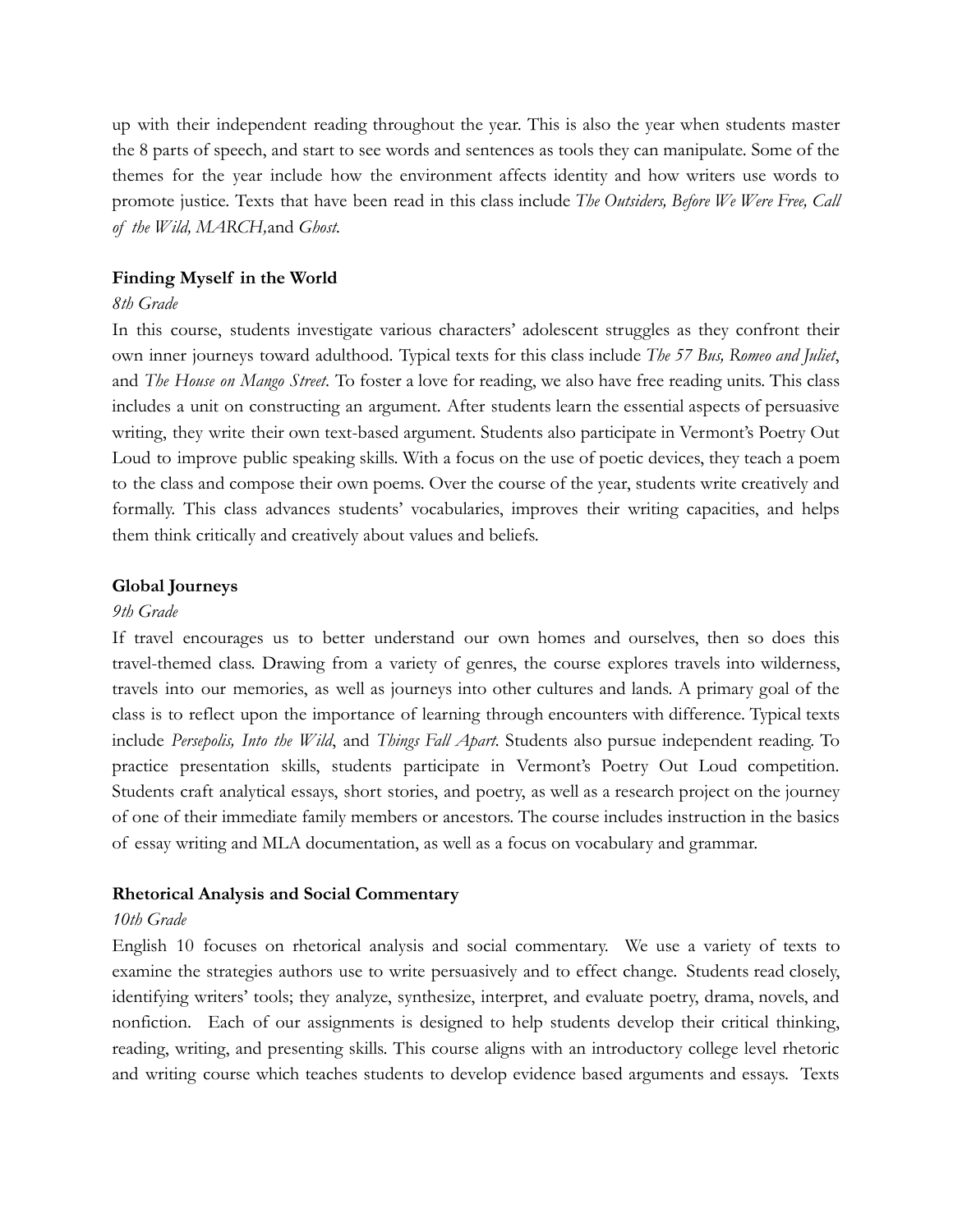that are read together in the 10th grade may include *The Jungle, The River Between, A Raisin in the Sun,* and *The Kite Runner.*

## **Critical Theory**

#### *11th Grade*

Students in this course practice applying different literary theories to classical and contemporary texts, as well as to popular media. One of the goals of this class is to understand that meaning, at least literary meaning, depends heavily upon the theoretical approach that is applied. Our textbook, *Using Critical Theory*, introduces students to the complex world of social and literary theory—a world that students will encounter repeatedly in their university studies. Theories covered include psychoanalysis, feminism, Marxism, queer theory, postcolonial criticism, and African-American studies. Literary texts include *Beloved, Hamlet, Dilemma of a Ghost,* and a wide selection of short stories and poems. Another goal of the class is to use theory to understand ourselves and the world around us. To this end, students apply theories to television shows, advertisements, films, song lyrics, and video games. In addition to several analytical writing assignments, students craft texts of their own, including short stories, poems, and personal essays. Students participate in Harkness discussions and design their own production of *Hamlet*. This course prepares students for the work they will do in their 12th grade English class, Single Author Study.

## **Single Author Study**

#### *12th Grade Fall Semester*

The Single-Author Study is designed to teach students to write a college-level analytical paper on a topic that interests them. During the course, students work through the process of creating an advanced study of an author's body of work by building on their knowledge of literary theory and analytical skills. Students identify a critical approach and use it to interpret the texts they read by their chosen author. By the end of this course, students are familiar with the process of reading for the purpose of analysis, conducting research, creating an annotated bibliography, and producing a college-level thesis paper. In addition, students write an author imitation and become expert editors.

#### **The Memoir**

#### *12th Grade Spring Semester*

In Memoir class, we read, listen to, and study memoirs from a variety of authors, and students compose their own memoirs using some of the techniques they learn from the professionals. Some of the professional memoirs we read include those by Patti Smith, Trevor Noah, David Sedaris, Dave Eggers, Asha Bandele, and Jennifer Finney Boyland. We experiment with different purposes, points of view, tones, moods, and formats. A strong emphasis is placed on writing with specifics, vivid descriptions, realistic dialogue, and emotional responses to situations*.* Writing prompts and exercises culminate in a final project consisting of a creative cover, a table of contents, an introduction, and at least 16 edited memoirs.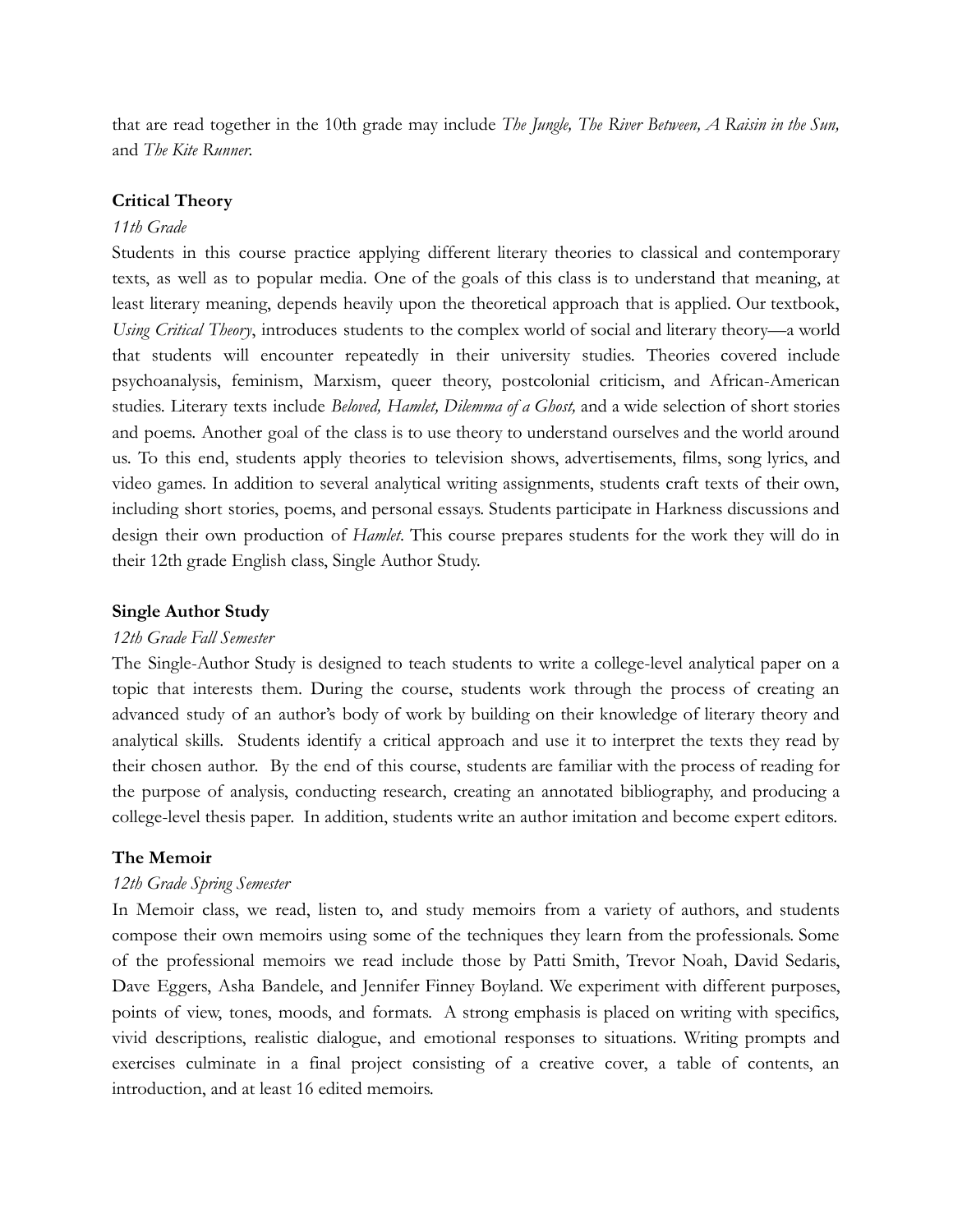# <span id="page-7-0"></span>**MATHEMATICS DEPARTMENT**

The Vermont Commons Math curriculum is designed to inspire curiosity in students by leading them to seek, explore, and communicate patterns in the world using mathematics. The integrated curriculum ties together the disciplines of mathematics: arithmetic, algebra, geometry, trigonometry, statistics and calculus, exposing students to increasingly complex concepts and skills as they progress from class to class. As a result, students develop into creative, intuitive, skillful problem-solvers who are prepared to excel in college level math classes, as well as in fields such as science, engineering and technology.

# **Math 0: Approaches to Problem Solving**

# *6 th Grade*

The 6<sup>th</sup> grade math curriculum provides foundational knowledge in many topics in order to prepare students for math in future years. Topics include ratios and proportions, statistics and graphing, algebraic functions, and area and volume of geometric figures. However, the common theme throughout each of these units, and the essential aim of the course, is developing the tools to allow students to confidently and creatively problem solve. Challenge problems, games, and multi-step tasks are a part of every week, and students learn that there is no one right way to find a solution, and that documenting thinking is essential to success. While  $6<sup>th</sup>$  grade math is taught as an independent course, it is intensively linked with science. Therefore, the curriculum is designed so that skill development and content consistently overlaps with and supports the science curriculum.

# **Math 1: Pre-Algebra & Scale Geometry**

This course provides an introduction to basic mathematics, algebra, geometry, and statistics & probability. The first semester begins with an exploration of ratios and proportional relationships highlighting their usefulness to solve problems such as percent increase and decrease, scale modeling, and unit conversions. Next, students manipulate number operations with rational numbers where they create and use expressions and equations to represent and solve problems. Students are then introduced to scale modeling to solve two- and three-dimensional geometric problems. The year culminates with a study of sampling methods to gather student-generated data to interpret patterns and an introduction to probability, and how it can be used within these sampling methods.

# **Math 2: Beginning Algebra & Similarity/Dilation Transformation**

This course provides more foundational understanding for the branches of mathematics. Students begin the year with study of geometric transformation including dilation to extend their understanding of similarity. This leads to a linear models unit where students model data using the slope-intercept equation. More abstract traditional algebra begins next as students use linear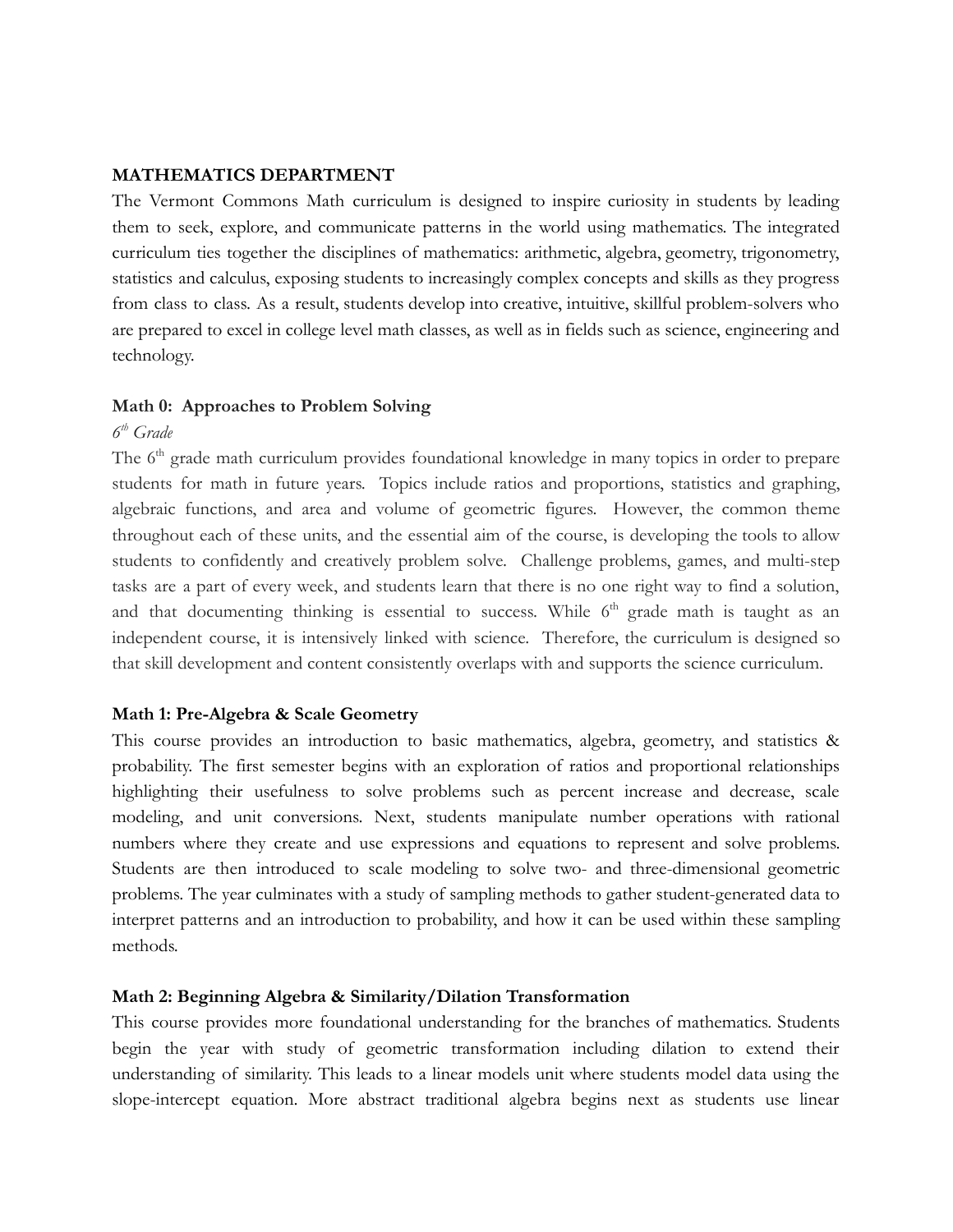equations to solve for an unknown variable, solve multi-step equations, and create models of situations using systems of equations and solve them algebraically using different methods. Next, students explore more advanced number operations, including exponents, scientific notation, radicals, and work with irrational numbers. The year concludes with volume of solid figures, focusing on volume of cylinders, cones, and spheres.

## **Math 3: Algebraic and Geometric Systems**

This course starts with a comprehensive algebraic review involving factoring trinomials, literal equations, and expanding upon linear models. In addition to reviewing topics from the previous course, students solve linear systems using multiple algebraic methods, solve linear inequalities, and perform regression analysis. Using linear inequalities, we identify a feasible region to make decisions in situations that involve constraints. Following this, we explore coordinate geometry and use the distance, midpoint, and slope formulas to identify polygons. Next, students are introduced to trigonometry and right-triangle theory. This segues into a rigorous unit on inductive and deductive reasoning where there is further emphasis on using logical reasoning in proofs. Finally, the year ends by looping back to algebra with a unit on exponential models.

#### **Math 4: Advanced Algebra and Plane Geometry**

The class begins with a study of recursive sequences as discrete linear and exponential patterned models. This quickly transitions to a comprehensive study of what makes a function: their uses in modeling and representing data, making predictions with them with an equation, and how they can be "transformed." Functions of interest include -- though are not limited by—linear, absolute value, quadratic, cubic, cube root, square root, exponential, logarithmic and rational. Particular emphasis is placed on exponential and logarithmic models. Students explore the significance that domain and range have on the constraints regarding how those functions can be used. As the second half of the year commences, students experience an in-depth study of quadratics. In this unit, many connections between math and physics are explored. This segues to the geometry of circles where students delve into the abstract world of plane geometry with circles as the context.

#### **Statistics**

# *Prerequisite: Math 4 or pre-calculus Recommended for seniors*

This course explores a statistical approach to decision making under uncertainty. Topics include descriptive statistics, probability distributions, inferential statistics, confidence intervals, hypothesis testing, linear regression and correlation. The focus of this class is on the use of statistics as a tool to help navigate through an uncertain world of stats, facts, data, information, and persuasive arguments generated by entities that may not have your best interest in mind. As a consumer of information it is important to know when this information is significant and when it is meaningless. As a distributor of information it is useful to know how to present your data/argument in a clear and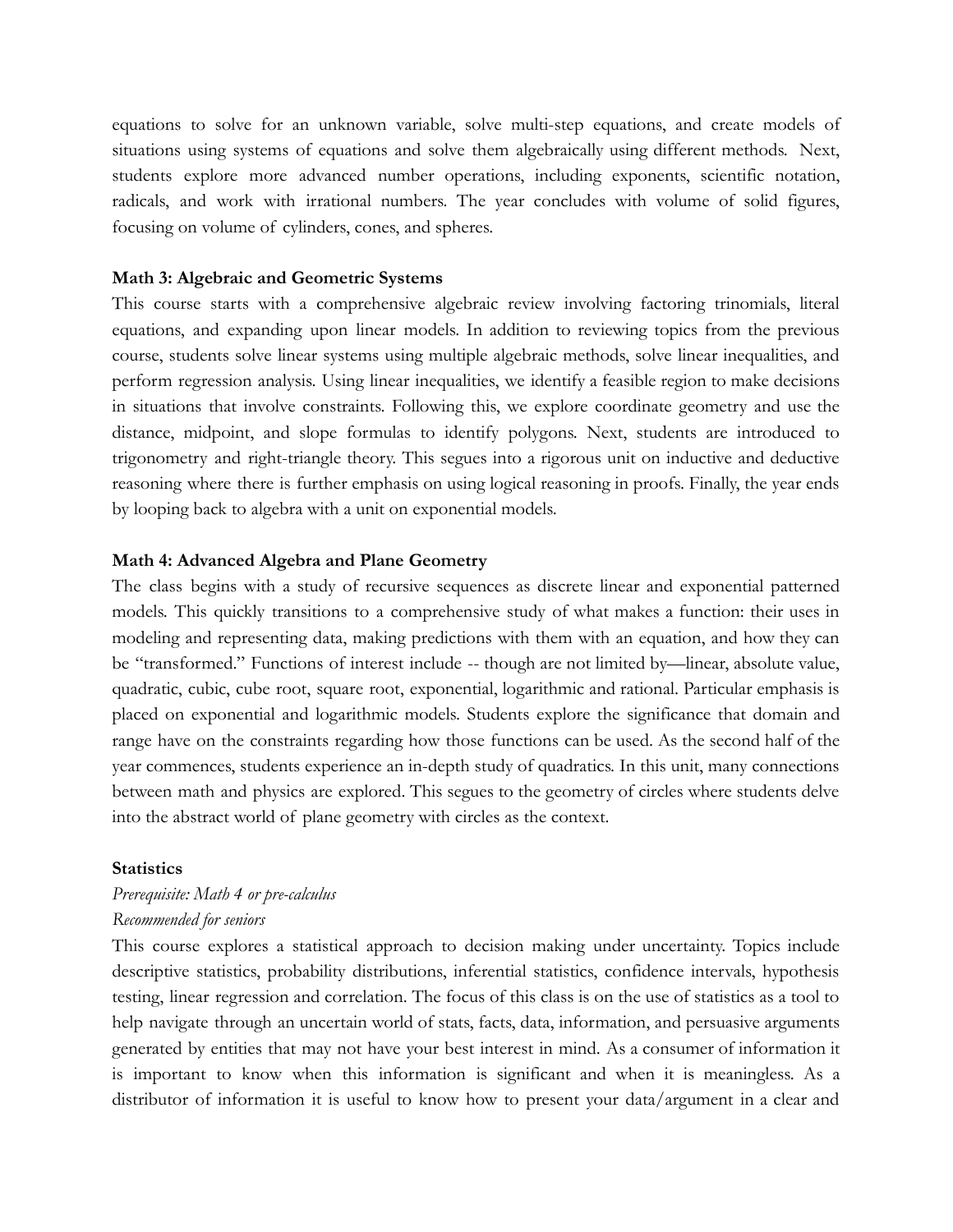truthful manner. As a decision maker it is useful to know how to base decisions on statistical evidence and protect yourself from uncertainties.

#### **Pre-Calculus**

## *Prerequisite: Math 4 (recommended to have a grade of 80% or higher)*

In the first semester, students explore function manipulation, specifically looking at the behavior of parent functions from Math 4 as piecewise, composite, and inverse functions. This is followed by a unit on Unit Circle trigonometry (sine, cosine, tangent, secant, cosecant, and cotangent) and the use of this knowledge as it applies to trigonometric proof and modeling. The second semester continues with an in-depth study of Polynomial Functions, Rational Functions, and a brief review of Radical Functions.. From here, we move away from our study of functions, to wrap up the year exploring Conic Sections, analyzing and comparing their graphs, and why they behave the way they do from an algebraic perspective.

#### **Calculus**

#### *Prerequisite: Pre-calculus (recommended to have a grade of 80% or higher)*

Calculus focuses on the fundamental tenets of derivatives, limits, and integrals. Students explore rates of change and the area under a curve to apply these ideas to physical situations. Derivatives of cyclical situations with sinusoidal functions are examined to model periodic situations. Students grapple with many computational methods for both derivatives and integrals, including product rule, chain rule, quotient rule, and "u" substitution. The second semester focuses on the integrals and derivatives of exponential and logarithmic functions. In the final unit, students incorporate their knowledge of function behavior to sketch curves and find the volume of a solid generated by the revolution of the area between two curves.

#### <span id="page-9-0"></span>**SCIENCE DEPARTMENT**

The goal of the Vermont Commons School Science program is to produce Naturalists, scientists who understand the environment and their place within that system. The VCS science curriculum uses STEM principles and practices to help students understand the connections among Chemistry, Physics, and Biology. The guiding principles of the department are two-fold: to create naturalists who will be able to use the Scientific Method to identify the keystone questions within a particular system, answer them thoughtfully, and then act upon the new knowledge. Secondly, that naturalists graduate from VCS confident in their scientific literacy and ability to proactively apply technical knowledge and critical thinking in their roles as engaged citizens in their community. Traditional scientific disciplines are split into semester courses over multiple years to foster an understanding of the interconnectedness of all science.

## **The World of Science!!!**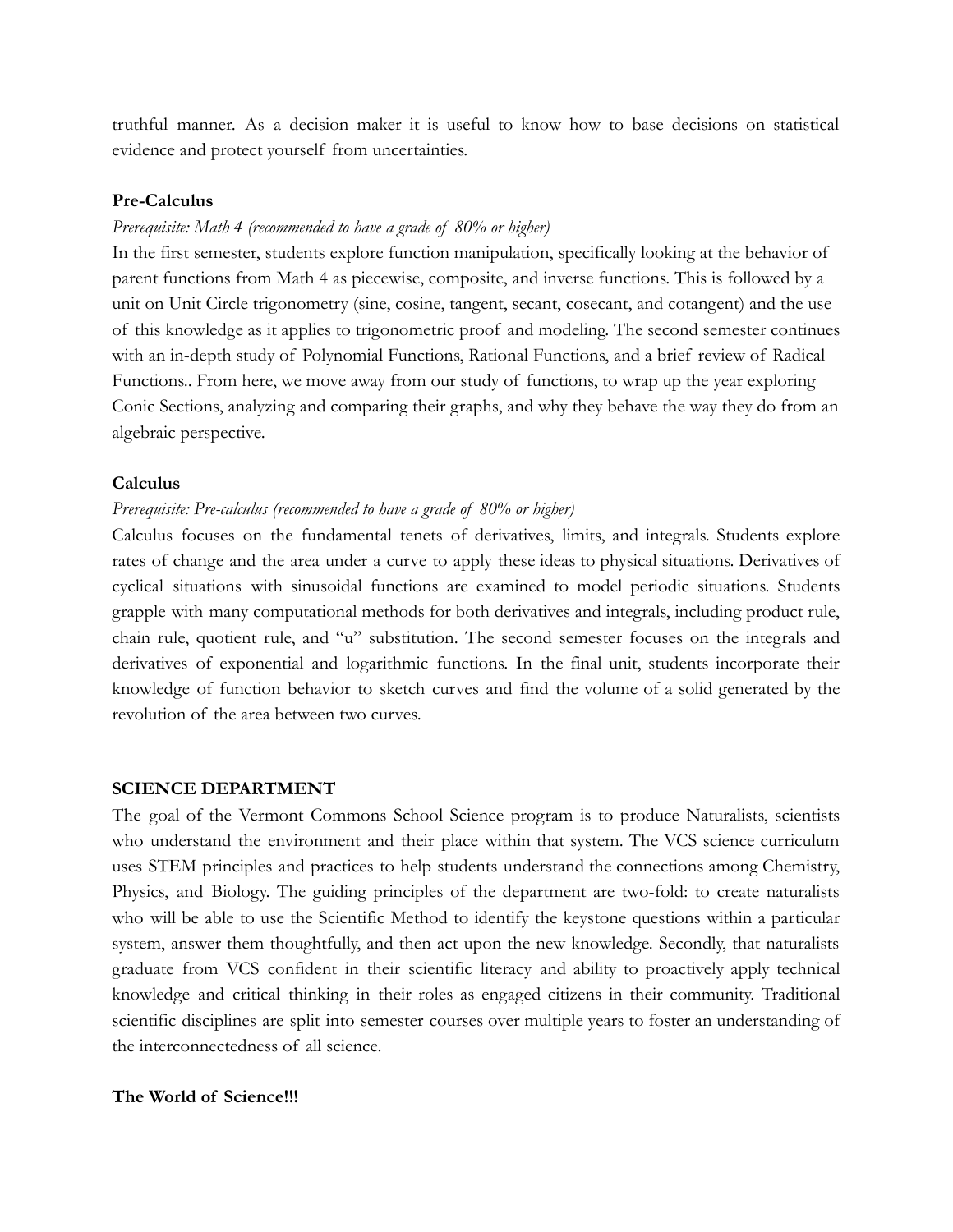# *6th Grade*

The sixth grade science curriculum is broken into two parts: the first part of the year is dedicated to the physical sciences (primarily topics in chemistry, physics, and engineering), this is then followed by an introduction to ecological sciences. Much of the first semester curriculum is adapted from a program called Foundational Approaches in Science Teaching (FAST). FAST emphasizes hands-on experiences through which students discover important science concepts and develop laboratory and thinking skills, therefore much of class time is spent performing and discussing laboratory experiments. The ecology curriculum is a mixture of in-class experiments and field-science explorations. Throughout the year, students partake in large-scale design projects, which provide them an opportunity to demonstrate their knowledge of the material through creative problem solving and help to develop their skills as innovators. Ultimately, the main goals of the course are for students to develop a love of science and of problem solving, and to generate strong foundational skills with deep conceptual understanding. While sixth grade science is taught as an independent course, it is intensively linked with math. Therefore, the curriculum is designed so that skill development and content consistently overlaps and supports the math curriculum.

# **The Living Vermont**

# *7th Grade*

In this field-based class, students learn the basic principles and practices of ecological interpretation with specific focus on understanding native biodiversity and ecology. This course provides students with a firm foundation of local knowledge that will be drawn upon for the rest of their careers at VCS. The primary interpretive tool we use is a naturalist's field journal. Students are expected to recognize more than 100 local animals and plants from sight/sound. Field journals are the backbone of the course; every organism we encounter is recorded in this journal. Classes are held in the field regularly.

# **Scientific Methods**

# *8th Grade Semester Course*

A primary emphasis in science education at VCS is to produce students that not only know the scientific method, but are able to apply it to answer questions about the natural world. The eighth grade Scientific Methods class has been designed with that purpose in mind: to create skilled, knowledgeable and confident experimenters. In this semester-long course students examine the history of the scientific process as well as study and repeat famous science experiments. In addition, students learn to apply the scientific method as they complete investigations in multiple disciplines and conduct experiments of their own design.

**Design Thinking**

*8th Grade Semester Course*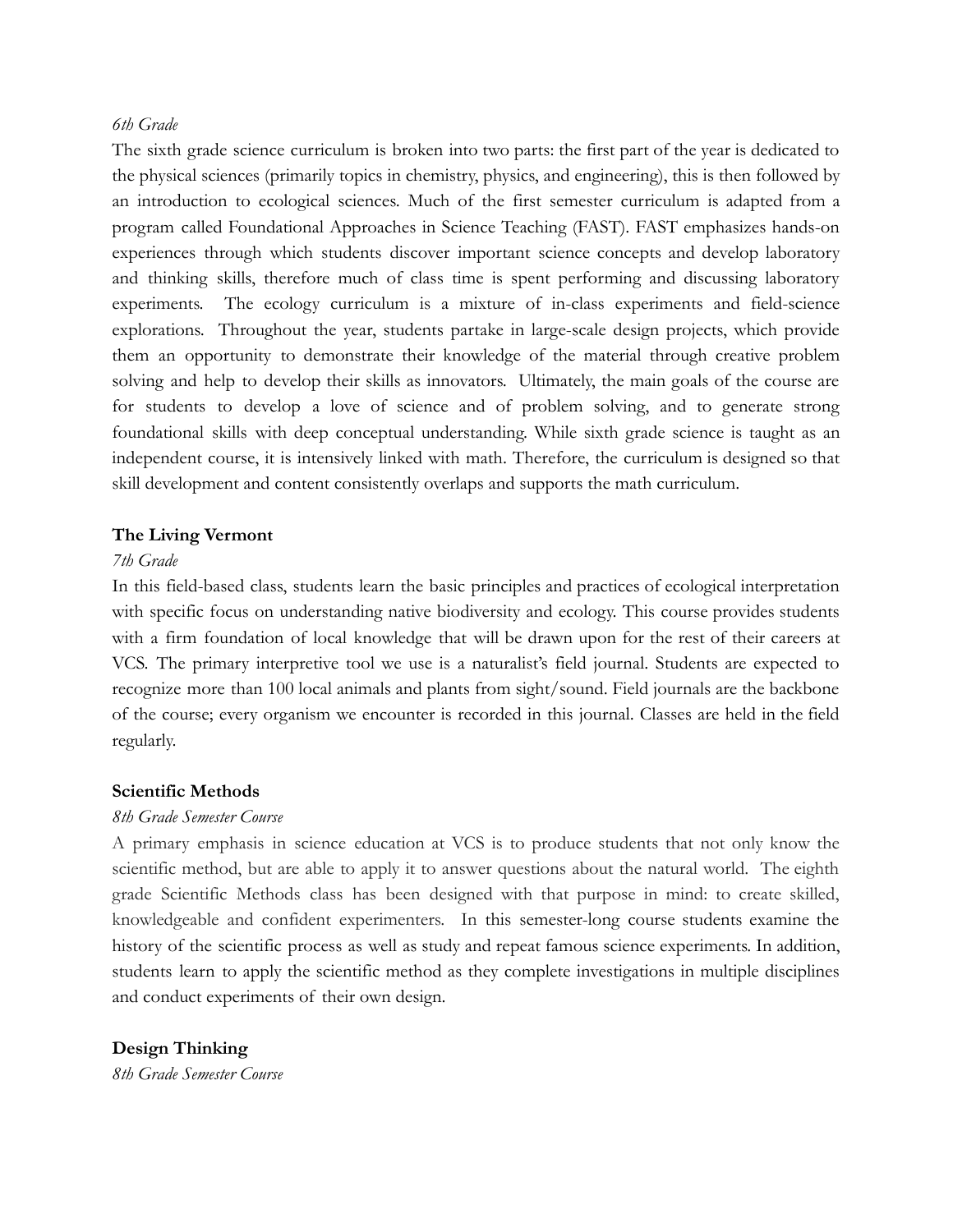This course exposes students to the engineering design process through a series of design challenges. To develop solutions to these challenges, students employ understanding of scientific concepts as well as artistic creativity. Projects are designed to require significant prototyping, testing, and revision, with emphasis on the value of "failure" during testing as an essential part of an effective design process. Design challenges presented during the semester expose students to computer-assisted drafting (CAD) and 3D printing, as well as the basics of electromechanical design and computer programming. At different times during the semester students work both individually as well as in project teams, enabling them to develop skills in both self-reliance and collaboration.

### **Chemistry I**

#### *9th Grade Semester Course*

In this course, students examine key concepts in chemistry in the context of developing laboratory and quantitative analysis skills. The class begins by studying the properties of matter at the macroscopic and atomic levels, including models of atoms. Students distinguish among physical, chemical, and nuclear changes in matter. Students become proficient users of the Periodic Table and use it to understand such concepts as isotopes, atomic number, electronegativity, and chemical bonding. Study of the evolution of atomic theory from the time of the ancient Greeks through the modern day illustrates science's role in the continuous improvement of human understanding of the natural world. Laboratory activities throughout the semester develop students' scientific skills, including logical thinking and problem solving, execution of experiments at the lab bench, data collection and analysis, and collaboration and communication skills.

#### **Biology I**

#### *9th Grade Semester Course*

The first half of this class focuses on cellular processes, especially with respect to protein synthesis, metabolism, and genetics. Building on their chemistry experience, students learn the basics of organic chemistry while focusing on the processes of photosynthesis and cellular respiration. Labs include examinations of genetics, osmosis, and microscopy. The second half is devoted to comparative anatomy of animals. A systems-based approach reveals the evolution of the animal body plan, always comparing other systems to mammalian organ systems. This is an intensive lab course, and most of the second half is spent dissecting multiple specimens.

#### **Physics I**

#### *10th Grade Semester Course*

This course uses the study of motion to introduce students to the overarching goal of physics – explanation of the behavior of matter and energy in the precise language of mathematics. The course begins with study of kinematics, introducing students to vector and scalar quantities and using the kinematic equations to analyze one- and two-dimensional motion. Newton's Laws of Motion are the foundation of a unit on dynamics, which also includes study of Newton's Law of Universal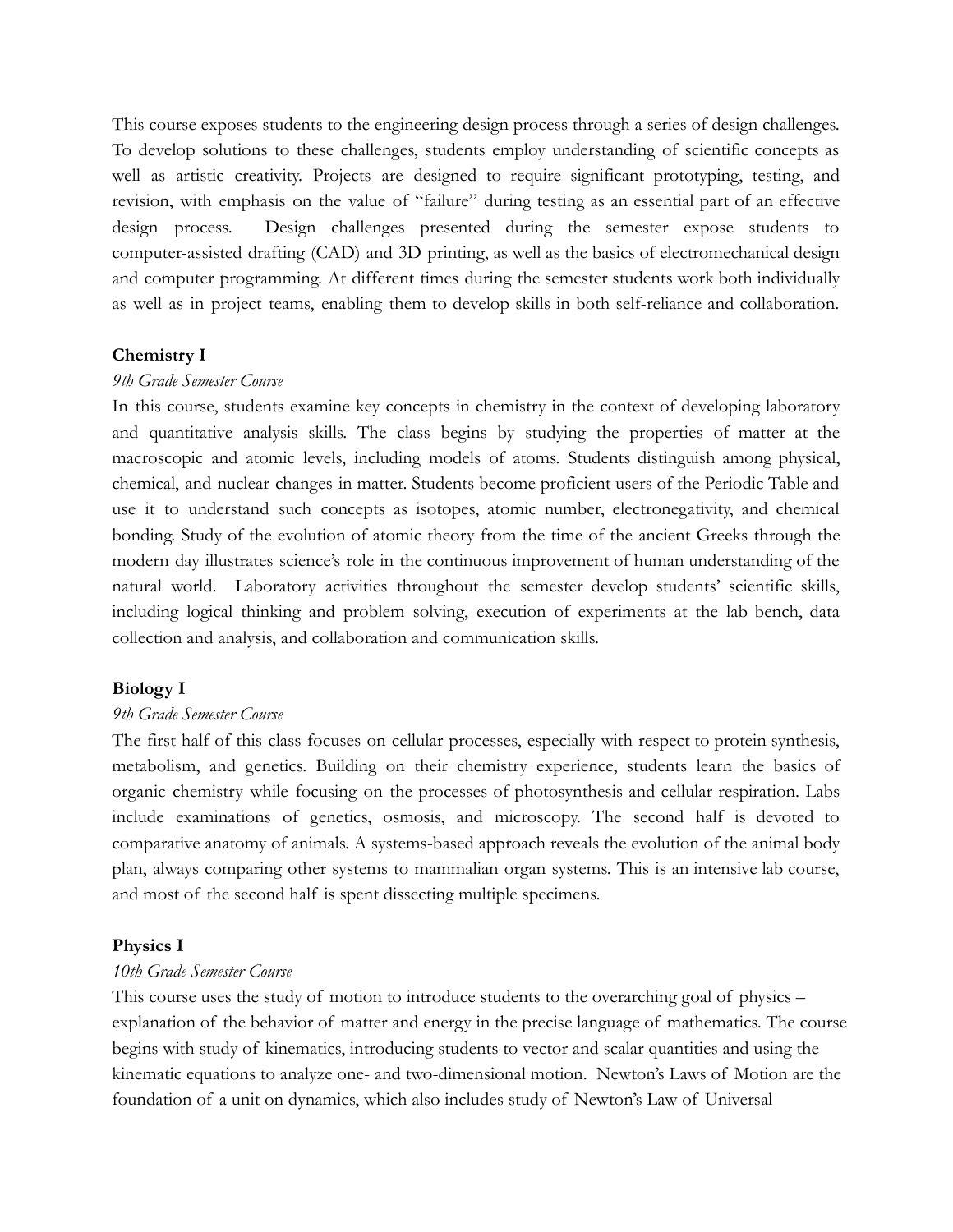Gravitation as well as the effects of friction on the motion of objects. The course makes frequent use of demonstrations, short activities, and lab experiments to let students make hands-on connections to the concepts introduced in the course. In a term project, students apply their understanding to a topic of their choosing, using video analysis as a tool to enable quantitative description of the motion of selected objects.

# **Biology II**

# *10th Grade Semester Course*

The class focuses on the history of evolutionary theory including the history of the belief system vs. scientific method debate to explain the origin and variation of life on Earth, pre-Darwinian theories (Lamarck, etc.), Darwin, and modern theories. During class, lab, and public presentations, students engage with the Evolution/Creation/Intelligent Design debate. Students appreciate the pros and cons of the various viewpoints, and learn how to respectfully engage others. In the second half of the class, students study modes of selection, heritability, co-evolution, levels of selection, and altruism. Finally, students participate in an exercise called 'The Gibbon Genome Project' that teaches them how humans have been using evolution (via artificial selection) for tens of thousands of years to domesticate animals and plants. During this section, students work to solve the riddle of the genetic language of a fictitious primate.

## **Physics II**

#### *11th Grade Semester Course*

The transfer of energy from one form to another is the unifying theme of this course. Beginning with study of the mechanical energy objects contain, we then move into the concepts of momentum and impulse and their role in understanding the transfer of energy between interacting objects. A significant portion of the semester is devoted to the study of electricity and magnetism, including simple electrical circuits and the generation of electrical power. Students build and analyze simple circuits, and take apart common electrical devices to see how the underlying concepts are applied in everyday life.

# **Chemistry II**

# *11th Grade Semester Course*

This course leverages the math and science skills students have acquired over 2+ years of high school-level coursework to more deeply understand the phenomena that drive chemical reactions. The course begins with chemical reactions that occur with everyday materials, to develop student skills in stoichiometry and related calculations that are essential to the quantitative practice of chemistry. We then apply those skills to understanding acid-base reactions and chemical equilibrium, exploring their roles in everyday life. Building on the understanding of energy developed by students during Physics II, we then undertake an extensive study of energy changes associated with chemical reactions and factors that influence which chemical changes take place spontaneously.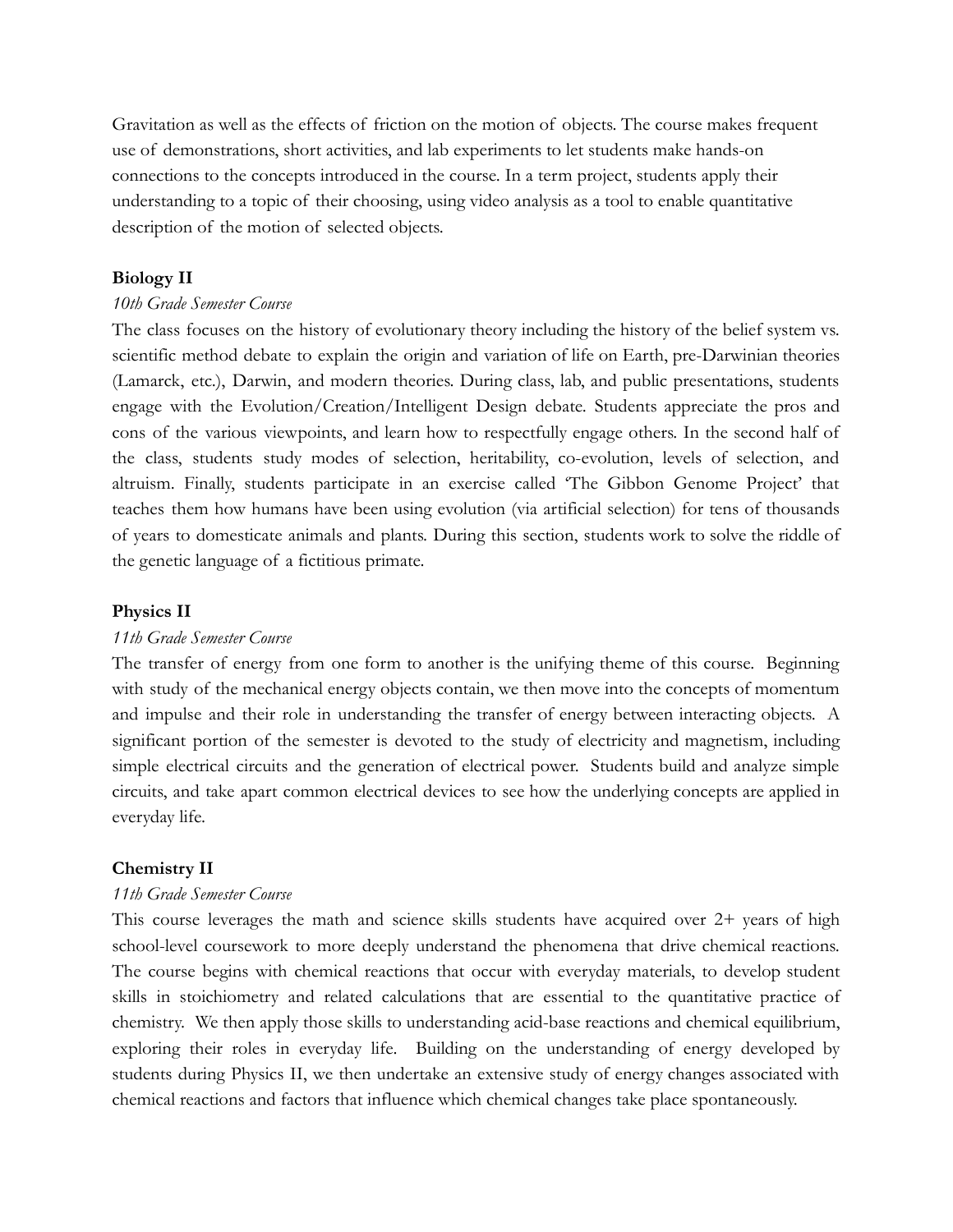# **Electives**

## *12th Grade*

In the senior year, students vote to select science electives. Most electives are semester long. Some offerings may include:

# **Elective: Animal Behavior**

### *Prerequisite: Biology II*

College-level readings and independent experimentation are large parts of this course. We examine the neural basis for animal cognition, the evolutionary forces that shape how animals interact with their environments, and how behavior shapes our perceptions of those animals. The first half of the semester focuses on interspecific behaviors (behaviors expressed between different species, such as parasitism and predation). The lab portion of this class focuses on experimentation, and individual lab reports represent a significant proportion of the grade. The second half of the semester focuses on intraspecific behaviors (interactions within members of the same species, such as mating systems and rituals, competition, and many different social systems). Particular emphasis is placed on local animals. At the end of the semester, all students participate in a narrated demonstration of animal courtship rituals or predatory behaviors, and perform them for the VCS community. Throughout the course, there are frequent readings taken from both historical and current books and periodicals.

# **Elective: Anatomy and Physiology**

#### *Prerequisites: Biology I & Chemistry I*

The workings of the human body are explored in this course. We begin with a review of the formalized language of anatomy, enabling clarity in describing position and orientation of anatomical structures. Three organ systems are the focus of study during the semester: the musculoskeletal, nervous, and cardiovascular systems. For each, students study levels of organization from the cell to organ level, essential biochemistry, physiology in healthy and diseased states, and the scientific rationale for common medical interventions. Student learning is driven by independent research in specific topics of interest, followed by presentation of findings in class discussions. Dissections of appropriate specimens are an integral part of the course for each studied organ system.

# **Elective: Zoology**

# *Prerequisites: Biology I*  $\mathcal{Q}$ *<sup>y</sup> II*

College-level readings and independent experimentation are large parts of this course. Students engage in a yearlong examination of the Kingdom Animalia. Using a phylogenetic approach to understand the evolutionary history of our Kingdom, students spend most of a semester understanding the invertebrate members of Animalia. During the second portion of the course, students move to the human phylum, Chordata. Extensive work in the lab involves dissections of everything from Shrimp, Octopus, Water Snakes, and Pigeons to Rabbits.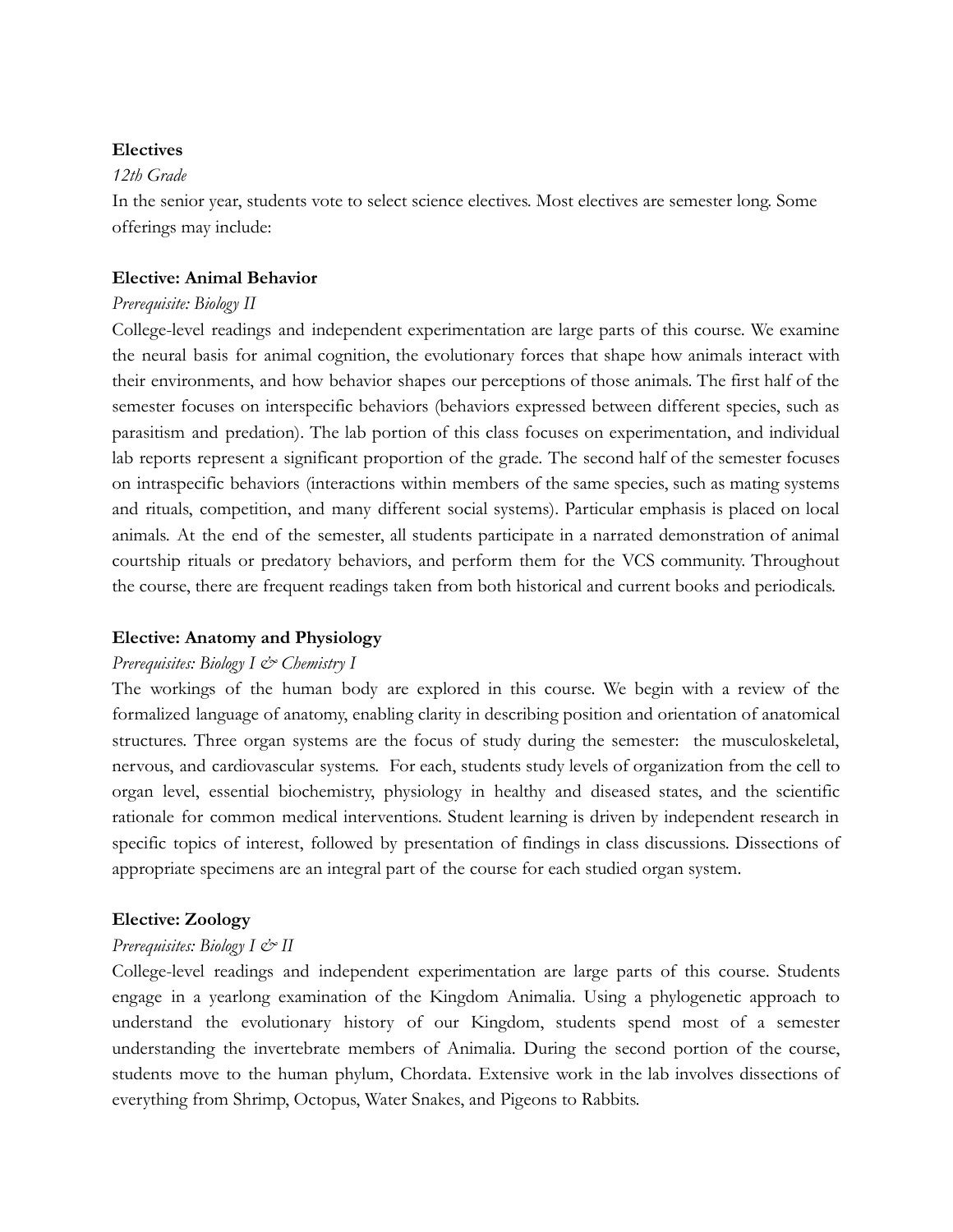# **Elective: Oceanography**

This elective examines the world's oceans. Starting from a purely abiotic, physical perspective, students learn about marine geology and chemistry. From that foundation, they examine the incredible biodiversity within those ecosystems. Significant group work takes place during class debates of historical and modern conflicts regarding the many uses of oceans. A field trip to the coast helps students acquire firsthand experience of these systems.

# **Elective: Forensics**

A truly multidisciplinary science that leverages students' logic and creativity, forensics is an intensively collaborative science. While learning modern, cutting-edge techniques (in our lab and during field trips to the Leahy Center for Digital Forensics and the VT State Forensics Lab) students gain an appreciation for what is possible (or not!) from a technical standpoint. Throughout the semester, we also examine/relitigate famous cases from criminal history to understand forensic science's impacts on our lives.

# **Elective: Introduction to Neuroscience**

# *Prerequisite: Chemistry II*

This course focuses on the structure and function of the human nervous system, particularly the brain. Exploration begins at the molecular level to understand the biology that drives the function of a single neuron. From this foundation the course then moves into the gross anatomy of the nervous system, including the regional specialization of brain structures to address different nervous system functions, and the ways in which modern imaging methods enable cutting-edge research into brain function. Utilizing their understanding of healthy nervous system function, students individually choose a neurological disease to study in detail, exploring both the causes and consequences of the disease.

# **Elective: Space Science**

In this course students explore the universe through an introduction to a variety of academic disciplines: astronomy, planetary science, aerospace engineering, history, and astrophysics. Major topics are dependent on student interest but may include the creation of the universe and Earth's place in it, rocketry, a history of space exploration, or the search for extraterrestrial life. The lab component of the course primarily consists of engineering and design but, depending on time and course content, evening classes to observe and chart celestial objects may also be included. Multiple field trips enhance our understanding through interactive experiences.

# **Elective: Physical Geology**

This course focuses on the structure and composition of the Earth and the processes that alter it. Why learn about that? The physical Earth and the forces that shape it provide the foundation for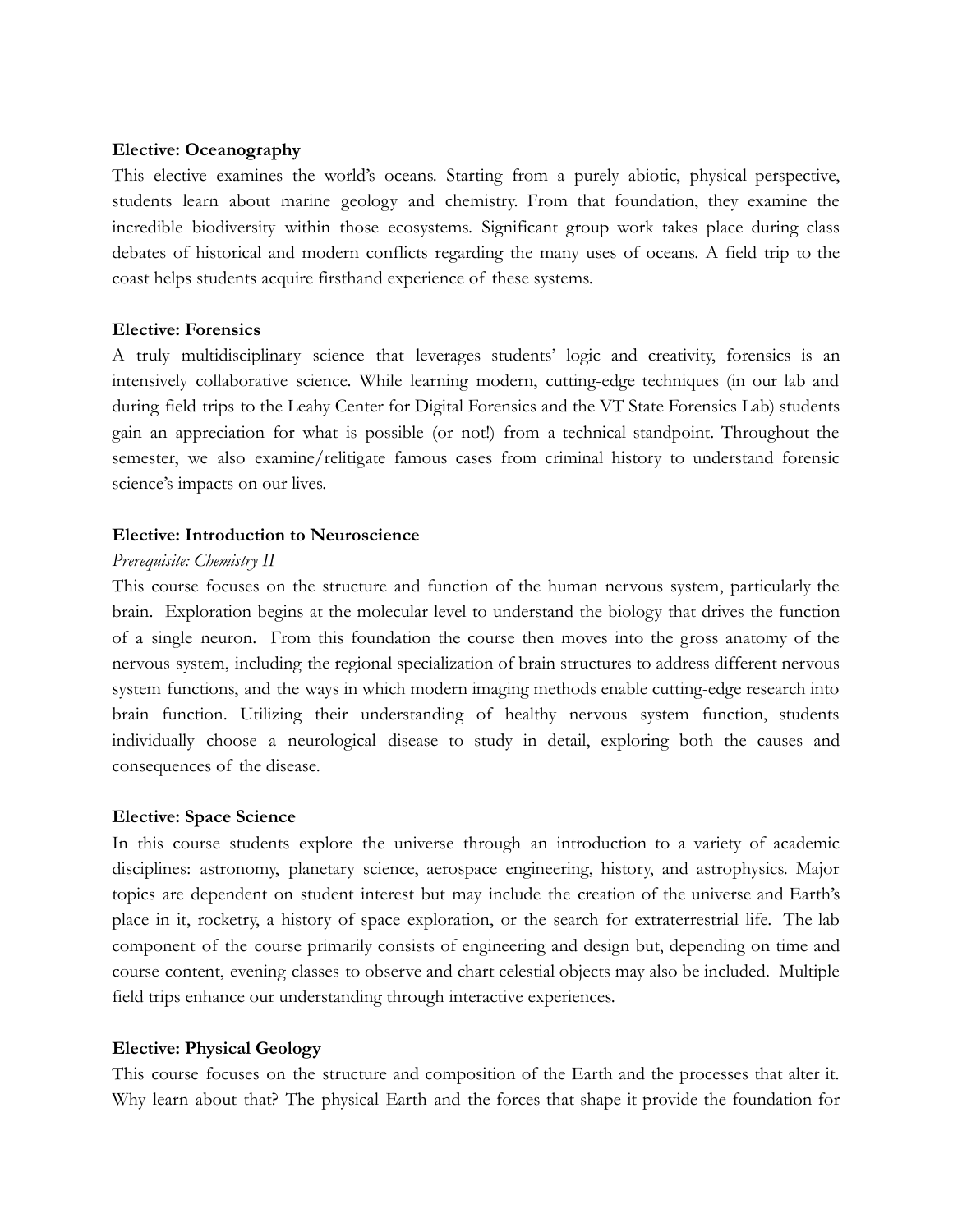life, are incredibly powerful and dynamic, and yet most people rarely give them a second thought. Major topics of the class may include plate tectonics, volcanism, rock and mineral identification, glaciology, and earthquakes. Field trips and laboratory activities will play a key part in the learning process.

# <span id="page-15-0"></span>**SOCIAL STUDIES DEPARTMENT**

The mission of the Vermont Commons School Social Studies Department is to empower students to be effective citizens and change-makers in their communities and their world through the study of historical and current affairs. Sixth grade students are introduced to the concepts of local citizenship. Seventh grade students consider their identities and sense of belonging as they understand choice and power in recent American history. The eighth through tenth grades take the long view of human history from ancient through modern times, always connecting the past to today, with a particular focus on regions outside America and Europe. Eleventh and twelfth grade students choose from a variety of fall semester-long elective courses. In the spring all eleventh graders take Modern United States History and all twelfth graders take a course studying the history and modern role of race in America.

#### **Local Citizenship, Global Responsibility**

#### *6th Grade*

6th Grade Social Studies is an introductory civics course at heart as we look closely at the workings of various communities through place-based learning that emphasizes student choice in the topics of study and forms of demonstrating learning. We study the landscape, history, people and idea of Vermont, from its first inhabitants to its current population. In this interdisciplinary course, students work on creative and formal writing, critical thinking, and oral communication skills. Students track their work by maintaining a year-long portfolio that allows for choice and encourages trying new forms of writing and expression. Daily routines emphasize the core organizational habits of being a successful student, and our routines also focus on practice of grammar, mechanics, and persuasive writing.

#### **Identity, Belonging, and Community**

#### *7th Grade*

In this course students explore how the communities and places to which we belong, and the time in which we live, can influence our identities and the choices available to us. Students delve into these questions of membership and belonging by tracing the history of segregation in the United States and its social, legal, and political consequences. The course then moves to the present day as students apply what they have learned about identity, belonging, and community to the topic of immigration from Central America, both through reading a realistic fiction text and engaging with local community partners. We end the year studying indigenous American experiences and finally,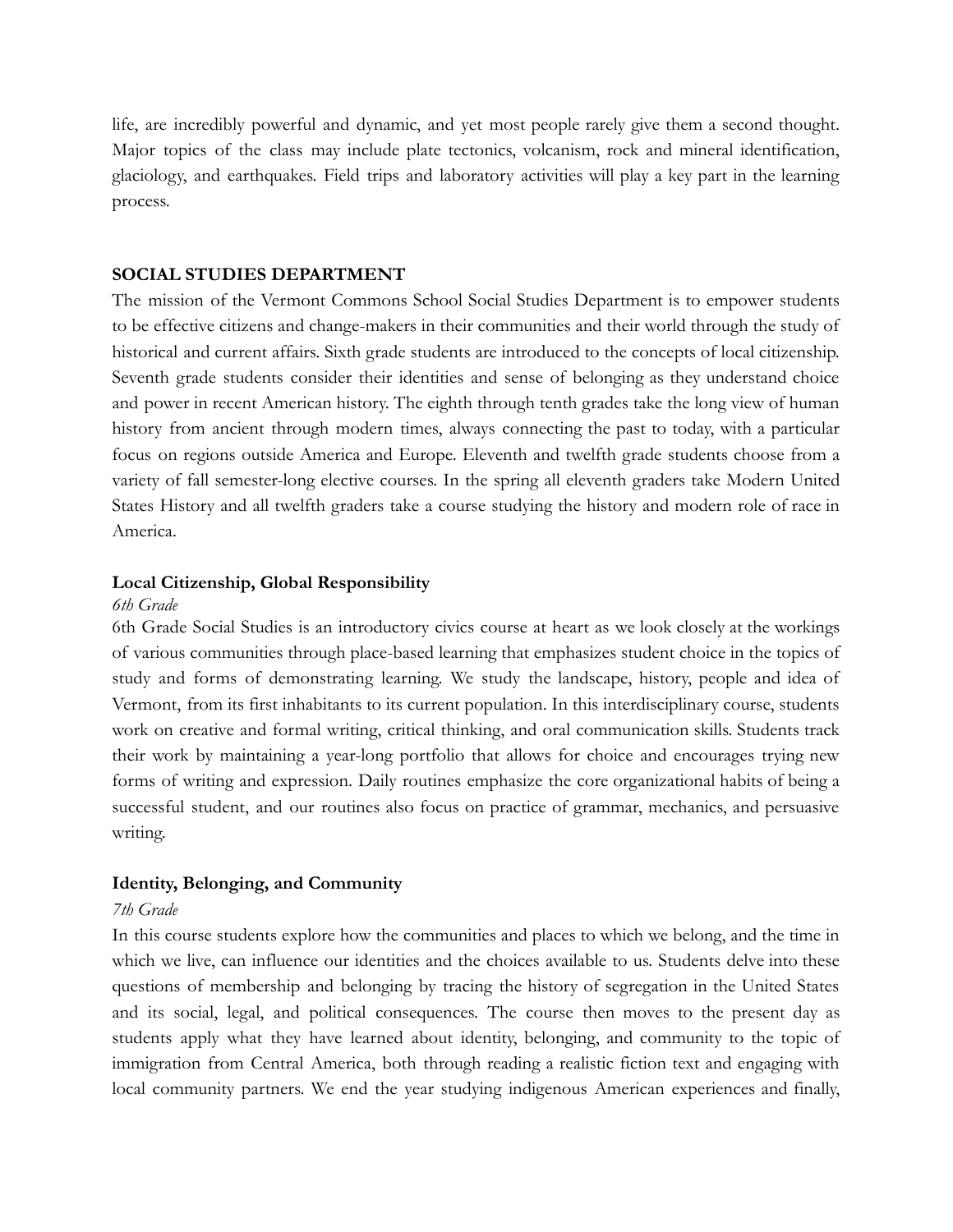students engage in local projects to help create a welcoming community that offers membership to every person regardless of race, gender, religion, or nationality.

# **Empires, Networks & Beliefs through 1500 CE**

# *8th Grade*

This course explores the global maturing of complex human civilizations, belief systems and the growth of human networks of exchange. Through exploration of historical topics ranging from the Islamic empires through medieval Europe, this class challenges students to think critically and formulate investigative questions. Throughout the year, students are fully supported in the skills and steps of producing a major research project on a topic of their choosing.

# **Global Studies I - 1500-1800**

# *9th Grade*

This class explores the period between 1500-1800 as the first period of globalization and the blossoming of the modern world, with a special focus on United States history. The unifying theme of the course is the idea of a human web - the links that humans create to exchange ideas, goods, customs, technologies, and religions. Students view the global changes between 1500- 1800 through intellectual, cultural, political, economic, social, ecological, and demographic lenses. The curriculum culminates in the rise of representative government during the Age of Revolutions (American, French, Haitian), and U.S. civics. During the first semester students write a 6-9 page research paper on an historical development of their choosing, and during the second semester they engage in a major video production on a topic of historical significance.

# **Rise Of The Modern World - 1750--present**

# *10th Grade*

This class looks at the period 1750 to the present as the radical transformation of human societies due to the Industrial Revolution, the rise of nationalism, and the spread of imperialism. The course is globally focused, covering the liberal and national revolutions of the 18th and 19th century, the causes and impacts of industrialization and deindustrialization globally, the ideologies and technologies that drove imperial mindsets and colonial practices, the forces that led to the destruction and recreation of the two World Wars, and the lingering impacts of the Cold War on our world today. We use the OER Project's "World History Project - 1750 to the Present" for the majority of our course materials and our work focuses on building skills of sourcing, analyzing change and continuity over time, and building arguments about cause-and-effect across the globe and over time.

# **Modern U.S. History in a Global Context**

# *11th Grade, Spring Semester*

This class looks at U.S. history since the end of World War II (Cold War, Vietnam, Civil Rights and other popular movements, U.S. foreign policy). Every opportunity is taken to incorporate and draw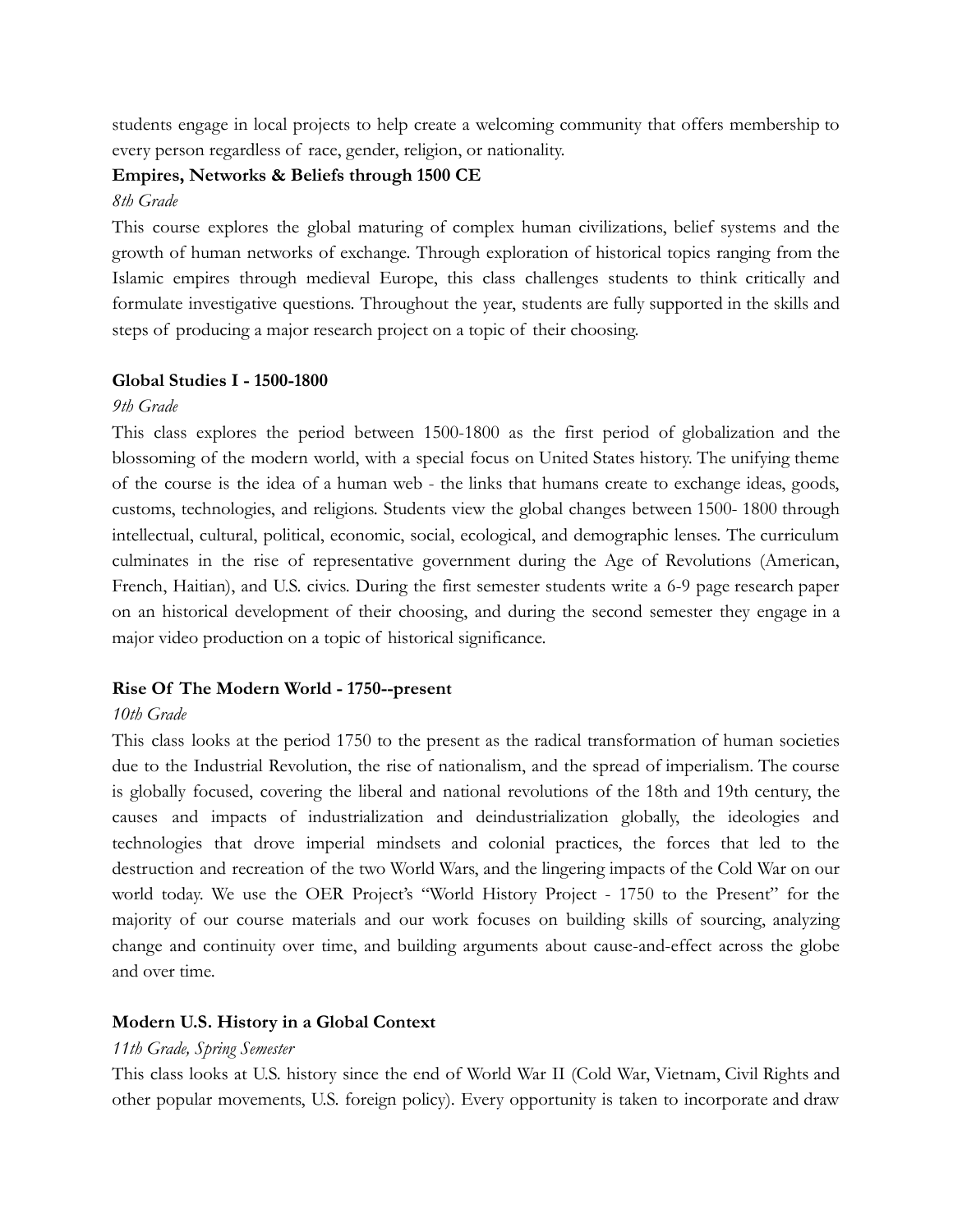connections to topics currently in the news. This class is discussion and debate focused. Throughout the semester we run a series of multi-position US foreign policy debates that allow us to explore differing perspectives on the role of the United States in the great global unfolding. Students write commentaries and opinion-pieces, and develop a culminating project that digs into and addresses a global issue of personal interest.

## **Race and The Legacy of Racial Slavery in America**

## *12th Grade, Spring Semester*

This course is designed as a capstone to the student experience of history and social studies at Vermont Commons. In our brief time together, we investigate many critical events in American history through the lens of race. We use primary sources, scholarly articles, and various forms of historical analysis to understand the way that European colonization of the Americas created a racialized hierarchy that continues to divide and define the United States today. We focus specifically on the experience of indigenous people of the Americas, enslaved Africans and their descendants, Mexicans-Americans, and immigrants from Ireland, China, Japan, and Jewish people from Eastern Europe, though there will be room for independent exploration of other topics. The course calls on knowledge from earlier social studies classes, weaving this knowledge together to build a stronger understanding of political and social conditions in America today.

#### **Electives, Fall Semester**

#### *11th and 12th Grade Fall Semester*

Students have a choice between mixed-grade semester-long electives on relevant topics based on regional or historical themes that expand into broader-based analytical historical methodology and content. Students prioritize the courses and are enrolled accordingly. Some past offerings have included:

#### **Elective: The Vote: 2020**

Here you are, on the cusp of being a voter (or maybe you already are!), in one of the most momentous times in our country's history. As you, your family, your friends, and your neighbors head to the polls in November, you'll be taking part in one of the greatest traditions and duties of citizenship. And yet, it's a tradition with a fraught and contested history, which tells us critical truths about who those in power see as fully American. In this course, we track the actual 2020 Presidential Election, looking at polling, media coverage, strategy, and developing news as it happens. When the election ends and votes begin to be counted, we take a step back, and learn about the philosophical roots and political history of the executive branch. And throughout, we wrestle with the history and current status of voter enfranchisement and maybe more critically, disenfranchisement, asking who controls the right to vote, how the distribution and withholding of that right reflects who is considered American, and who is left out of the our national decision-making.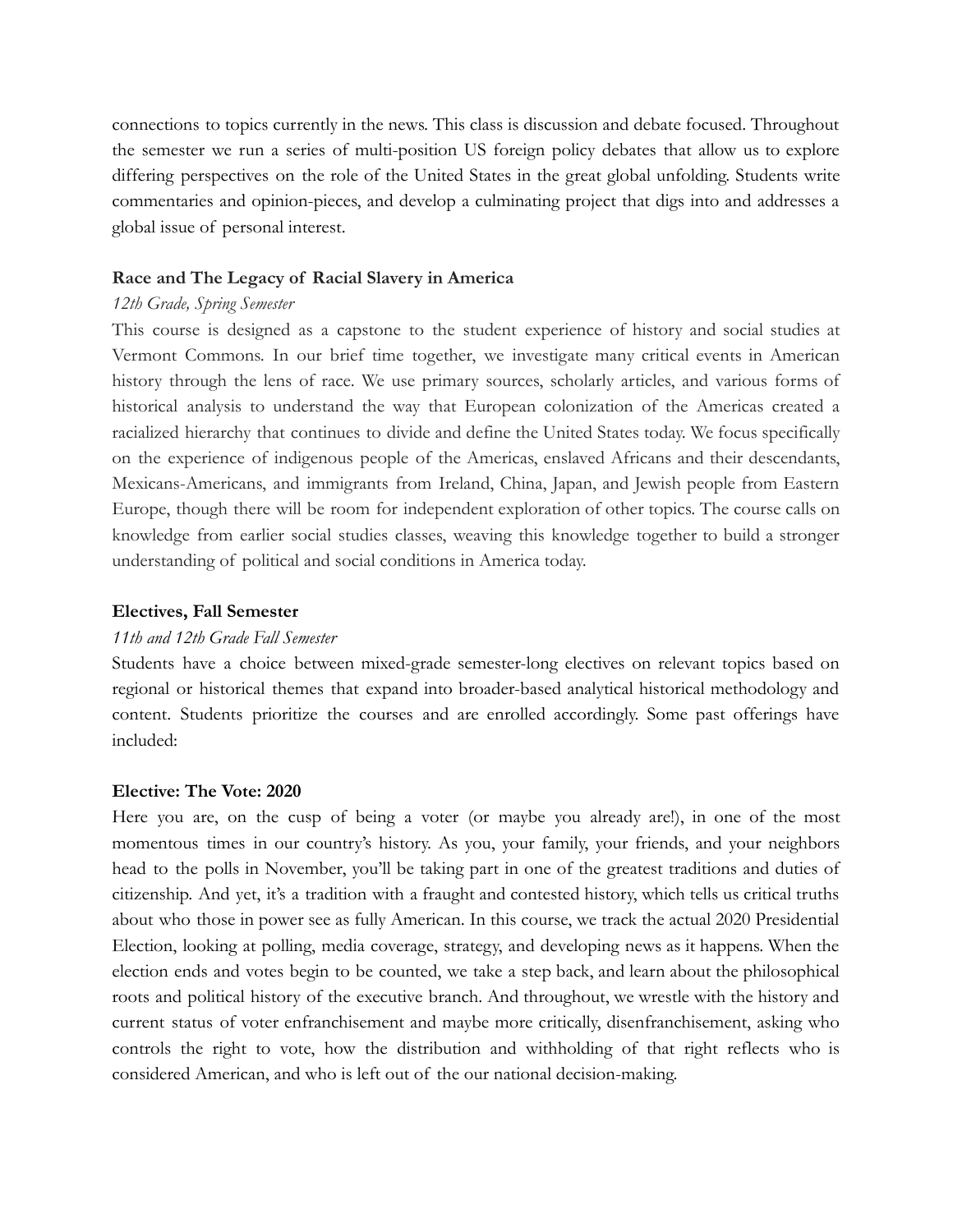#### **Elective: Environmental Economics**

We need economics because that's how we make and get all the stuff we humans need, right? But we also need a thriving planet because, well, it's the only home we've got. So what happens when our economic systems say, "Grow, grow! To infinity and beyond!" and Earth says, "Ouch! Yer killin' me, here!"? Can we have endless growth on a finite planet? And - let's get deep here - is all this growth even making us humans happier? Should human happiness and planetary sustainability be economic priorities? What would that even look like? Through our exploration of the burgeoning field of Ecological Economics we explore a wide range of issues this semester including: capitalism, climate change & natural resource depletion, the American Dream, individualism & personal freedom, social responsibility, happiness & wellbeing, community & neighborliness, wealth inequality, debt & consumerism, and much, much more.

### **Elective: #RESIST**

While our current political moment seems to brim over with examples of political and social resistance, these forces are nothing new and have deep roots in the understanding of what it means to be a citizen. In this course, we focus on two central themes: the philosophical roots of political and social resistance movements, and then the tactics that movements across the political spectrum have used to pursue their goals for change. We ask how those who engage in social movements justify their actions within the framework of the social contract and the rights and responsibilities of a citizen. We also consider how a range of tactical choices, from pursuing social change through the court system to non-violent resistance to extra-legal sabotage and direct action, have led to either the success or failure of movements. After a study of some of the most prominent thinkers in the field of political rights and resistance, we will move into comparative studies of various movements. Our goal will not necessarily be to debate the merits of any of these movements or actors, but to understand both their justifications of action and tactical choices. The course is heavily discussion-based and assessments involve group projects, short essays, a student-taught class on a current social movement and a culminating study of a resistance movement, past or present, of each student's choosing.

# **Elective: Current Events, Engaging with a Complex World**

You feel overwhelmed by the daily news. You know the things that are happening in the US and around the world are important - critical to your life and your future, but there are so many of them, and they are so complex, and . . . you're not alone. Most people feel this way. This course gives us time to start to try to wrap our brains around the forces and events shaping our time. From the rise of China, to the transformation of Russia. From US policy toward the Middle East to Iran to Afghanistan, and all the way over to North Korea. From climate disruption to nuclear destruction. Here in the USA: from immigration policy to health care policy. And, of course, there will be all the news that will pop up throughout the semester that we cannot predict, but that we will tackle. We will have discussions and debates. We will explore multiple perspectives on issues, and learn to assess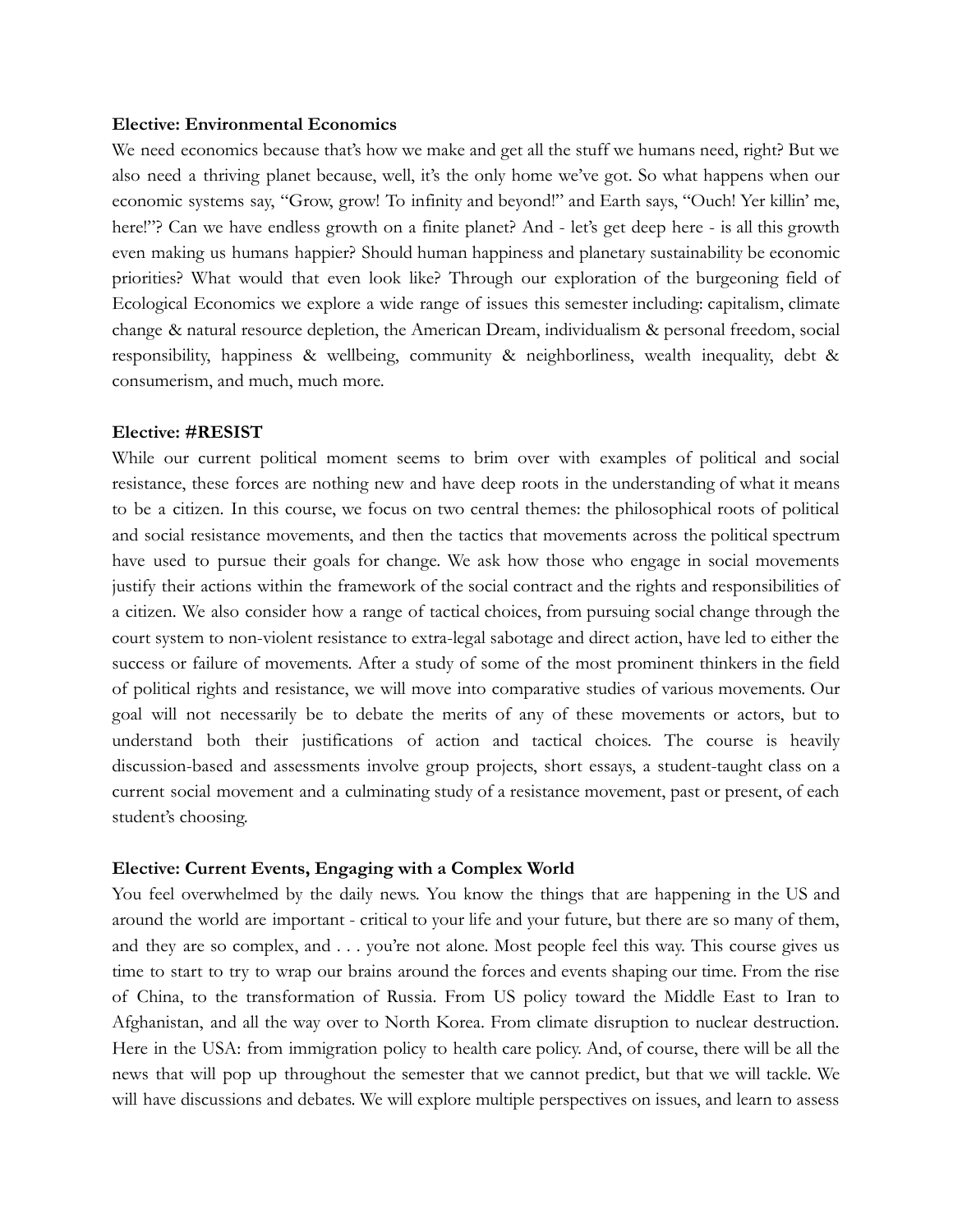media sources. We will ask how history has shaped these current realities. You will have the opportunity to dive deep into a particular current issue of your choosing, to research and analyze it in depth throughout the semester. And in the end you will come away with a couple of answers, loads of questions, and the toolkit to be an active, engaged, informed citizen throughout the rest of your life.

### **Elective: Perspectives on the Israeli-Palestinian Conflict**

How many different people claim Jerusalem as their holy city and homeland? What does it even mean for a place to be your homeland? In light of these questions, this elective course explores the intense conflict in present-day Israel/Palestine. Our focus is seeing the conflict from many different perspectives in order to gain a deep understanding of its complexity. Here's a taste of the many voices we be explore: Palestinians living in the Occupied Territories (Christian and Muslim voices), Palestinian refugees living outside of Palestine, Jewish Israelis (cultural and religious), Arab-Israelis, Jews living outside of Israel, and more. Everyone has their own story to tell. We use literature, film, music, and art as mediums. The class begins with mapping, in an attempt to gain a sense of the region. Short weekly reflective and academic writing is assigned to narrate and identify different perspectives. Students do independent research on topics of interest and run class once/week. There is a culminating project that asks students to creatively narrate their nuanced understanding of the conflict.

# **Elective: Modern China**

How did China become the power it is today? Where is it headed? What goes on in the heads of Chinese leaders? What about regular people? To begin to answer these questions, this class explores Chinese history in the last hundred years through films, texts, student-led discussions, papers,presentations and guest speakers. We start from the end of the last dynasty, then move through the Republic, war with Japan, the Civil War, the major campaigns under Mao Zedong, the reforms led by Deng Xiaoping, and China's rise again to prominence on the global stage.

# **Elective: An Indigenous People's History of the United States**

This course examines United States history and the mythologies that shape our national identity. We explore indigenous America, the founding of the United States, westward expansion of European culture through indigenous lands, and the numerous hot issues that are in the news today; all from a perspective that is often missing from today's national discourse. Our vehicles for exploration include reading, student-led discussions, short and long papers, videos, and guest speakers. Upon completion of this course the students gain new insights into the nature of the United States as well as integrity in the telling of our nation's story.

#### **Elective: Ethics/Global Ethics**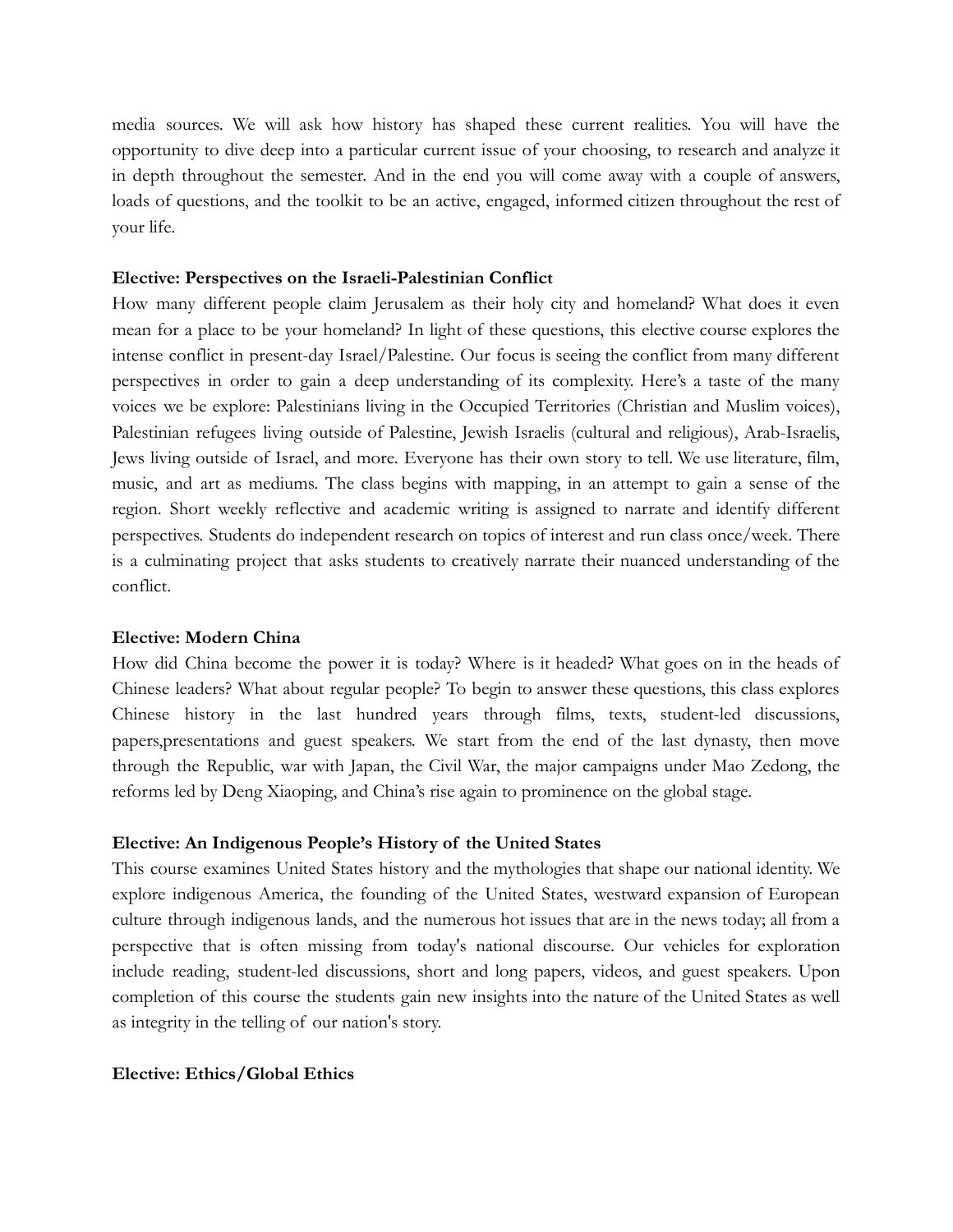Ethics is that area of human inquiry which aims to determine the ways in which a person should live: What is moral? What is the good life? What are my obligations to other? And to myself? What does it mean to be a person? There are two global crises which are impacting people and countries across every continent: economic inequality and climate change. In this class we focus especially on competing solutions to these crises especially in terms of the roles of human rights, democracy, economics, and violence. We also look in detail at alternative forms of organizations in business, society and politics, from indigenous nations and worker owned businesses to peasant driven sustainable agriculture and finance dominated global cities to terrorism and war.

### **Elective: Criminal Justice in the Age of Mass Incarceration**

The US incarcerates more people than any other nation on earth but it wasn't always thus. Since 1980, the US prison population has quintupled. Why? Is this good policy? There is a significant focus on the idea of criminal justice policy as a barometer of fundamental social challenges: racial and economic inequality and the cultural attitudes towards marginalized communities. Along the way we look at and debate a host of issues including: the death penalty, mandatory minimums, drug laws, solitary confinement, incarcerated youth, and the power of the prison industrial complex. We hear from experts and people involved on all sides of these issues from victims of crime to convicted felons to prison officials and anti-prison activists. The course concludes with a focus on models from other countries and a discussion of possible alternatives for the US.

#### **Elective: Law and Order**

This course will be an overview of the philosophical roots of law and the rule of law in the United States, a practical exploration of criminal and constitutional law in modern American life, and an investigation of current issues in criminal and constitutional law. The course will be interactive and experiential, as we will center our study around actual cases, decision making, and a mock trials and moot court. Students will have several opportunities for individual investigation of areas of their own interest and choosing. We will focus on polishing skills of logical thinking and argumentation, as well as formal academic writing.

# **Elective: Decolonization to Globalization**

The second half of the twentieth century was largely defined by two inter-related and inter-twinted forces - the Cold War conflict between the USA and the USSR and the emergence of a newly decolonized and independent Third World. While we might imagine the consequences of colonization and global ideological battles to be far behind us, just a small scratch at the surface of current events shows that these forces are far from being distant past. It will be our goal, in this course, to understand current global context and events through the lens of colonization, decolonization and the Cold War. We will ask, as Robert McMahon does in his introduction to The Cold War in the Third World, the degree to which the modern day political, social and economic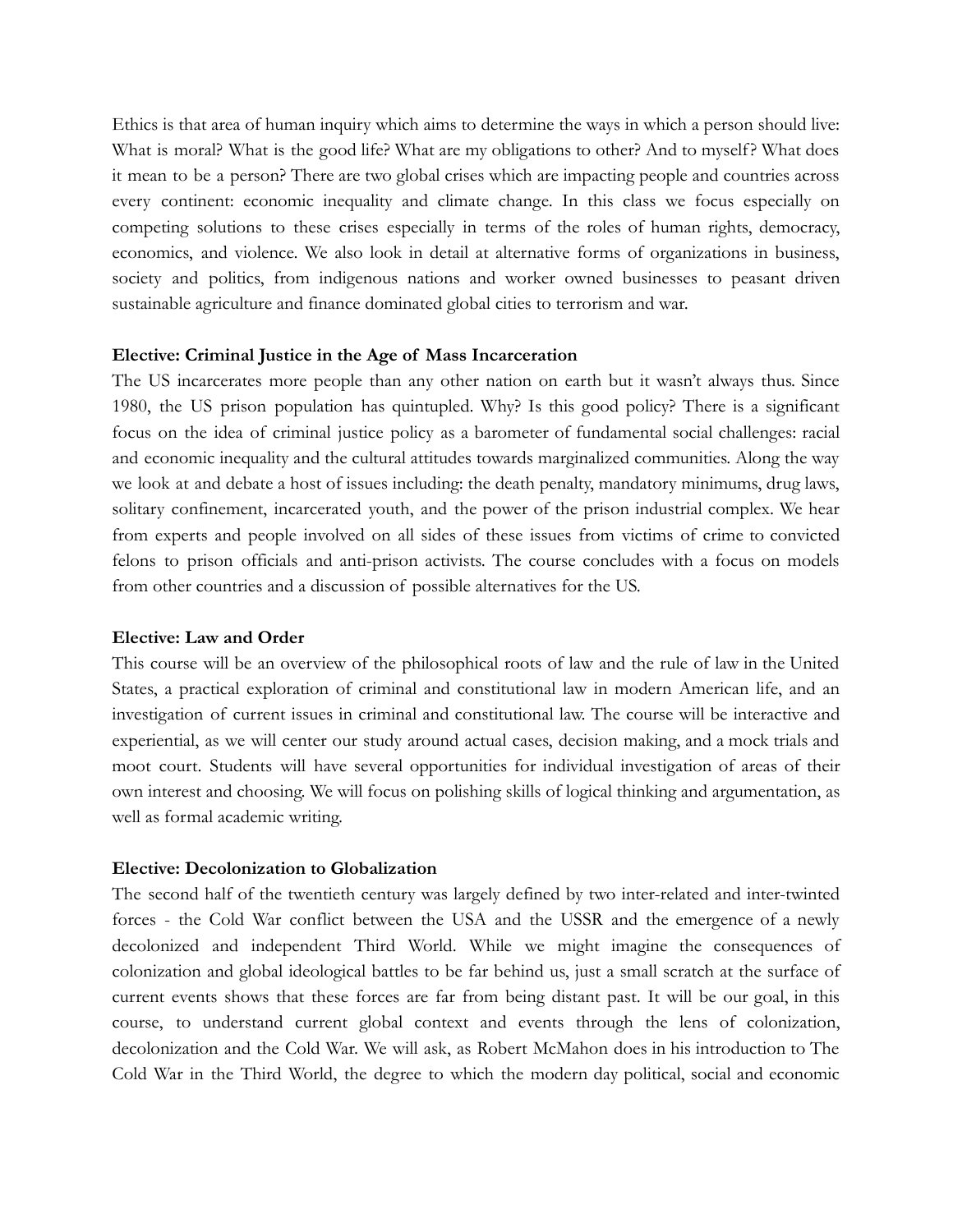successes and struggles in once-colonized countries can be attributed to the galvanizing role of decolonization during the Cold War.

#### **ARTS DEPARTMENT**

The Arts Department at Vermont Commons School is committed to providing all students opportunities to create, experiment, improvise, and express themselves in a variety of artistic mediums. The department offers courses in visual art, music, and theater, with a unified curriculum centered around practice, depth, breadth, and play. Students analyze works from a diverse background of artists and understand the importance of art's connection to culture, community and social justice. Each student will leave VCS with an understanding of historical and contemporary movements and a robust portfolio in their chosen discipline. The arts at VCS are both a rigorous academic discipline as well as an avenue for joy.

#### **Intro to Art: 2D Fundamentals, mediums, and techniques**

#### *6th & 7th Grades (Fall Semester)*

In this course, students are introduced to a handful of fun, basic art techniques and mediums, specifically in 2D. In this 2D Fundamentals course we touch upon drawing, water-based painting, comics, digital design, collage, and basic photography. Students are guided through simple elements or "tools": line, shape, size, scale, texture, pattern, color, space, and value, as well as principles or "rules": composition, anatomy, movement, perspective, contour, and contrast. And, of course, we'll play!

#### **Fundamentals of Music**

#### *6th & 7th Grades (Fall Semester)*

A crash course on many different musical elements, students learn about instrumentation, tempo, dynamics, form, melody/harmony and more! We study many different genres of music and work on critical listening skills. Students also learn about music notation and get a chance to compose their own music. We finish our semester with each student choosing an instrument to practice and sharing their progress with the class.

#### **Intro to Art: 3D Fundamentals, mediums, and techniques**

# *6th & 7th Grades (Spring Semester)*

In this course, students are introduced to a handful of fun, basic art techniques and mediums, specifically in 3D. This 3D Fundamentals course we will touch upon clay, paper mache, puppetry, dioramas, mobiles, textiles, and mosaics. If there is time, there may also be exploration of basic printmaking techniques. Students are guided through simple elements or "tools": shape, size, scale,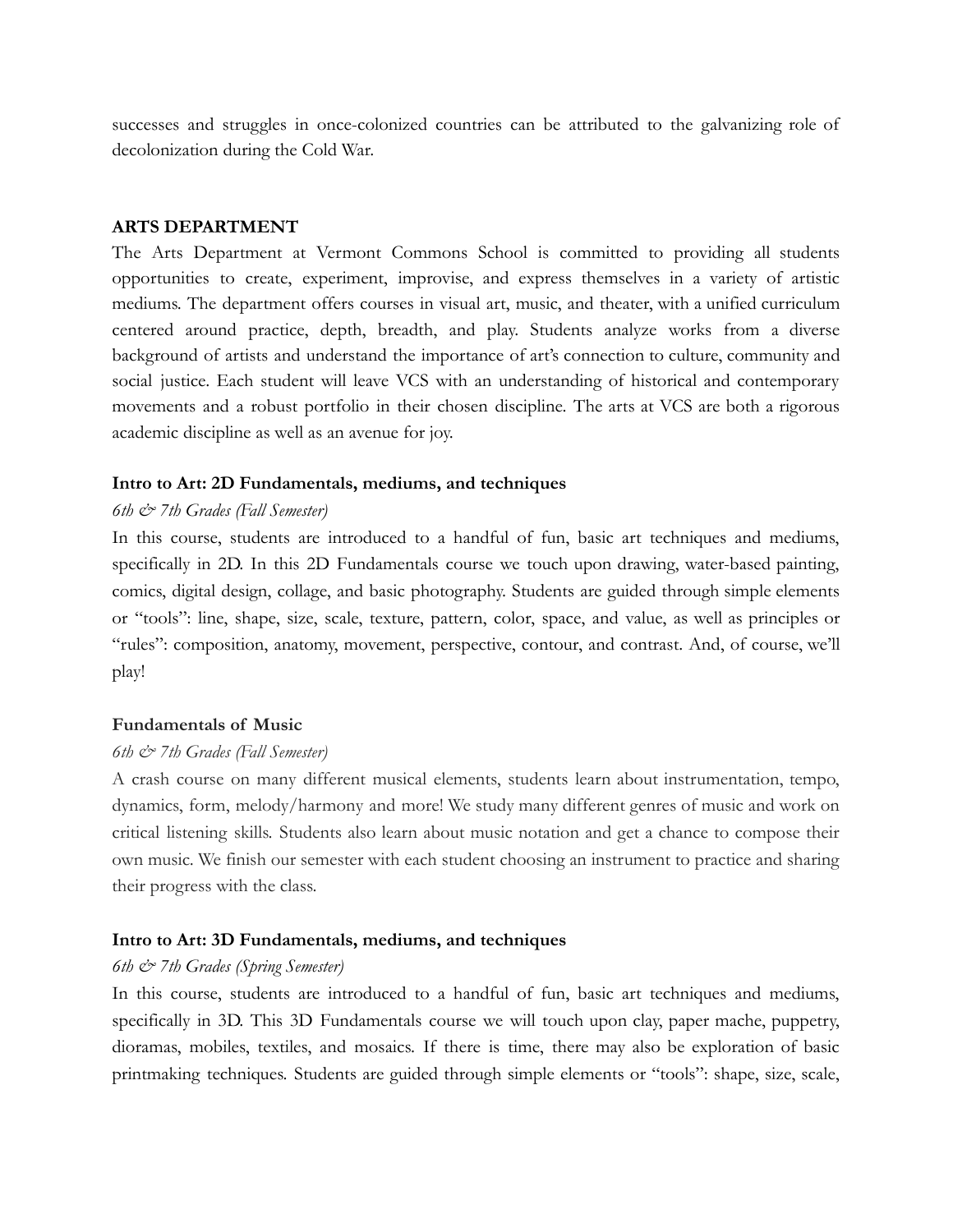texture, pattern, color, space, and value, as well as principles or "rules": composition, movement, perspective, contour, and contrast. And, of course, we'll play!

# **Musical Instrument Exploration**

# *6th & 7th Grades (Spring Semester)*

For the Spring semester of 6th/7th grade music, we spend our class periods playing music together! We learn instrument technique, and play a variety of different styles of music. No musical experience is required, and instead of traditional homework students practice 45 minutes each week at home. Consider taking this class if you want to improve on an instrument, or start a new one! Students can pick any instrument they can have access to at home. Instruments can be rented from Music and Arts in Burlington, and there is a possibility to borrow school instruments if needed.

# **Intermediate Art 2D: History and Studio Practice**

#### *8th Grade*

In this course, students are guided through intermediate drawing, painting, and printmaking, specifically in 2D. Even in two dimensions, we cover a lot of ground; the drawing, water-based painting, and printmaking demonstrations offer theoretical and practical tools, including form, perspective, color, anatomy, value, light, and composition. We also explore various examples from modern art history, from impressionism to contemporary art. As we learn about each movement of modern art, all the way up to what artists are making today, we respond to the creators that we learn about, experiment and practice at home, create our own works of art, and start to learn how to "workshop," or give and receive feedback respectfully. Who knows, perhaps the art that we make in this class will become known in future history books as innovative, bold, and notable; the VCS eighth grade masters of contemporary art!

#### **Songwriting**

## *8th Grade*

We learn what makes a good composition, study music from many different genres and learn how to write and notate our own compositions for a range of different instrumentations. We focus on form, theory, melody and harmony and compose music in genres including classical, pop, rock, blues and more. We also learn piano skills that will help us develop and perform our compositions. Experience is welcome but not required.

# **Intermediate Art 3D: History and Studio Practice**

#### *8th Grade*

In this 3D course, students expand into the sculptural realm, including bookmaking, clay, paper mache, puppetry, architecture design, and textiles. We also explore various examples from modern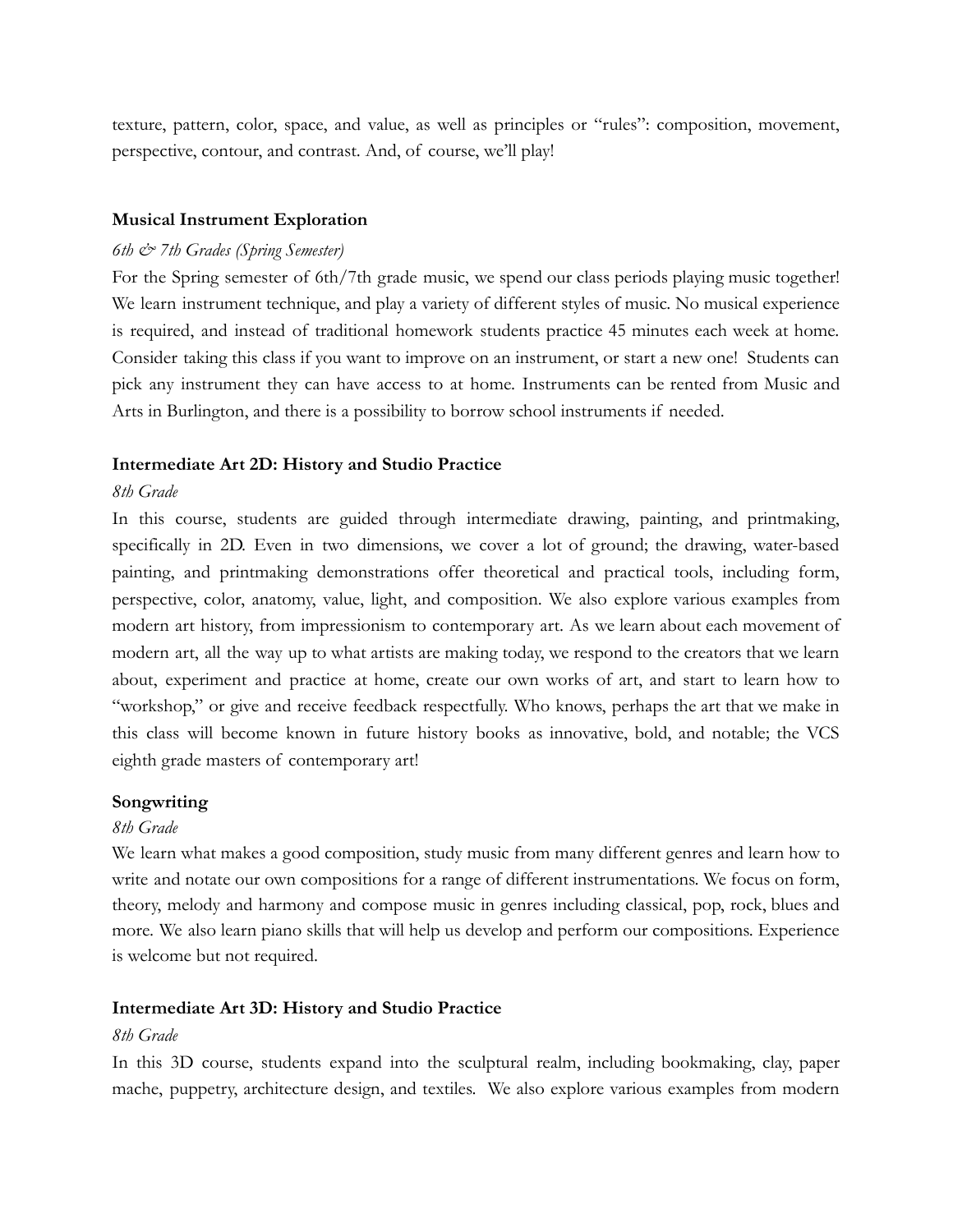art history, from impressionism to contemporary art. As we learn about each movement of modern art, all the way up to what artists are making today, we respond to the creators that we learn about, experiment and practice at home, create our own works of art, and start to learn how to "workshop," or give and receive feedback respectfully. Who knows, perhaps the art that we make in this class will become known in future history books as innovative, bold, and notable; the VCS eighth grade masters of contemporary art!

# **Music Technology**

# *8th Grade*

In this course, we explore different musical platforms to compose, produce, record, and edit music in various ways. We also learn about the history and evolution of music recording and production technology, including techniques used by Les Paul, Duke Ellington, The Beatles and Beyonce. Students use the online Digital Audio Workstation Soundtrap to create and edit music, and compose and arrange with the notation software Noteflight. Musical experience is welcome but not required.

# **Concert Band**

# *6-8th Grade*

This ensemble focuses on setting weekly practice goals and working to create individual, small group, and full ensemble pieces. We play a variety of genres of music (Pop, Rock, Classical, Jazz and more) and students are required to log 45 minutes of weekly practice time (in lieu of traditional homework). Each student has a short weekly individual/small group lesson, outside our class period. There are various levels of music difficulty options to meet the needs of both experienced and inexperienced players. Let's make music together!

Arts in grades 9-12 are listed below in the Electives offerings. High school students are able to take up to four electives courses each year.

# <span id="page-23-0"></span>**ELECTIVES DEPARTMENT**

High school students are able to select semester-long elective classes. These courses allow students to explore a topic outside of the traditional disciplines, and dig deeply into new content with multi-age peers. Some courses meet two hours per week and others meet four hours per week. Below are past and current offerings.

# **"A Change is Gonna Come": Social Change Through Art and Action**

In this class, we explore the art of American social protest movements, reaching back to the coded songs of freedom sung by enslaved Africans, to the visual art of contemporary resistance. Particular social movements that we focus on are the abolitionist movement, women's suffrage, Civil Rights, labor movements, protests against the Vietnam War, LGBTQ rights, and the environmental movement. Assessments include daily discussions, written responses to the music and visual art that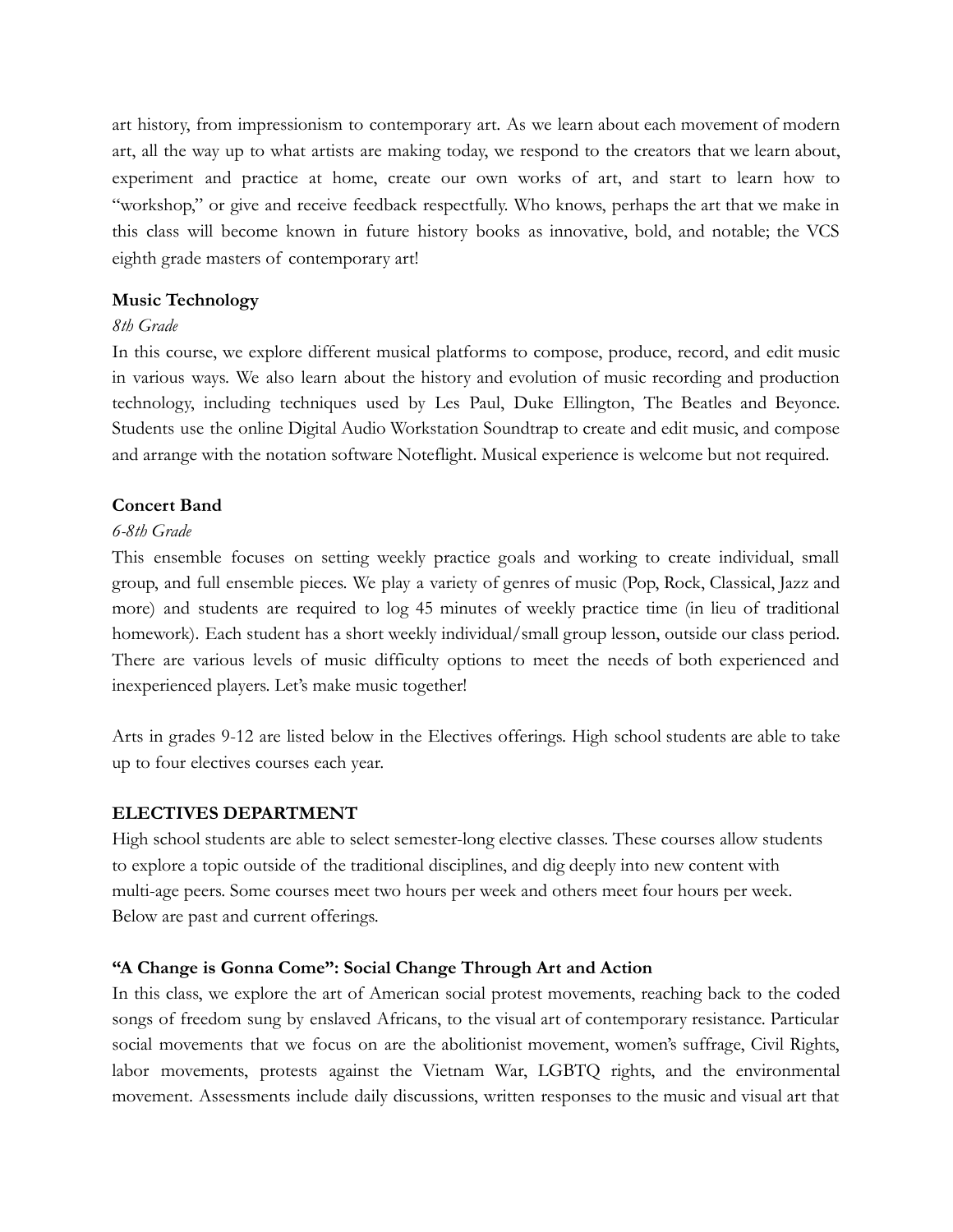we are examining, and a final gallery night, when students will display the art that they have created depicting an historical or current social movement to members of the community. Proceeds from sales of refreshments at this exhibit benefit a non-profit organization of the class's choosing. Over the course of the semester, students discover what was and is at stake in the movements for equality in our country, how the work of musicians and visual artists further social change, and how our own identities shape our experiences and perspectives on the world.

# **Advanced Photography**

This class is available only to those students who have already taken Intro to Photography. This class expands upon topics covered in the intro course. Students explore more complex techniques and engage in new, challenging projects. Some of this work involves direct collaboration with professional photographers.

# **Africa**

This elective course serves as an introduction to historical and contemporary Africa, from ancient civilizations such as Ethiopia and Great Zimbabwe to contemporary trends and figures in media, music, fashion, philosophy, literature, and art, such as post-colonial theory, La SAPE, Chinua Achebe, Kalamashaka, or El Anatsui. Carried out through readings, videos, meetings cross-town and cross-continents, we'll engage the historical record as well as the contemporary thinkers and doers who have cumulatively led to the recently coined term "Africa Rising."

# **Chamber Ensemble**

The VCS High School Chamber ensemble is offered year round, and is a chance for students to perform a variety of different styles of music including classical, blues, rock, funk and more. In addition to our two class periods per week each student is required to meet for two 30-minute lessons during free periods each month. Individual practice is required in lieu of traditional homework.

# **Comics Intensive**

Did you know that there is a school in Vermont devoted to the study and creation of comics? Well, students in this high-school elective won't be taking courses at the Center for Cartoon Studies in White River Junction, but we may take a field trip to see professional comic artists in action. In this course, students get an introduction to the grand and diverse world of hybrid arts, comics, cartoons, and graphic literature, and other forms of sequential arts, with a dash of history in the genre and a hearty exploration of contemporary comics. We take time to create our own single-panel and multi-panel comics, zines, graphic poems, and graphic prose.

# **Creative Writing**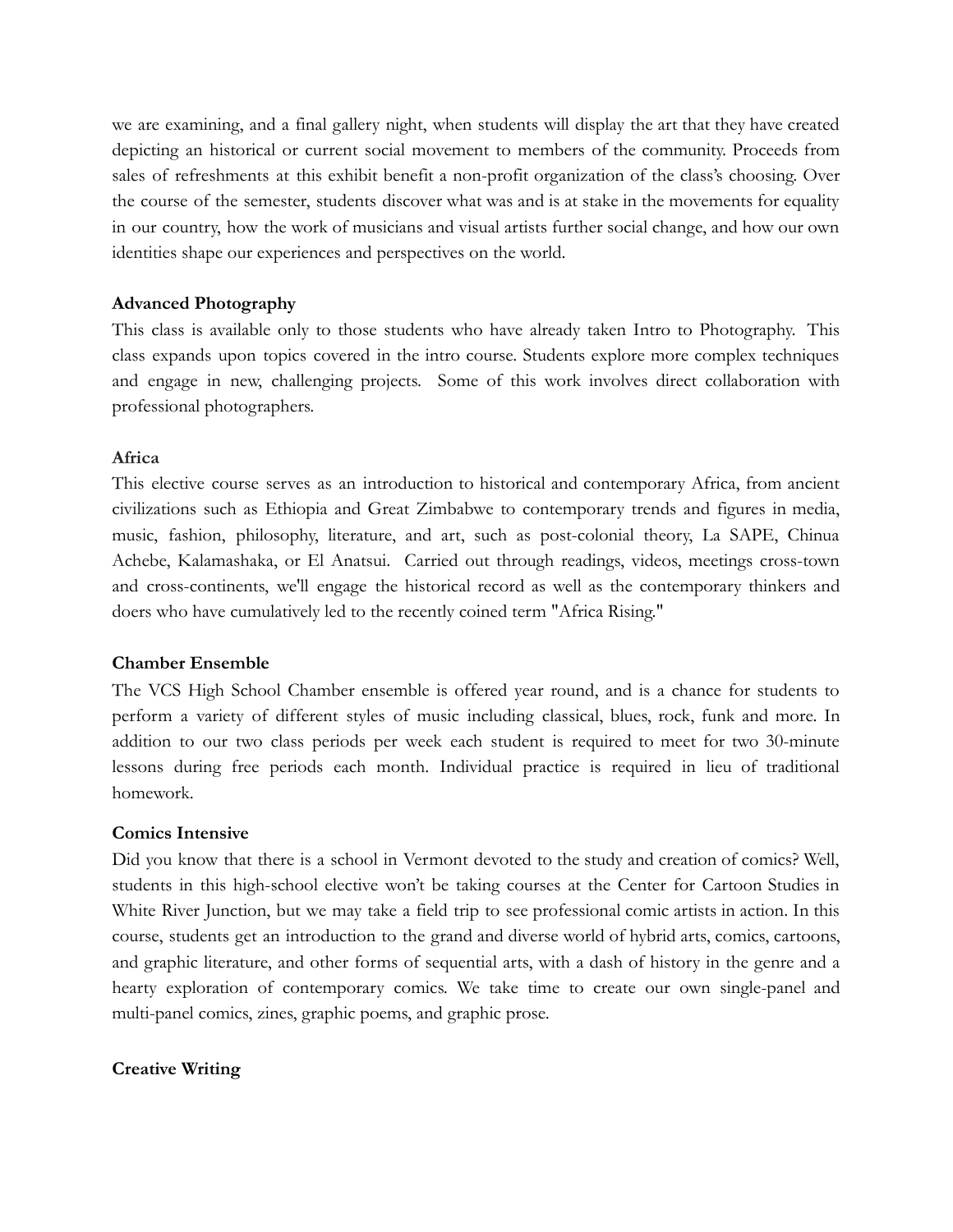Do you love stories? Poetry? Scripts? In this course we study, write, and share. We work on the craft of storytelling. You can write fiction, poetry, scripts, or nonfiction in this class. How do you create suspense? Mystery? humor? "The surest way to arouse and hold the reader's attention is by being specific, definite, and concrete." - *The Elements of Style* (Strunk and White ). With readings, videos, and daily writing, we create dialogue, tension, and plots. Most writing will be done in class. All students will build a portfolio with revisions and meta analysis.

# **East Asian Cultural Project**

This course is designed to teach students to identify common elements of East Asian culture including Social Organizations, Architecture, Customs and Traditions, Arts, Religions, Economics, Food and Clothing, and Music and Dance. The main focus is on Chinese culture, other Asian cultures including Japanese culture and Korean culture are combined and compared. The students research, cooperate, and contribute to apply their knowledge to theme projects and presentations which illustrate their learning and understanding of a specific Asian culture.

# **Environmental Science (Ecology)**

Environmental science is the study of the interactions between physical, biological, and chemical components of the environment. It is an extremely relevant discipline in today's world and we examine many pressing issues including alternative energy sources, climate change, global population growth, and pollution. We examine the material through laboratory and field investigations, class discussions and lecture, individual and group projects, and field trips.

# **Epidemiology**

In this course, we examine the past, present, and future impacts of human diseases. This class is strongly multidisciplinary, with an emphasis on the biological, historical, and analytical sciences necessary to understand these complex systems. We use Agent Based Modeling and System Dynamics to model diseases, so it is vital that students feel comfortable with applying basic algebra and graphing skills and are willing to explore multiple computer-based platforms/systems/languages.

# **Filmmaking 101**

In Filmmaking class you'll have a ton of fun while also learning crucial skills for this Digital Age. From conceiving great stories and writing engaging scripts, to all the technical tricks of the trade, you will learn to be a filmmaker. Working in crews, students will become proficient in camera operation, audio production, basic directing, lighting, and editing - producing several film projects throughout the semester.

# **Health**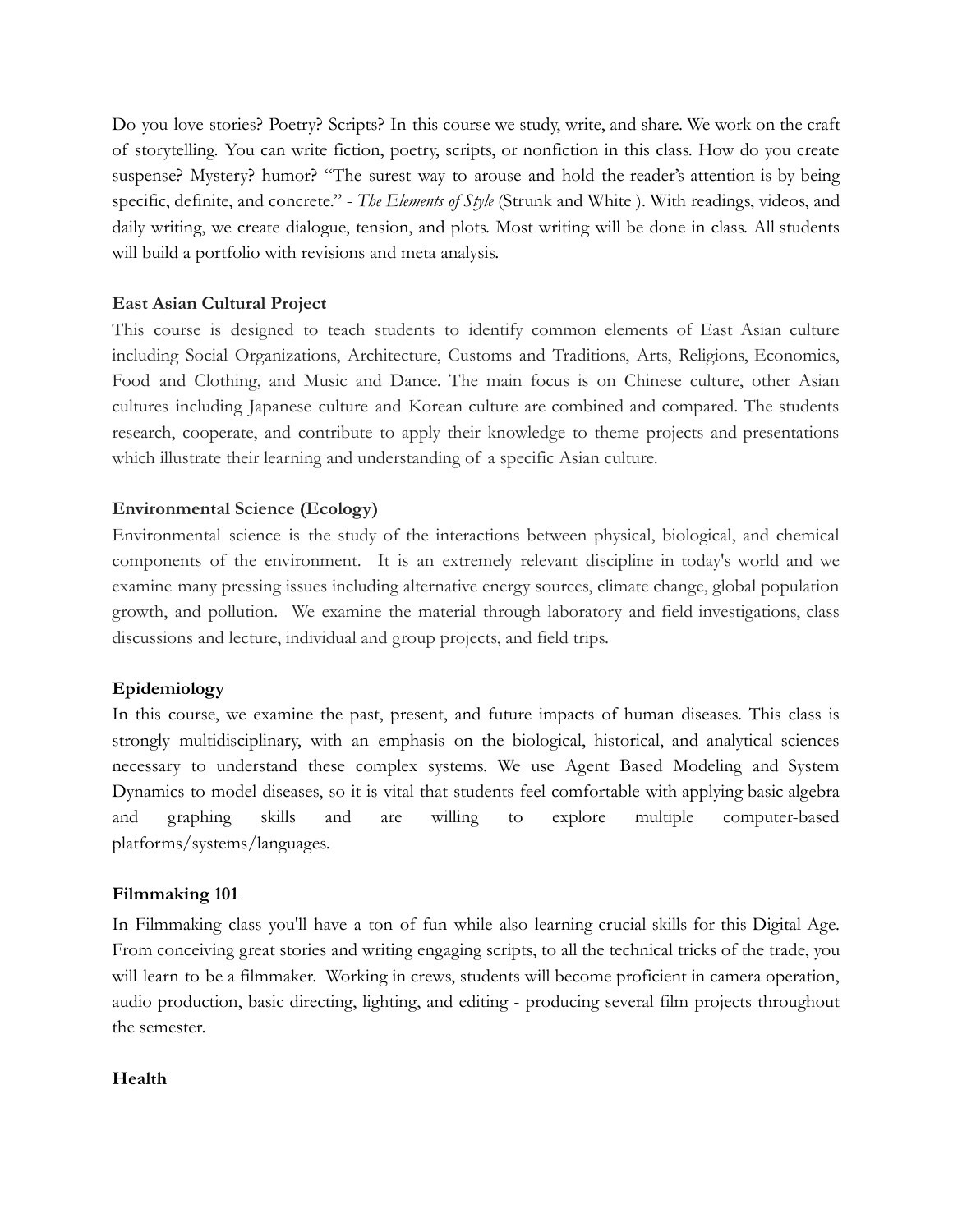All students must take this course in either 9th or 10th grade. The Health and Wellness program aims to educate students in three broad domains: physical, mental, and sexual. Physical health includes eating, sleep habits, exercise, tobacco, vaping, drugs, and alcohol. Mental health includes mindfulness, mental disorders, coping strategies, and social dynamics. Sexual health includes puberty and body development, gender, sexuality, healthy relationships, consent, and sexual activity. Where possible, the interrelatedness of these health topics is emphasized and explored.

# **Intro to Photography**

Intro to Photography is a semester long class focused on learning the art of taking photographs. While most of our time is spent taking pictures, we also learn how to make those pictures as good as possible by examining the functions of a camera, the qualities of engaging photographs, editing techniques, and the works of famous photographers. This is a class designed for beginners, but students of any skill level can participate.

# **Jazz Band**

Our most advanced ensemble, students are welcome to join on any instrument they have been playing for 2+ years. We play traditional jazz, rock, funk, tv show themes and more and 45 minutes of individual practice weekly is required in lieu of traditional homework. We have two performances for the semester-one to send off our seniors in April as well as Spring Arts Night in June.

# **Jazz History & Improvisation**

This High School Elective dives into the cultural history, musical form and improvisational aspects of Jazz. We start by learning about Ragtime and Dixieland, continue to Big Band Swing and Bebop, then to Post-Bop and Modal Jazz, and finally into Free jazz, Fusion and Contemporary Jazz. This course includes listening and analyzing works, research and reflection, as well as some playing of instruments (no experience required).

# **Music Recording and Production**

This High School Elective gives students an opportunity to turn their computer into a music recording and production studio! We use the online platform Soundtrap to learn about Digital Audio Workstation techniques including mixing, equalization, effects, MIDI instruments, panning, automation and more. Each student selects an instrument to make weekly goals and practice our recording techniques. Logged practice time each week is required in lieu of traditional homework. Students take a weekly short private/small group lesson, scheduled outside our class period. We share recordings throughout the semester and Contract Honors is offered to 10th-12th graders with additional practice and recording requirements. Students are required to have on-ear or over-the-ear headphones (not earbuds) for this course.

# **Portfolio, Workshop, and Professional development**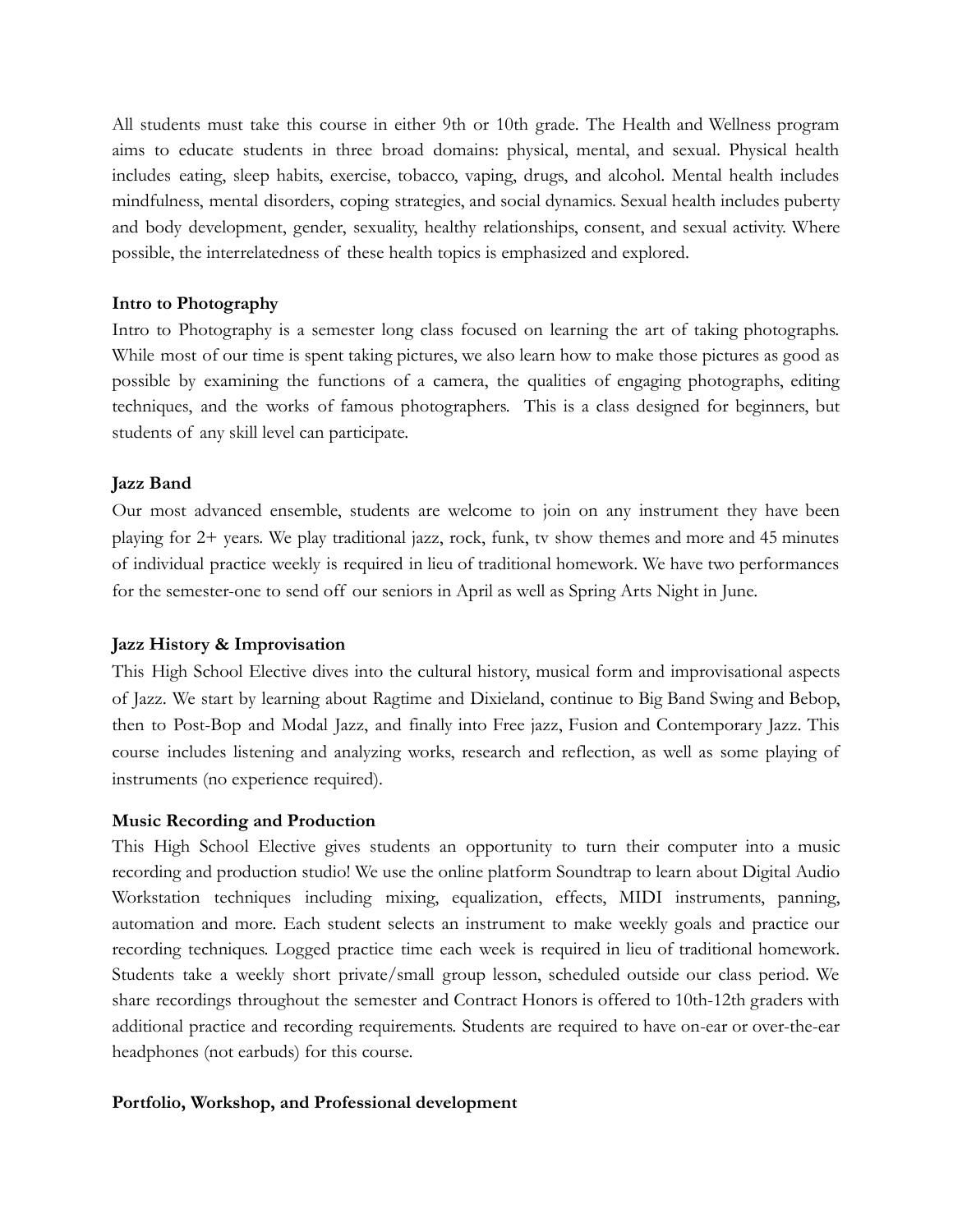This course is an opportunity for students to deepen their understanding and skills in their preferred mediums, and to work through independent projects with the guidance of the instructor and peer feedback. When we arrive at the "professional" stage, we create blogs and websites, learn how to take professional photographs of our art, and write artist statements. We also learn the process of "workshop," where we respectfully give and receive both affirmative and constructive critiques of one another's art.

# **Printmaking Techniques**

In this class, high school students have the opportunity to linger in the medium of printmaking; to learn about the history of printmaking, and to sample various techniques such as textile design, relief block-print carving, monotype/monoprints, collographs, and possibly screen-printing. There may be an opportunity for students in this elective to visit the studios of the Iskra screen-printing collective in downtown Burlington.

# **Theatrical Performance: History, Theory and Practice**

First, we focus on introductory elements to the study of theater, including history, acting techniques, script analysis, and familiarization with technical theater and dramaturgy. Then we begin working towards a performance--perhaps a collection of monologues or scene work, short original works, or a one-act. Classwork and assignments will involve reading, writing, and line memorization.

# **Voice in Art: Personal, Local, Global, & Professional Art**

In this class, high school students explore their "voice" in art. What messages, implicit or explicit, do you want to share with an audience, be it a small audience of your classmates, or a broader audience? Does art have to have a message, or can it speak for itself, as many creators have suggested in the phrase "art for art's sake"? We explore these questions in stages, from personal, to local, to global, to professional. How can art play a role in the community to respond to, guide, or even change the direction of a movement, or change someone's mind about a political issue? When we arrive at the "professional" stage, we create a website, learn how to take professional photographs of our art, and write artist statements. We learn the process of "workshop," where we respectfully give and receive both affirmative and constructive critiques of one another's art. If this sounds daunting, fear not! We also play, doodle, and write comic strips and zines.

# **Senior Internship**

Seniors have the option to engage in internships with local businesses, organizations, and professionals in lieu of an elective. Students select a faculty advisor to oversee their work and complete at least three hours per week of time at a job site as well as reflective assignments throughout the course.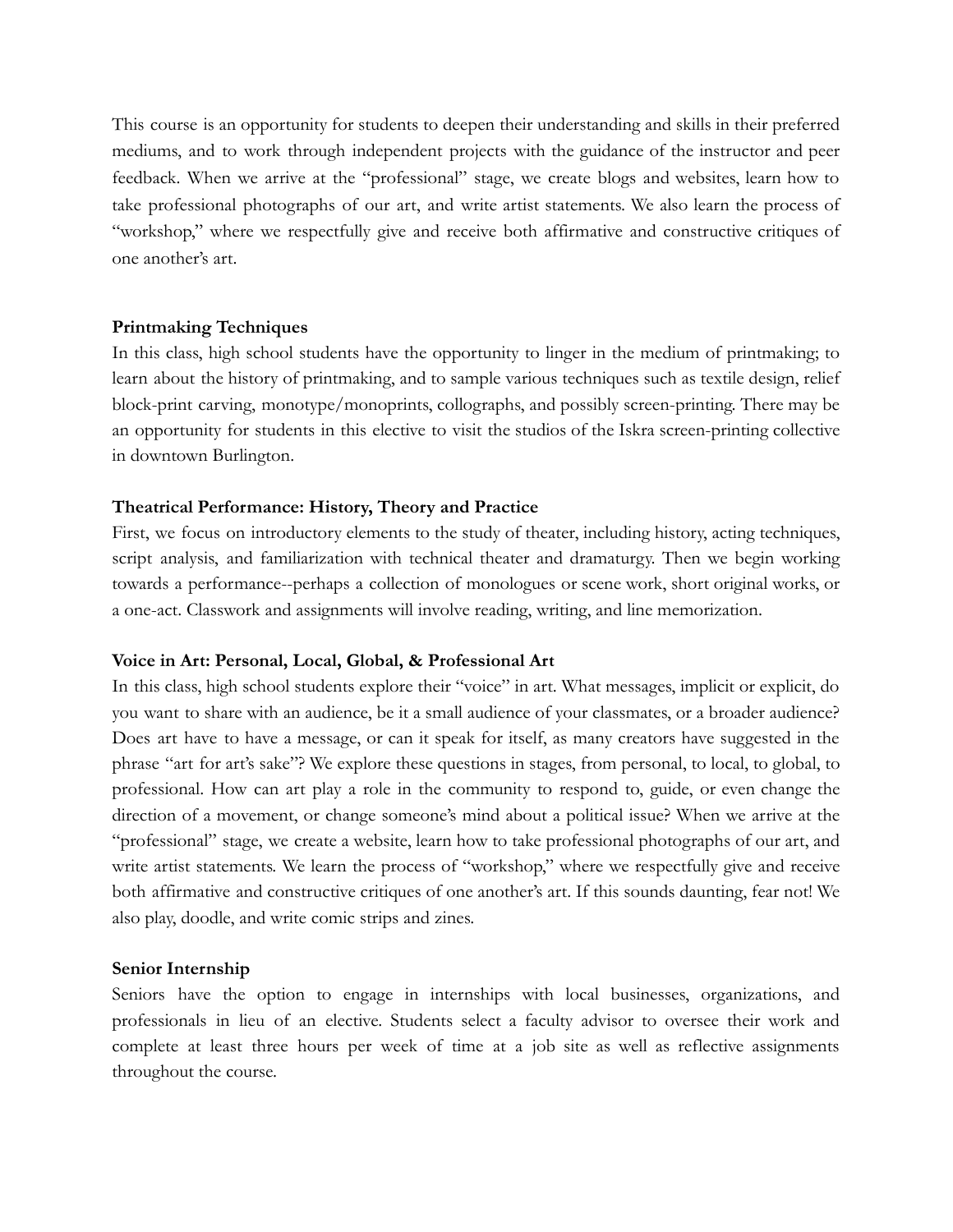# <span id="page-28-0"></span>**WORLD LANGUAGES DEPARTMENT**

With the geographical connection to Latin American countries, as well as the growing number of Spanish speaking people in the United States, fluency in Spanish is essential for interaction within the Americas. And with China's economic, environmental, and political impact on the world on the rise, knowledge of Chinese language and culture is becoming increasingly important for anyone aspiring to be a global citizen. The mission of the World Languages Department, therefore, is to teach students to negotiate meaning across cultures as part of a foundation for responsible and capable global citizenship. Our methodology is comprehension-based instruction, also known as Comprehensible Input (CI). This means that we aim at making sure our students understand the language imparted in the class. Progressively, we increase the complexity of the input in the target language but always keep it comprehensible.

The Department puts a strong emphasis on developing oral, written, and cultural proficiency through the study and use of authentic materials in context. Such exposure to language and culture advances students' abilities to appreciate different ways of thinking and living. By integrating cultural topics and current events in class, as well as structured and informal interactions with native speakers, we explore the world from the perspectives of Spanish and Chinese speakers.

All students in the 6th grade take Spanish. Chinese instruction begins at the high school level, and on occasion, there is a course offered to middle school students.

Differentiated instruction is a cornerstone of our program. All World Languages classes contain students with a wide range of proficiency levels and previous experience. Therefore, we provide activities adjusted to the needs of each student in each classroom, ensuring all students progress.

Depending on enrollment, upper-level courses are often combined to form sections for levels II/III, III/IV and IV/V.

# **Spanish A**

# *6th Grade*

In this yearlong course, students are introduced to the Spanish speaking world through its culture and language. Students learn a starter vocabulary in Spanish giving them a solid foundation for the years ahead. Students help create in-class stories to achieve this. Basic reading materials are presented on a regular basis and it is expected that students do mini-presentations about these stories. We also dedicate a good deal of time to the study of the main ancient civilizations developed in the Americas, with hands-on projects as cornerstones of the units. Throughout the year students also listen to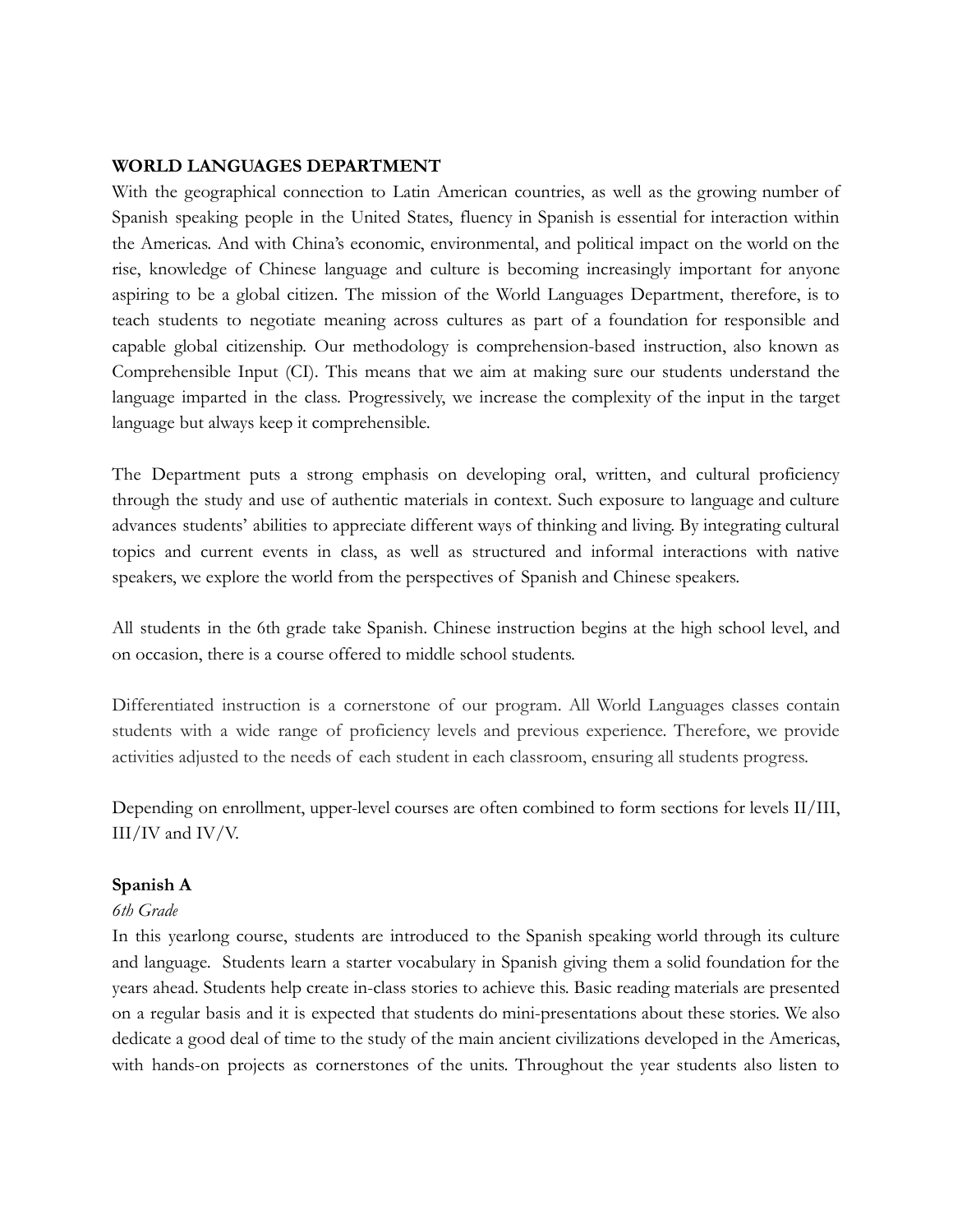music, dance, act, watch films, play games, and sample foods from Spanish speaking countries. This class is conducted half in Spanish, and half in English.

# **Spanish B**

## *7th grade*

In Spanish B students are exposed to the Spanish language by listening to and creating stories in the target language. Grammar structures introduced are subject and possessive pronouns, definite and indefinite articles and verbs in the present tense as well as essential paragraph connectors. Students read short novels with high-frequency words to solidify acquisition and expand vocabulary. Active student participation is required to strengthen oral skills. Cultural pieces are woven into the lessons with a culminating project at the end of each unit. The class is conducted mainly in Spanish.

# **Spanish C**

### *8th grade*

In Spanish C students have solid speaking skills and are able to describe images, carry on brief spontaneous conversations and give presentations without writing aids. The study of irregular forms of the present tense are solidified, and high-frequency verbs are introduced in the past tense. Students are expected to journal once a week increasing the number of words written progressively. The cultural component is delivered through novellas and videos as well as hands-on projects. The class is conducted mainly in Spanish.

#### **Spanish II**

#### *High School*

#### *Prerequisite: Spanish C or equivalent*

In Spanish II students gain confidence in the language via stories, videos and personal interviews. Students develop more complex stories, this time in the past tense. Students read longer novels on a variety of subjects, from folktales to mystery novels to everyday accounts. Spontaneous dialogues are encouraged and class discussion is richer. Longer presentations are required and students are expected to journal once a week. Video projects are commonly used as assessments at the end of the quarter. Class is conducted mainly in Spanish.

#### **Spanish III**

#### *High School*

#### *Prerequisite: Spanish II or equivalent*

This class is taught entirely in Spanish and consolidates the use of present, past and future tenses, expecting students at the end to navigate among all three seamlessly. There is a significant amount of vocabulary covering a broad set of topics such as hobbies and recreational activities, travelling, work, health, politics, and the arts. The storytelling recedes and gives space for more frequent class discussions and questions about student's experiences. This class has a particular focus on historical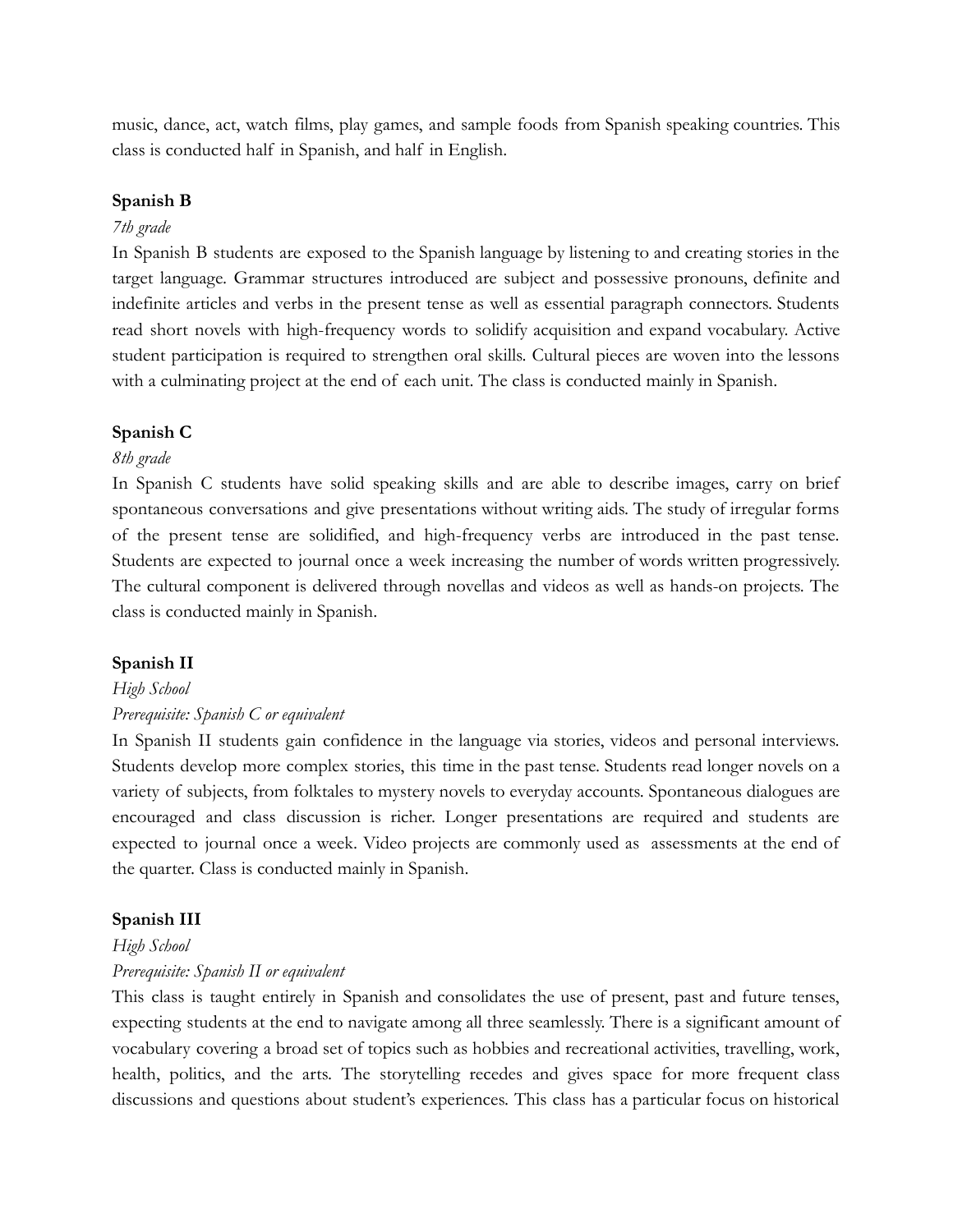and contemporary trends in Latin America as well as an emphasis on the cultural diversity of the region. Students read adapted newspaper and magazine articles, as well as novels with a strong cultural component but still modified for students of Spanish. Students also embark on a research project about a cultural topic of their choosing.

#### **Spanish IV**

#### *High School*

#### *Prerequisite: Spanish III or equivalent*

Spanish IV is an advanced study of the language with a topic-centered curriculum revolving around cultural themes. At this level, students are expected to know all the tenses in the indicative mood so that they can now focus on the subjunctive mood. A great emphasis is put on oral fluency as well as on vocabulary development accomplished by participation in improvisational exercises, debates, and conversations with native speakers through social networks. An essential part of this class is to familiarize students with various cultural aspects of Spanish-speaking countries utilizing music, film, unabridged readings, and the media. Class is conducted fully in Spanish.

#### **Spanish V**

#### *High School*

#### *Prerequisite: Spanish IV or equivalent*

Spanish V is an advanced study of contemporary socio-political, cultural, and environmental topics taught using the elements described in level IV as well as primary sources. Spanish V assumes competency in all tenses as well as a wide range of vocabulary. The class activities include daily class discussions about current events, listening to primary sources and reading longer and more complex novels. Speaking and writing entirely in Spanish is expected. In this class students participate in debates on a regular basis, journaling, conversing with native speakers and watching a series created for a native speaker audience. Students also embark on a research project about a cultural topic of their choosing.

#### **Chinese A**

## *7th and 8th Grade (Only offered some years)*

Students in middle school Chinese are immediately immersed in the spoken language through the use of stories. Teachers and students work together to create stories that are made comprehensible and compelling by using strong plots, props, and student actors. Students acquire a solid foundation in the oral and written language through repeated exposure to high-frequency vocabulary and grammatical structures. Chinese characters are introduced immediately, and students learn to read and type. Students narrate stories, describe people and settings, and express their opinions. A variety of games are also used to support students' learning. Students finish the year by reading their first graded Chinese novella. Aspects of Chinese culture, history, and worldview are discussed to facilitate negotiation of meaning.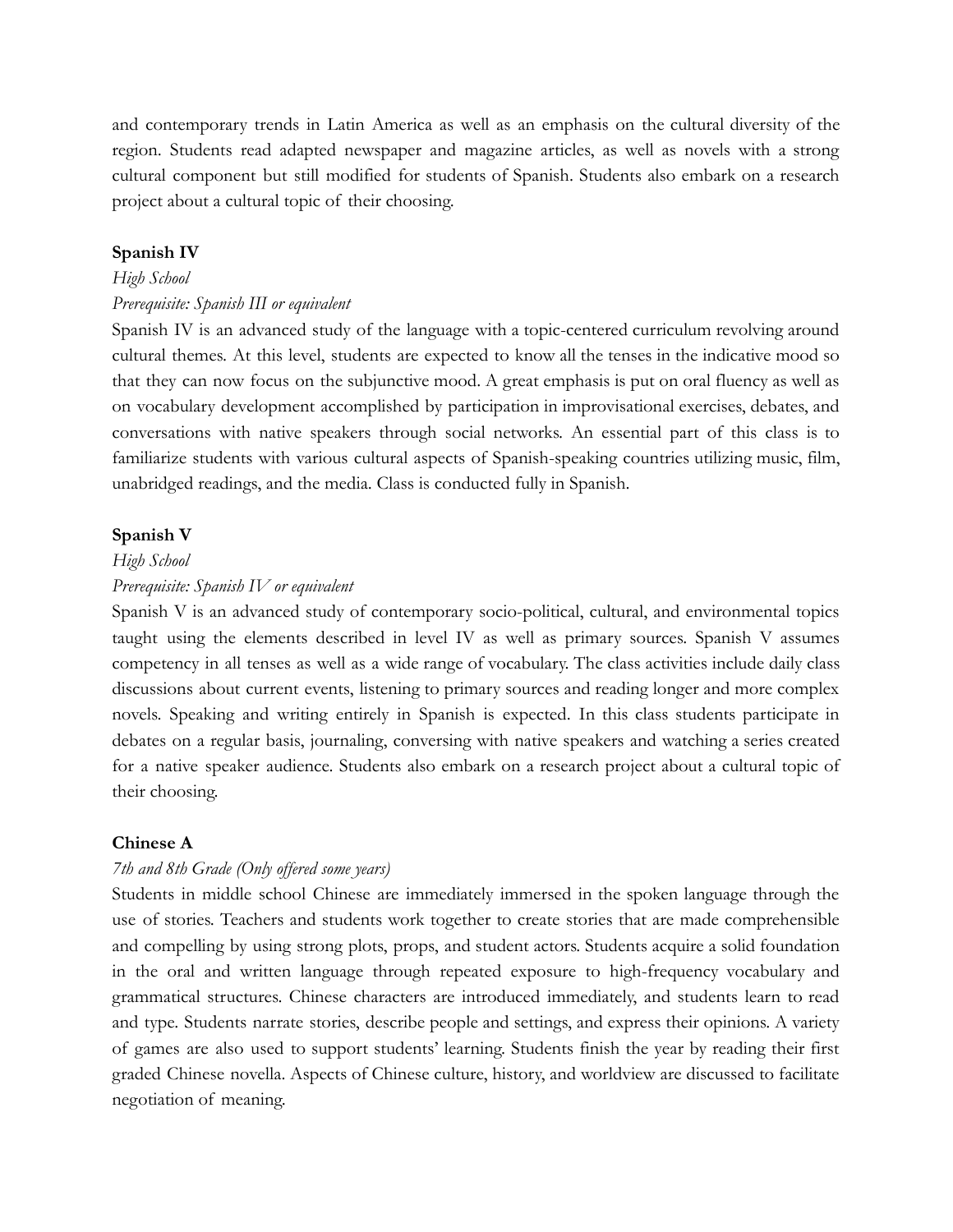# **Chinese II**

*High School Prerequisite: Chinese A or Chinese I or equivalent*

In Chinese II students expand their vocabulary and acquire more complex grammatical structures. Stories continue to be an essential vehicle for students to improve their abilities to describe, narrate, compare, and explain. More Chinese cultural elements are introduced, and students work with more authentic written and audio materials. Students are able to produce more written pieces, speak more fluently and read several novellas appropriate for this level. Aspects of Chinese culture, history, and worldview are discussed (often in English) to facilitate negotiation of meaning.

### **Chinese III**

*High School*

*Prerequisite: Chinese II*

Students in this course transition to an intermediate level of proficiency. In addition to stories that are written to facilitate language acquisition, authentic materials are introduced in the form of music videos, movie trailers, and soap operas providing opportunities for discussions about Chinese culture and worldview. Sentence structure becomes more complex to allow students to describe their daily lives in more detail. Students read several level-appropriate novellas throughout the year. Aspects of Chinese culture, history, and worldview are discussed (often in English) to facilitate negotiation of meaning. Students have opportunities to focus on individual areas of interest.

# **Chinese IV**

## *High School*

# *Prerequisite: Chinese III*

This intermediate-level course uses pictures, news stories, videos, and blogs in addition to stories to allow discussion of different topics. Comparisons are made between Chinese and American culture. The volume of reading continues to increase as students engage in extensive reading to facilitate rapid vocabulary acquisition in a wide variety of areas. Skits and student presentations provide opportunities for students to practice presentational language, while email and messaging exchanges with native Chinese speakers allow students to practice interpersonal and intercultural dialogue. Authentic materials continue to be supplemented by graded novellas appropriate to this level. Aspects of Chinese culture, history, and worldview are discussed (often in English) to facilitate negotiation of meaning. Students have opportunities to focus on individual areas of interest.

**Chinese V** *High School Prerequisite: Chinese IV*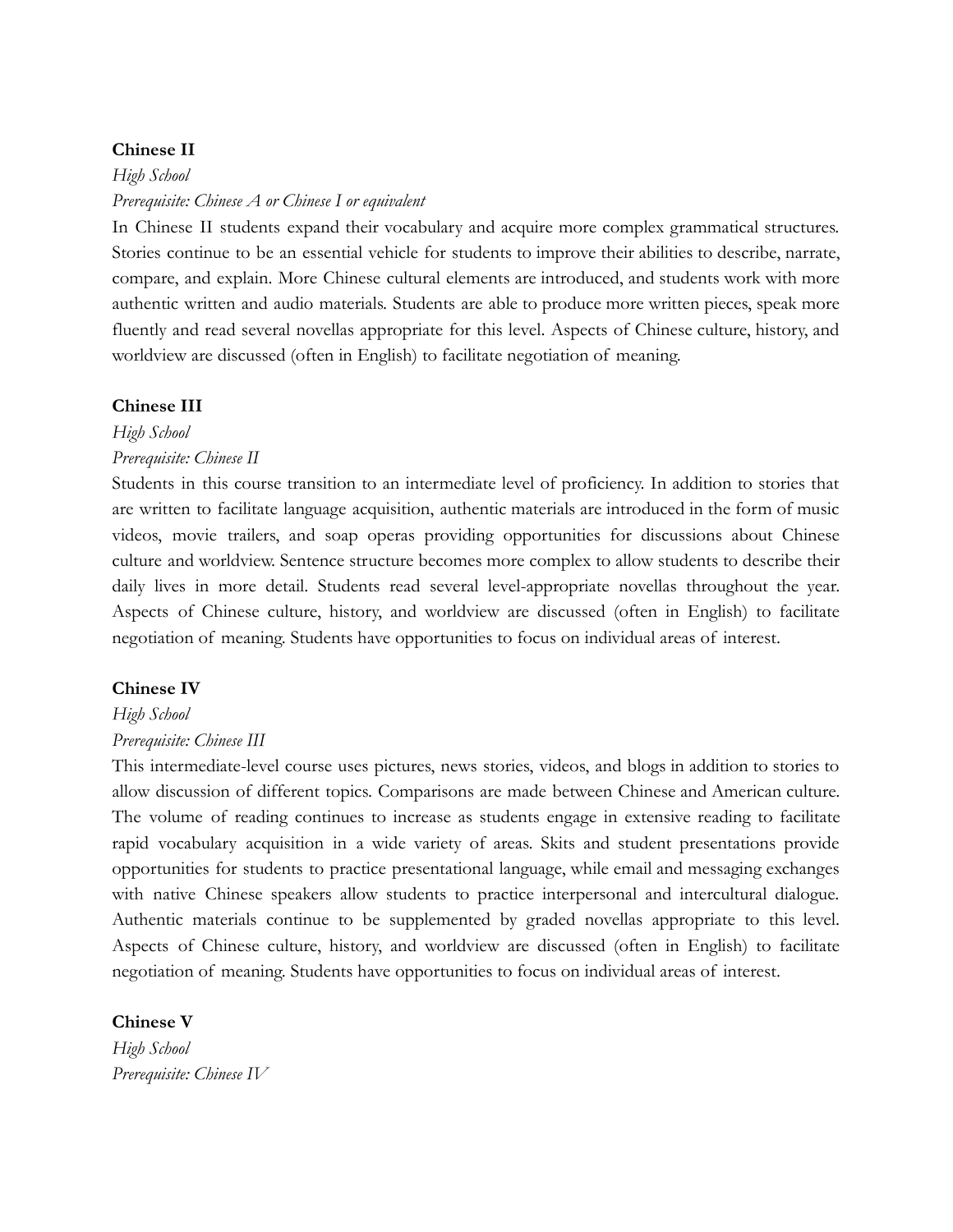Students transition to an advanced level of proficiency in this course. Authentic materials predominate in the form of movies, podcasts, news articles, fictional stories, comics, and other media that showcase cultural issues and facilitate discussion. Students continue to expand vocabulary as they increase their fluency in the use of grammatical structures. Extensive reading continues, and students produce presentations and skits and write emails, stories, and essays.

# <span id="page-32-0"></span>**ENCOUNTER WEEK PROGRAM**

The Encounter Week program provides some of the most innovative and memorable experiences for Vermont Commons School students. For a week each in September, February, and May, regular academic classes do not meet and instead students form multi-age groups and, along with the entire faculty, embark on a variety of "encounters." From studying tidal pool ecology in Acadia National Park or exploring art museums and artists in New York City to canoe camping through the Adirondacks, Encounter Weeks engage students with new ideas, people, and challenges, as well as develop the qualities and skills needed to work together as a group. At the beginning of the year, 6th and 9th grade students go on their own, unique trips: 6th graders start to build community and understand their place in the broader community and the 9th-grade class undertakes a week-long bicycle tour together. Later in their Vermont Commons career, older students have the opportunity to embark on leadership training and subsequently act as student leaders for future trips.

Students engage in these challenging but rewarding journeys as fully as they do any other aspect of school. And to that end, teachers write evaluative comments for each student and assess them with a score of 1-5, based on the student's demonstration of communicating their needs, actively reflecting, responding to feedback, following-through, contributing to the group, showing accountability to the group, and being willing to grow and learn.

Some past and current Encounter Week offerings include:

# **Acadia National Park**

Students leave for Mount Desert Island in DownEast Maine on Monday, arriving at Blackwoods campground in Acadia National Park in the evening. After setting up camp, they walk a couple of hundred yards to the rocky coast to sit over the waves, under the Milky Way. Tuesday the group climbs the infamous Beehive mountain and feed the critters in Anemone Cave. Wednesday, they take their traditional dip in the North Atlantic (water temp of AT LEAST 35 degrees!!) and spend a contemplative solo hour at the Great Head tide pools. Thursday morning is volunteer trail-work with Friends of Acadia, followed by a naturalist's tour of the waters around Bah Habah in a converted Lobster Boat (BABY SEALS, BAM!!). The day ends with a stroll around town. Friday morning they break camp at around 3:30am to be the first North Americans to see the sunrise from the peak of Cadillac Mountain.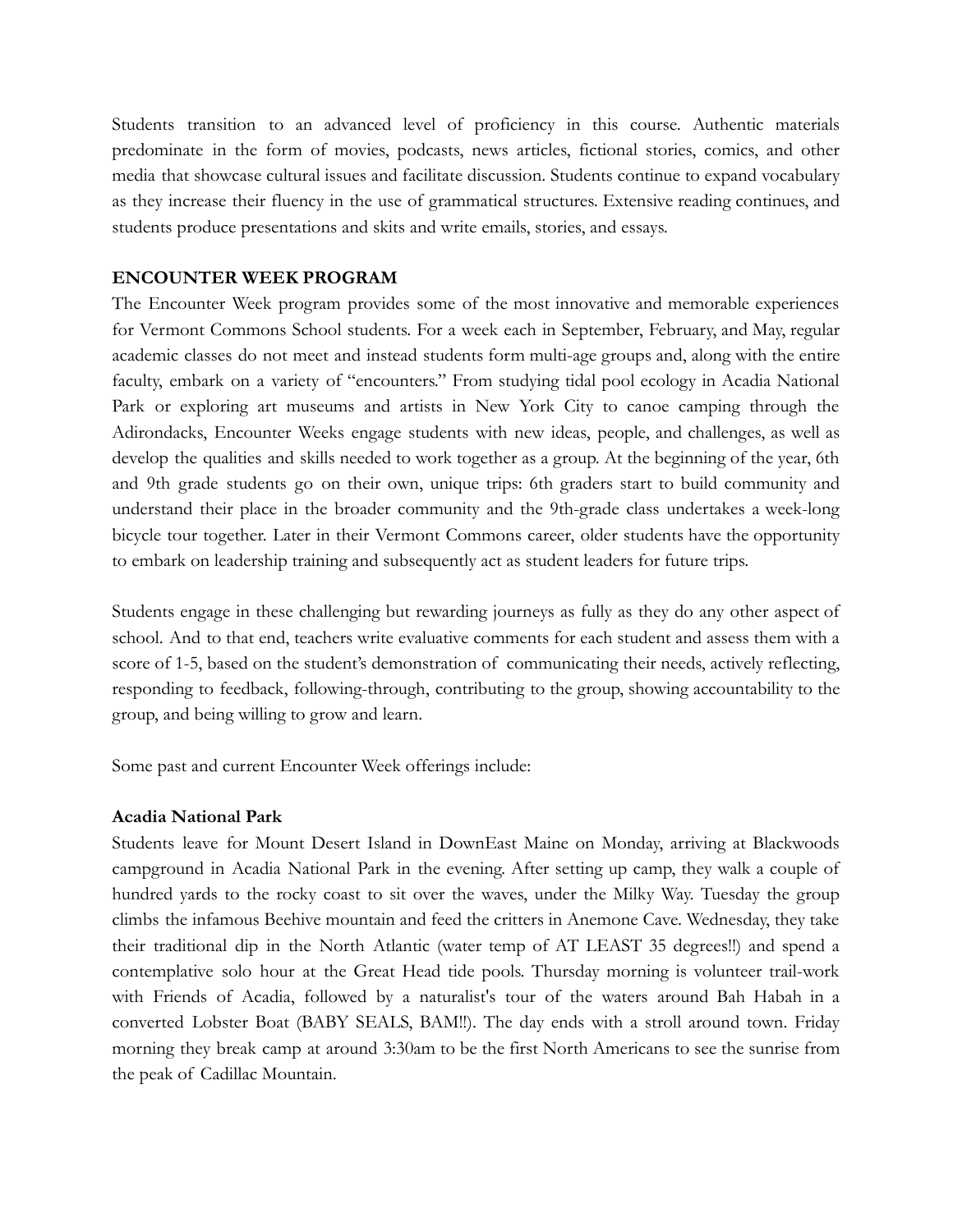# **Adirondacks Canoeing**

The Most Legendary Adirondack Canoeing Spring Encounter Week (or MLACSEW, for short) consists of a week of paddling and camping along Long Lake, the Raquette River, and Tupper Lake, all of which run along the High Peaks Wilderness area in New York State. Students who choose this trip should be excited to spend an entire week outdoors, regardless of the weather, and be up for the challenge of constant physical activity. Tarp-sailing! Portage! Stargazing! Fighting Jethro the Champion Bear by the Mount Thunder Fighting Stump! Well, some of those things, anyway. Prior canoeing experience is not required.

# **Volleyball Clinics**

Students travel all over Vermont, teaching volleyball. Volleyball experience is a plus, but students do NOT need to know volleyball or be on the team. They are paired with an experienced player during the beginning of the week...but they then have the option to run their own groups! The entire group works at the King Street Center with young (frequently New American) kids in their afterschool program, and they also work with elementary, middle, and high schools such as; Milton, Mater Christi, and Charlotte. In addition, students also work with some adult recreational players during a night league at Edmunds Middle School.

# **Music Immersion**

Students spend the week learning about many facets of our amazing local music community! They play various instruments including piano, guitar, ukulele and steel drums, visit music stores around the area, learn about luthiery, compose electronic music, participate in a music therapy demonstration, attend performances around town and have our own group performance. Musical experience is welcome but not required.

# **Vermont's Dairy Farms: A Documentary Road Trip**

Students grab video cameras and take to the road! With an investigative journalist's eye they head out around Vermont to dig behind the scenes of the changing terrain of our state's iconic livelihood: Dairy Farming. They learn what has led to a historic and pioneering partnership between farmers, farmworkers, between Migrant Justice and Ben And Jerry's, in the Milk With Dignity Campaign. From our campground homebase, students venture out each day to learn a bit more of the vast, complex web of issues that this industry and this campaign touches on. They talk with people on all sides of the issue, to capture great video footage, and to make their own short documentaries. Students deepen and broaden the quick 'headlines' about the loss of dairy farms in Vermont. They learn what has shaped, in large part, Vermont's history and its pastoral landscape and develop their skills as a storyteller, filmmaker and journalist.

# **White Mountains Backpacking**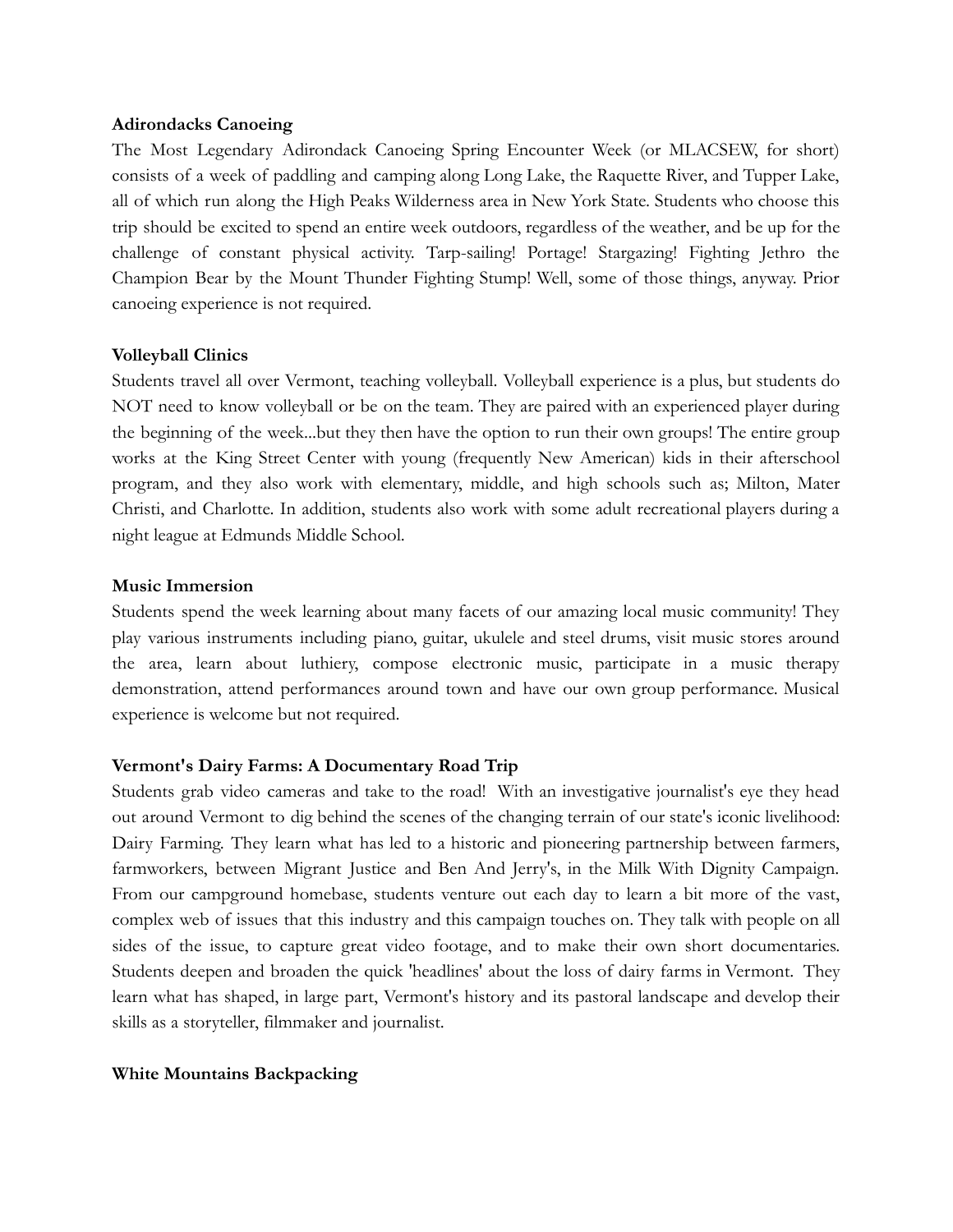On this classic Encounter Week students spend the week backpacking, carrying all the gear on their backs from campsite to campsite in the White Mountains in New Hampshire and Maine. They expand their wilderness skills (navigation, stoves, cooking, tents, expedition behavior, and more) as they hike the biggest mountains in the Northeast. Depending on the make-up of the group, they explore either the Grafton Notch Loop or climb the peaks around the Pemigewasset Wilderness.

# **Winter Writing Retreat**

In this Encounter Week, students devote five days to the writing craft, completing exercises in poetry, fiction, and non-fiction. In addition to writing, students spend time snowshoeing, cross-country skiing, and sledding on the land surrounding the cabin in which they are staying. Indoor activities, beyond reading other students' work and writing their own, include playing games and cooking meals together. Participants on this Encounter Week expand their minds by responding to creative writing prompts, giving feedback on each other's work, and reading texts by published writers for guidance and inspiration.

# **Big Trips**

Each year Vermont Commons School designs trips to far-off destinations that require additional fees. Students who receive financial aid from the school may have \$1,000 toward Big Trips during their time at the school. In the past students have traveled to Belize, China, Ireland, and domestic locations; such as Crow Canyon in Colorado and St. John in the U.S. Virgin Islands.. These trips coincide with the weeks designated for the Encounter Week Program. *Students fill out applications during the spring of the prior year.* Trips in 2018-19 include a visit to our sister school, El Colegio Santa Ana, in Peru, a week at the Teton Science School doing outdoor winter research, working for the National Park Service in St. John USVI maintaining parkland and a Chinese food, art and culture trip to NYC.

# <span id="page-34-0"></span>**SENIOR PROJECT PROGRAM**

The Vermont Commons School experience culminates with a Senior Project. At the end of their spring semester, seniors may choose to spend five weeks on their Senior Projects in lieu of attending regular classes. Individual projects are designed and implemented by seniors under the guidance of a faculty project advisor. The senior project gives students the opportunity to explore a field of interest, to pursue a possible career or attain a skill, and to gain a sense of the professional world outside the classroom.

The goals of this program are to encourage students to take responsibility for their own learning, to provide seniors with time to reflect on their experiences at the Vermont Commons School, and to pursue intensive study on a topic of their choosing. The Senior Projects mark a transition point for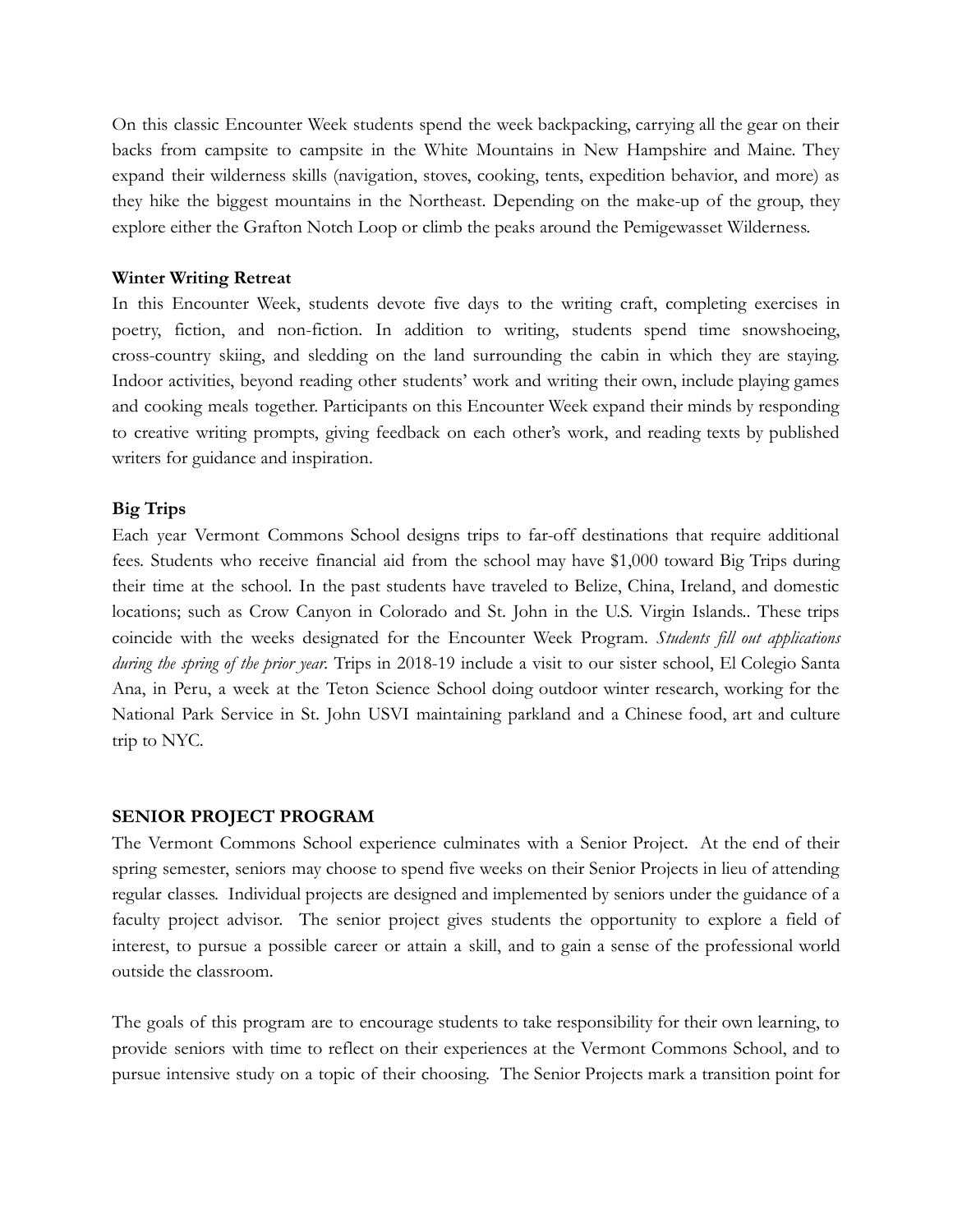the seniors; the program allows them to creatively tie together their personal interests and academic experiences as they make the transition from high school to future pursuits.

# **HEALTH AND WELLNESS**

# **HEALTH**

The overall goals of the Health and Wellness program are:

1.) To provide helpful information and resources to students.

2.) To provide a safe space for students to share perspectives and questions with peers and facilitators.

3.) To encourage ongoing discussions of important health and wellness topics among members of the community both at school and at home.

The Health and Wellness program aims to educate students in three broad domains: physical, mental, and sexual. Physical health includes eating, sleep habits, exercise, tobacco, vaping, drugs, and alcohol. Mental health includes mindfulness, mental disorders, coping strategies, and social dynamics. Sexual health includes puberty and body development, gender, sexuality, healthy relationships, consent, and sexual activity. Where possible, the interrelatedness of these health topics is emphasized and explored. Students are taught in groups based on age so that topics can be presented and discussed in age-appropriate ways.

# **Middle School**

Health will be taught during the physical education class.

# **High School**

# **9th-10th grades**

Students will take an elective health class once during these two years.

# **11th-12th grades**

Students will take an elective health class once during these two years.

# **12th grade**

Students will have a retreat during the spring of their senior year in which they will discuss the transition to college. This will include discussing how each of the three broad domains can affect them in their years after high school.

# <span id="page-35-0"></span>**PHYSICAL EDUCATION**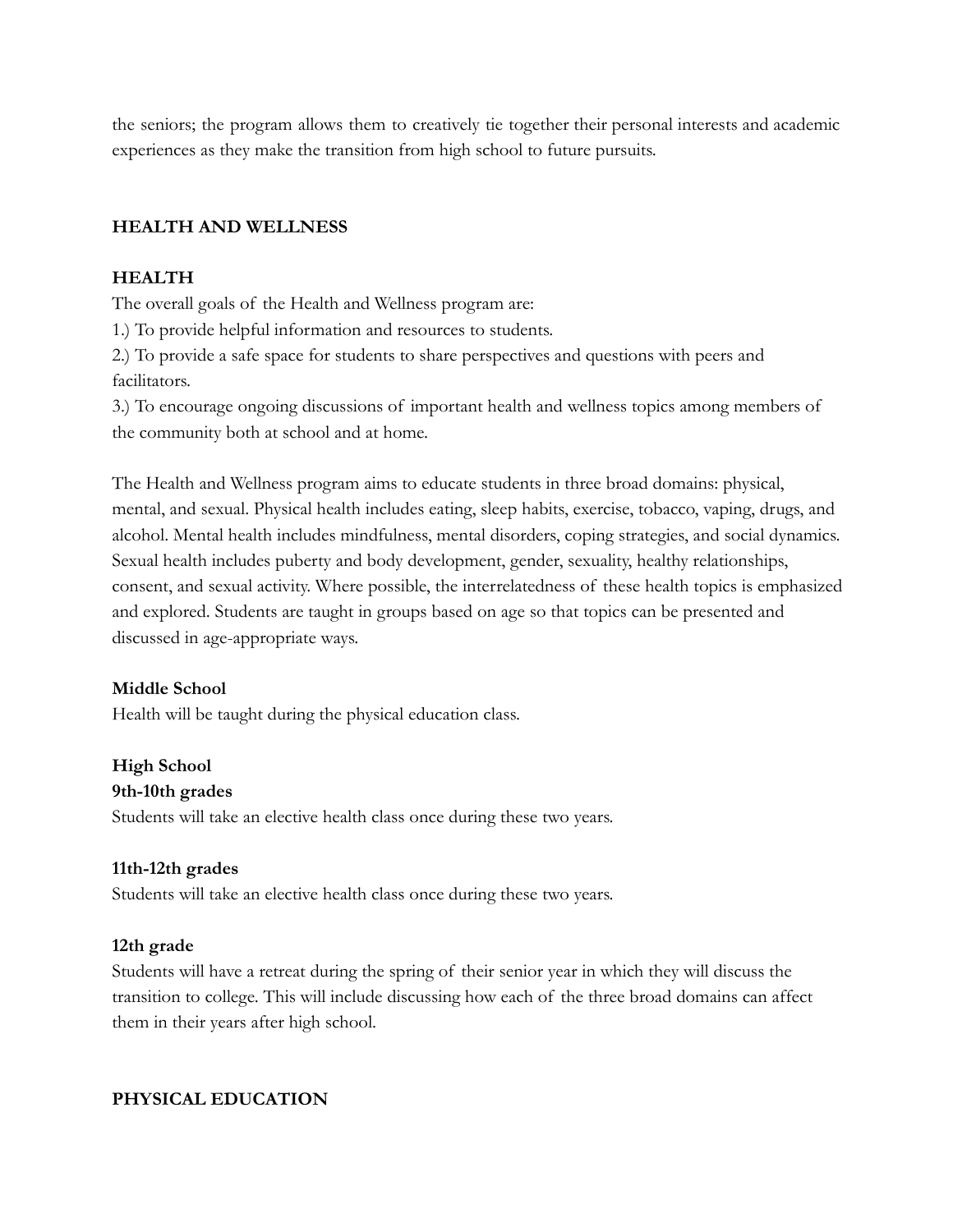All middle school students take P.E. twice a week. P.E. offers a unique opportunity to learn about lifelong fitness and to engage informally with the faculty outside of the classroom. Each student chooses from a list of options. Current and past choices include jogging at Shelburne Farms, Capture the Flag in the woods, strength training, pickup basketball and lawn volleyball. Our extracurricular athletics also meet during PE time. High school students complete their P.E. requirement by combining two of the following options: an active encounter week, a Vermont Commons sport season, and/or an outside of school physical activity taking place at least two hours per week over four months. High school students must complete the above requirements three of their four years.

# <span id="page-36-0"></span>**EXTRACURRICULAR SPORTS**

The primary goal of the VCS athletic program is to foster sportsmanship, leadership, and personal growth. Student-athletes learn to balance academic responsibility with responsibility to their teammates. The team experience is open to any academically eligible VCS student. While the objective of any competition is to win, this is secondary to the primary goal of the VCS athletic program. Vermont Commons School currently fields inter-scholastic teams in the following sports: Volleyball (boys, girls, and co-ed); Cross-country (co-ed); Basketball (boys); and Ultimate Frisbee (co-ed).

# <span id="page-36-1"></span>**FACULTY AND STAFF**

Kat Aherns Chair, Mathematics Department, Encounter Week Co-Director, Appointed 2017 University of Vermont, B.S.

Katherine Bailey Registrar, Theater Director, Appointed 2014 Bennington College, B.A.

Kristen Bellone Receptionist, Appointed 2021

Linda Bursell Business Manager, Appointed 2010 Champlain College, A.S., University of Vermont, B.S.

Frances Cannon Art instructor, English instructor, Appointed 2020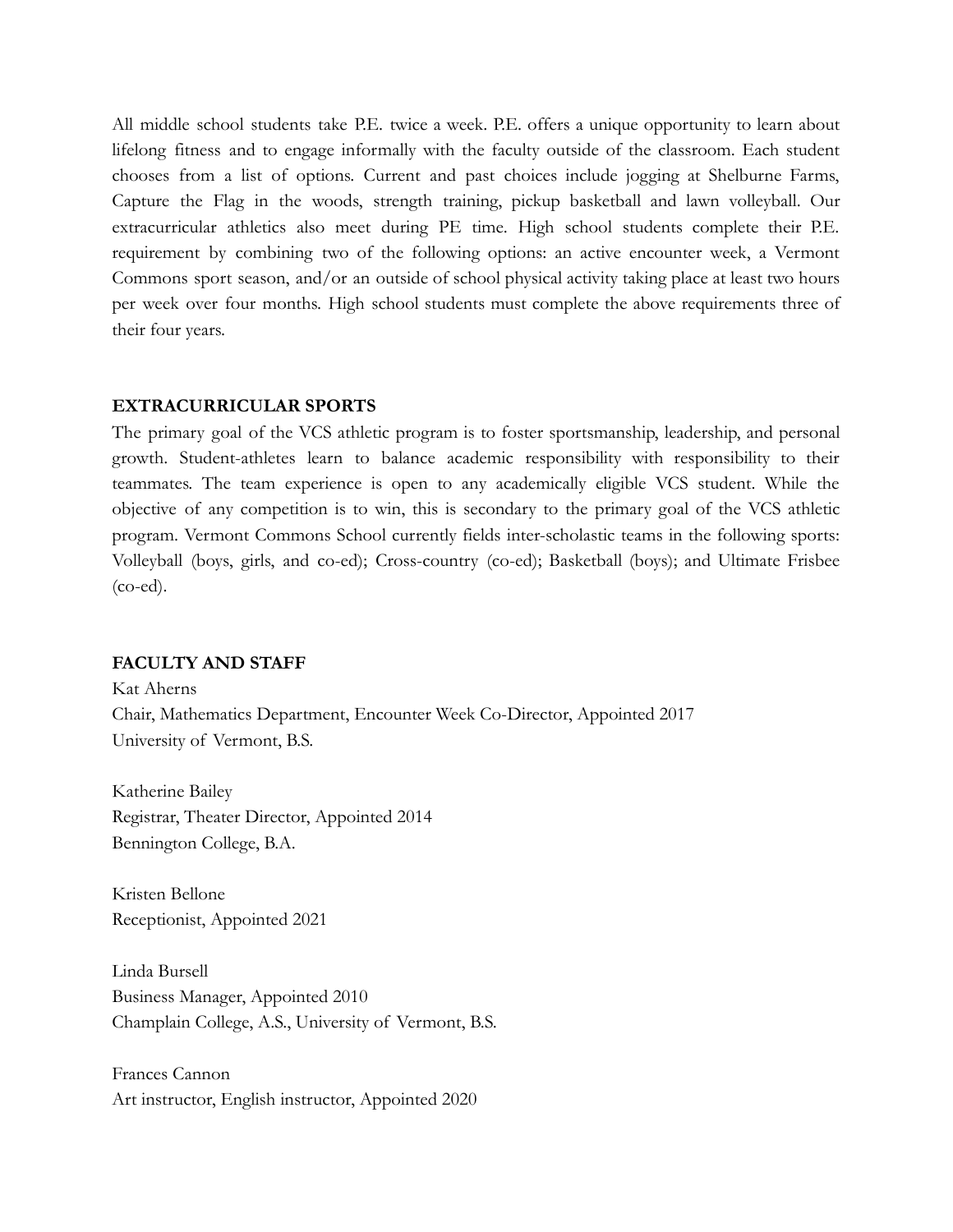University of Vermont, B.F.A., University of Iowa, M.F.A.

Chance Cardamone-Knewstub Spanish Instructor, Ultimate Frisbee Coach, Appointed 2003 SUNY Binghamton, B.A., Tulane University, M.A.

Mark Cline Lucey Social Studies Instructor, Director of Senior Projects, Appointed 2004 Connecticut College, B.A., Brooklyn College, M.A.

Jennifer Cohen English Instructor, Appointed 2004 University of Notre Dame, B.A., Harvard University, M.T.S., University of Washington, M.A.T.E.S.L.

Adriana Comtois Chair, World Languages Department, Spanish Instructor, Appointed 2004 Universidad Ricardo Palma, B.A., Saint Michael's College, M.A.

Matt Davide Chair, Arts Department, Music Instructor, Cross Country Coach, Appointed 2016 University of Vermont, B.S.

Amber Degn Director of Development, Appointed 2019 Trinity University, B.A., University of Delaware, M.A.

Jasmine Easter Assistant Head of School, Appointed 2008 Ithaca College, B.A.

Peter Goff Chair, Science Department, Volleyball Coach, Appointed 1997 Hobart College, B.S., University of Vermont, M.S.

Tim Harger Dean of Students, Appointed 2019 Haverford College, B.A., Columbia University, M.A.

Ryan Houck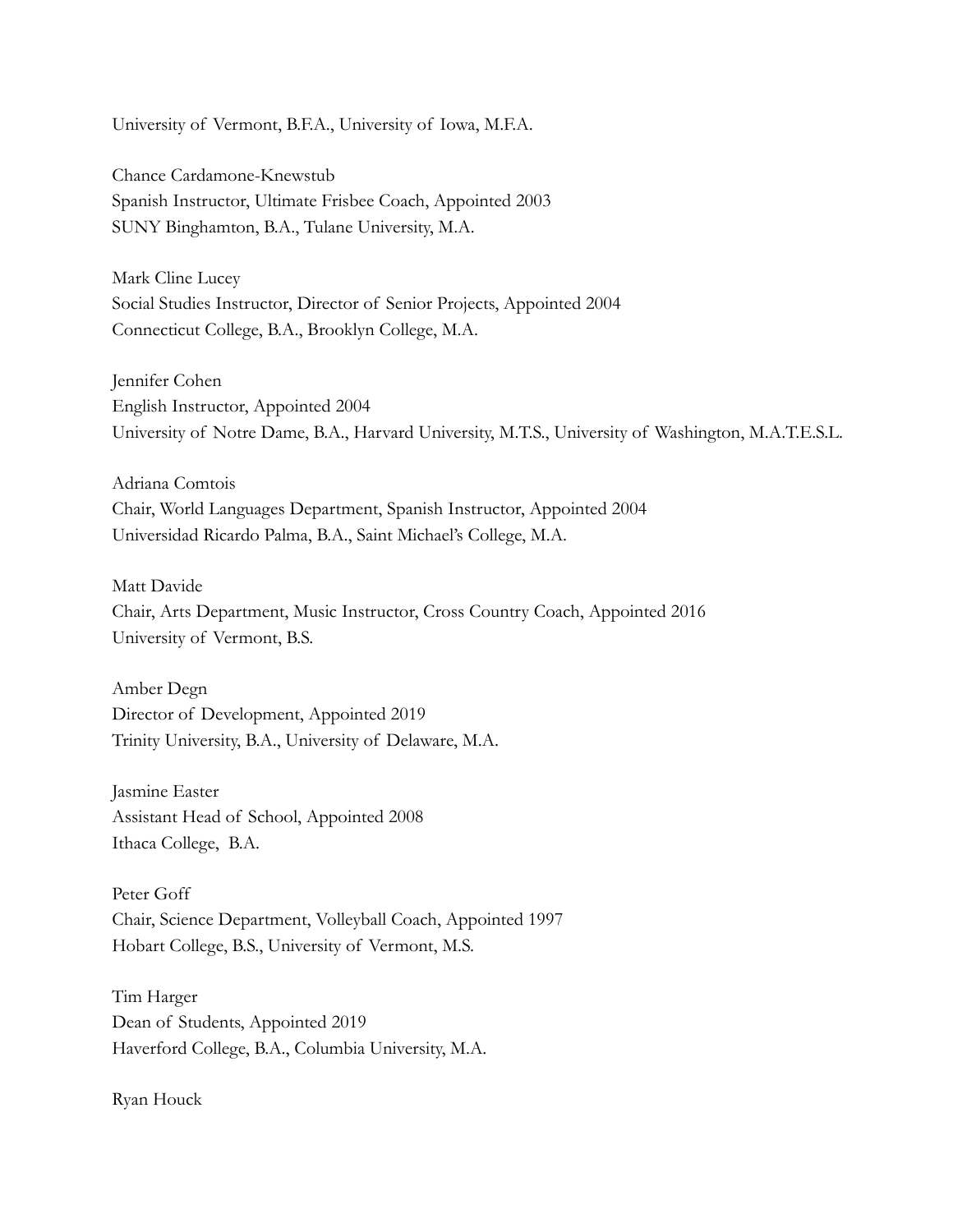Chair, English Department, Appointed 2019 Cornell University, B.A., Bread Loaf School of English, M.A.

Mark Keegan Science Instructor, Appointed 2013 Northeastern University, B.S., Cornell University, Ph.D.

Courtney Lamontagne Learning Specialist, Appointed 2019 University of Vermont, B.A., University of Vermont M.Ed.

Dexter Mahaffey Head of School, Appointed 2014 Middlebury College, B.A, Bread Loaf School of English, M.A., University of Louisville, Ph.D.

Kathryn McDermott Chair, Social Studies Department, Cross Country Coach Appointed 2018 Middlebury College, B.A., Georgetown University, M.A.

Kris Mohlman Science Instructor, Mathematics Instructor, Basketball Coach, Appointed 2015 Bowdoin College, B.A.

Kat Nelson Director of Admissions, Appointed 2022 Dickinson College, B.A., University of Vermont M. Ed.

Sharon Panitch Development Coordinator, Appointed 2022 Wesleyan University, B.A.

Eliot Sloan Director of College Counseling, Appointed 2022 Vassar, B.A., University of Arizona, M.F.A., Bread Loaf School of English, M.A.

Tonya Waldron Mathematics Instructor, Appointed 2018 University of New Hampshire, B.S., University of New Hampshire, M.Ed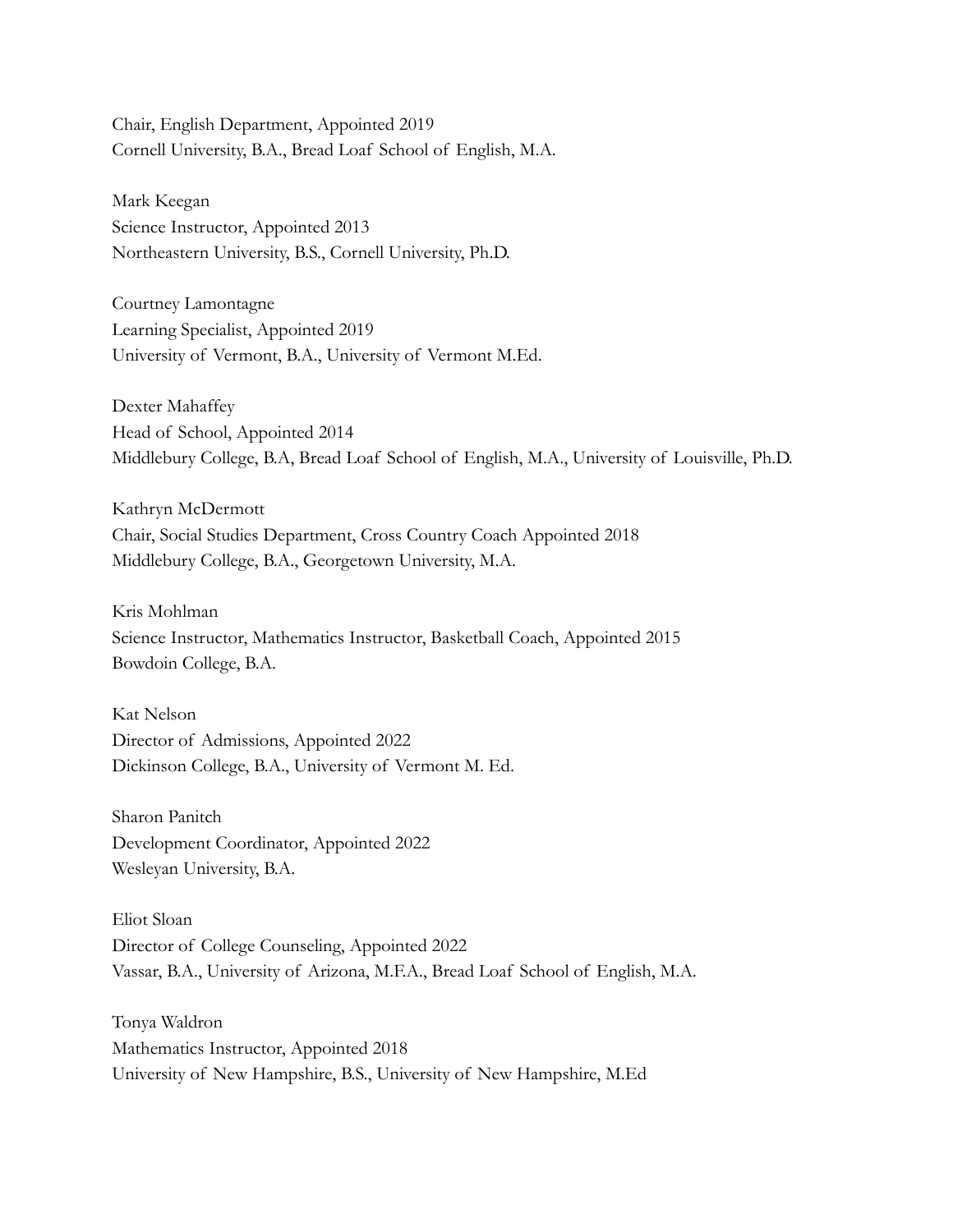Ben Wang

Chinese Instructor, Social Studies Instructor, Encounter Week Co-Director, Appointed 2010 Stanford University, B.A., University of Vermont, M.S.

Amy Williamson School Counselor, Appointed 2019 SUNY Albany, B.A., University of Richmond, J.D., Virginia Commonwealth University M.S.W.

Vermont Commons School admits qualified students irrespective of race, color, religion, gender and sexual identity, national origin, or disability. All students are afforded the rights, privileges, programs and activities generally accorded or made available to our students. The school does not discriminate on the basis of race, color, religion, gender and sexual identity, national origin, or disability in the